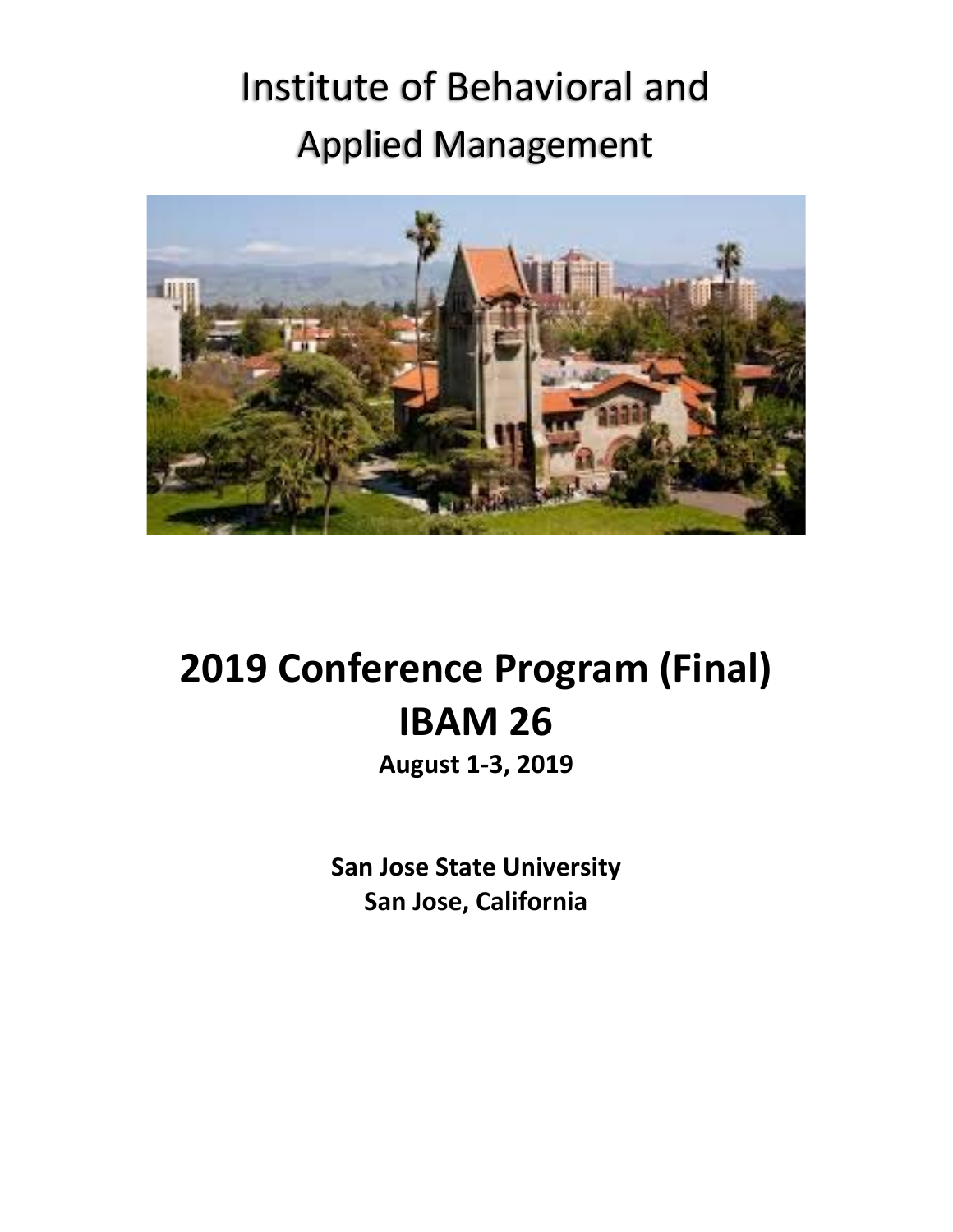

The Conference Program and Paper Abstracts have been produced from electronic data supplied to IBAM by various authors of the papers, presentations, symposia, and panel sessions approved for inclusion. IBAM assumes no responsibility for the content of any of these papers.

Copyright 2019 © The Institute of Behavioral and Applied Management

Scott A. Jeffrey, President Associate Professor of Management and Decision Sciences Leon Hess Business School Monmouth University West Long Branch, NJ

Mary Pisnar, Vice‐President and Program Chair Professor, Management & Marketing School of Business Baldwin Wallace University Berea, OH

Paul Jacques, Proceedings Editor Professor, Management and Marketing Department Rhode Island College, Providence, Rhode Island

Published by: The Institute of Behavioral and Applied Management

## **Reviewer Appreciation**

It would not be possible to have a peer‐reviewed conference without the efforts of many reviewers. For 2019 we were fortunate to have over 30 scholars volunteer to serve in this capacity and complete over 50 reviews. Thank you to each person who served in this capacity. Please continue your service for 2020.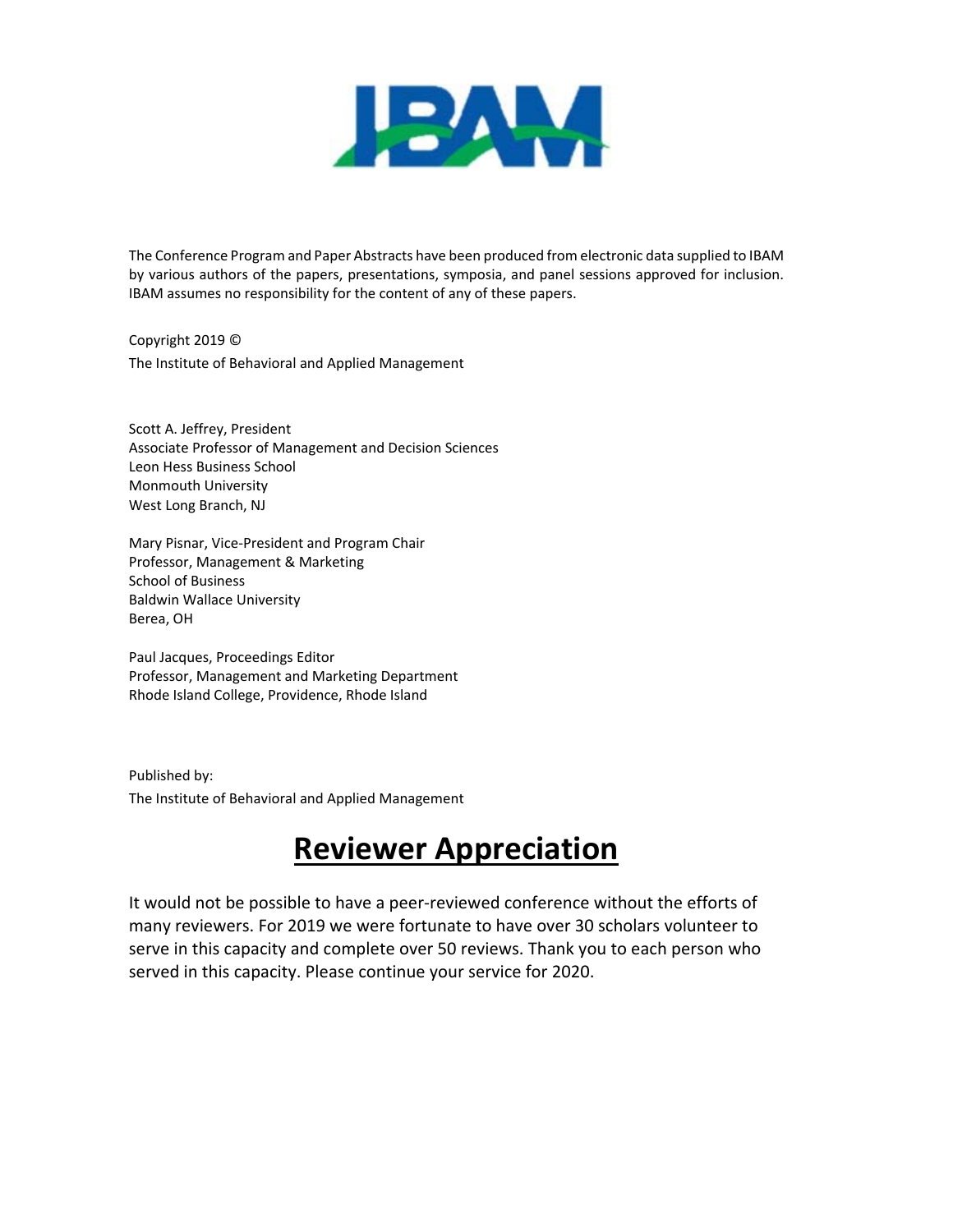## **Table of Contents**

| Greetings from the President                                                |                |
|-----------------------------------------------------------------------------|----------------|
| Welcome to IBAM 26                                                          | $\mathbf{1}$   |
| Officers, Division Chairs, and Board Members                                | $\overline{2}$ |
| <b>IBAM Leadership Opportunities</b>                                        | 3              |
| Summary Schedule of Conference Events                                       | 4              |
| <b>Award Winners</b>                                                        | $\overline{7}$ |
| A Brief History of IBAM by Dan Rowley                                       | 8              |
| <b>IBAM Founders</b>                                                        | 9              |
| What Makes a Great IBAM Session?                                            | 10             |
| IBAM 27 Call for Papers                                                     | 11             |
| <b>JBAM Call for Papers</b><br>Journal of Behavioral and Applied Management | 13             |
| Detailed Schedule of Conference Events                                      | 14             |
| <b>Presentation Abstracts</b>                                               | 34             |
| Authors, Presenters, Chairs, and Discussants by Session                     | 48             |
| Campus Map                                                                  | 50             |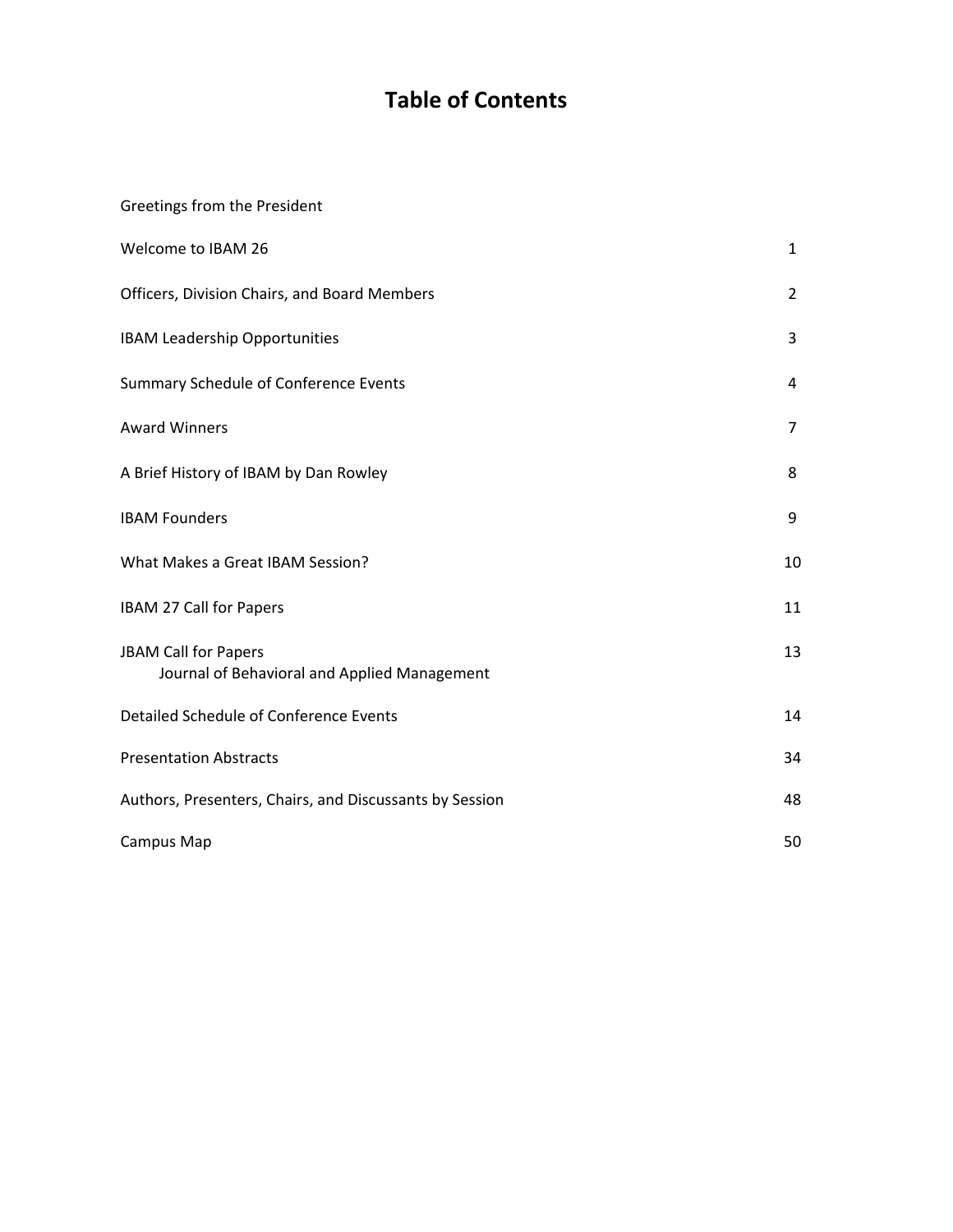

It is hard to believe that we are celebrating our 26<sup>th</sup> IBAM conference this year. This niche conference was born in 1993 to provide academics studying management a friendly environment in which to discuss their ideas. The founders felt that traditional conferences were more about who you were, who you knew, and where you were from than about the quality of your ideas. They believed this did not provide a welcoming environment for the sharing of ideas.

In the spirit of that founding, we have worked hard to retain a collegial environment in which to discuss our ideas with old and new friends. Even though we are collegial, we have not lost our commitment to high-quality research and presentations. Being nice does not mean accepting low-quality work, and academic rigor is still one of our core values. To maintain this high level of quality, we rely on our division chairs, many of whom are new to the role. I want to thank all of them for their service.

In Division I, Human Resources, we now have Leslie P. Fillipelli‐ DiManna and Paul Jacques from Rhode Island College leading the division. These two took over from Kathy Utecht who could no longer resist the pull of retirement. We wish her the best of luck in retirement and good fortune for her future. We hold out hope that we might still see her at some future conference.

Division II, OB and OT, is now chaired by I‐Shuo (Steven) Chen from Wuhan University in China, and Bob Heiser from the University of Southern Maine. These two take over from Tom Martin who ran that division very well for over 10 years. Even though he remains strongly committed to IBAM, he felt it was time to spend more time with his family. We wish him well in future adventures and hope to see him back at some point in the future, even if it's just for a quick pop in.

Division III, Strategy and International is still under the watchful eyes of Marcel Minutolo of Robert Morris University (also our treasurer and editor‐in‐chief of JBAM) as well as Jay Lee of California State University Sacramento. Our Pedagogy division (Division IV) is now headed up by Kimberley Foor, University of Maryland, who has only recently agreed to help out the leadership. We are looking for a co-chair of that division, if you are interested, talk with Sara Kimmel or me.

It is my honor to serve as IBAM's President. Having been the Program Chair for the last two conferences, I have been able to understand the inner workings of IBAM and how difficult it is to put on a good conference. I am so grateful to Mary Pisnar of Baldwin Wallace University and Arthur Jue of CRANDL Consulting who have both worked tirelessly to put on IBAM 26.

IBAM would not be possible without the help of great volunteers, including our board and past‐ presidents who stay closely involved with our activities. We hope that you find IBAM to be a useful conference and choose return and maybe even to become involved in leading us into the future. If you wish to get involved, please speak to any existing member of the leadership who are listed in the program.

Scott Jeffrey IBAM President, 2018‐2020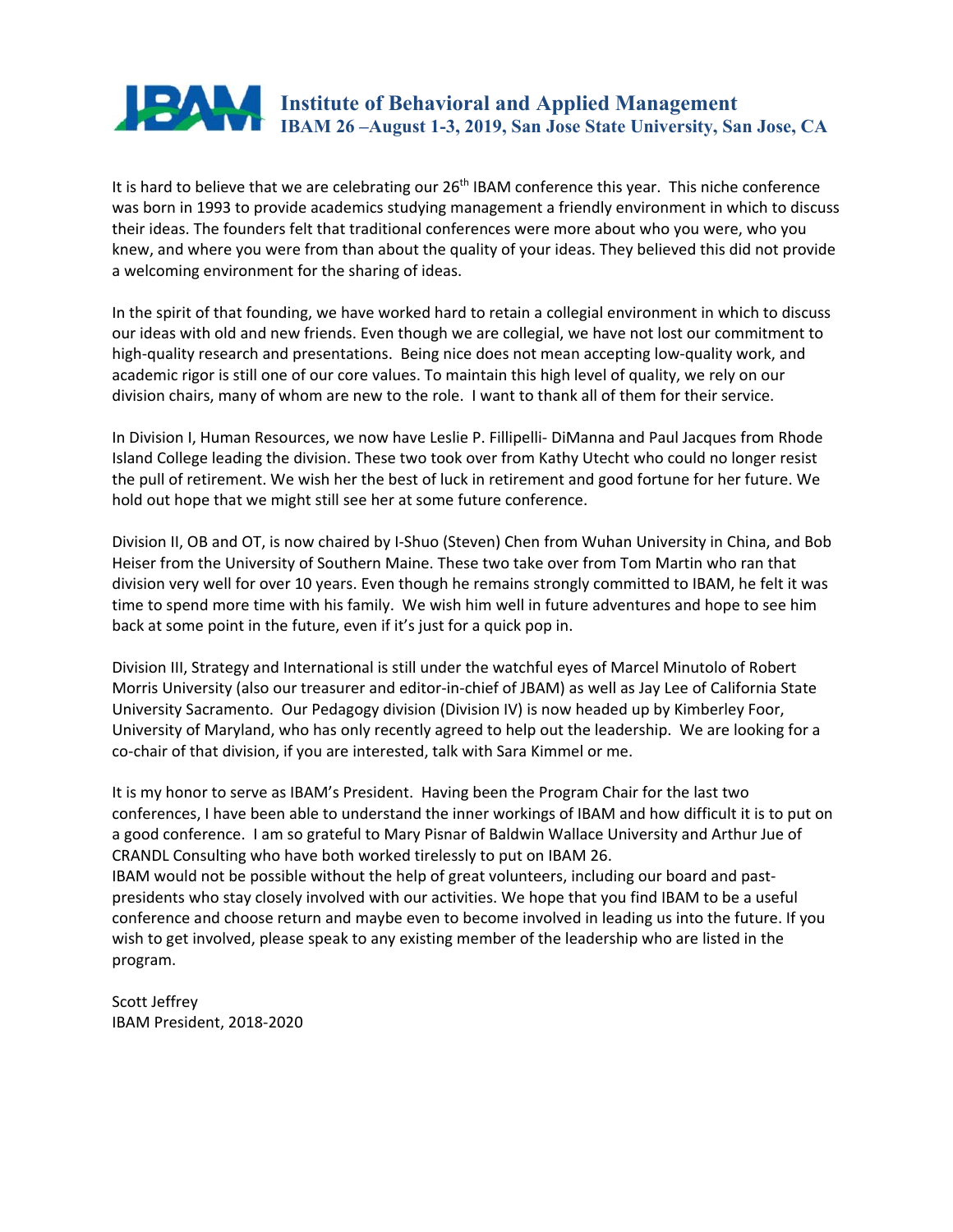### **IBAM Conferences**

### **IBAM's history goes back to 1993. Help us continue this tradition.**

Here is a listing of past IBAM Conferences.

IBAM 1 (1993) ‐ Denver IBAM 2 (1994) ‐ Washington IBAM 3 (1995) ‐ Seattle IBAM 4 (1996) ‐ Portland IBAM 5 (1997) ‐ San Antonio IBAM 6 (1998) ‐ Orlando IBAM 7 (1999) ‐ Annapolis IBAM 8 (2000) ‐ San Diego IBAM 9 (2001) ‐ Charleston IBAM 10 (2002) ‐ Denver IBAM 11 (2003) ‐ Tampa IBAM 12 (2004) – Providence IBAM 13 (2005) – Scottsdale IBAM 14 (2006) ‐ Memphis IBAM 15 (2007) ‐ Reno

IBAM 16 (2008) ‐ Orlando IBAM 17 (2009) – Washington IBAM 18 (2010) – San Diego IBAM 19 (2011) ‐ Orlando IBAM 20 (2012) ‐ Nashville IBAM 21 (2013) ‐ San Diego IBAM 22 (2014) ‐ Orlando IBAM 23 (2015) ‐ Pittsburgh – Robert Morris University IBAM 24 (2016) ‐ San Diego IBAM 25 (2018) – West Long Branch – Monmouth University IBAM 26 (2019) – San Jose – San Jose State University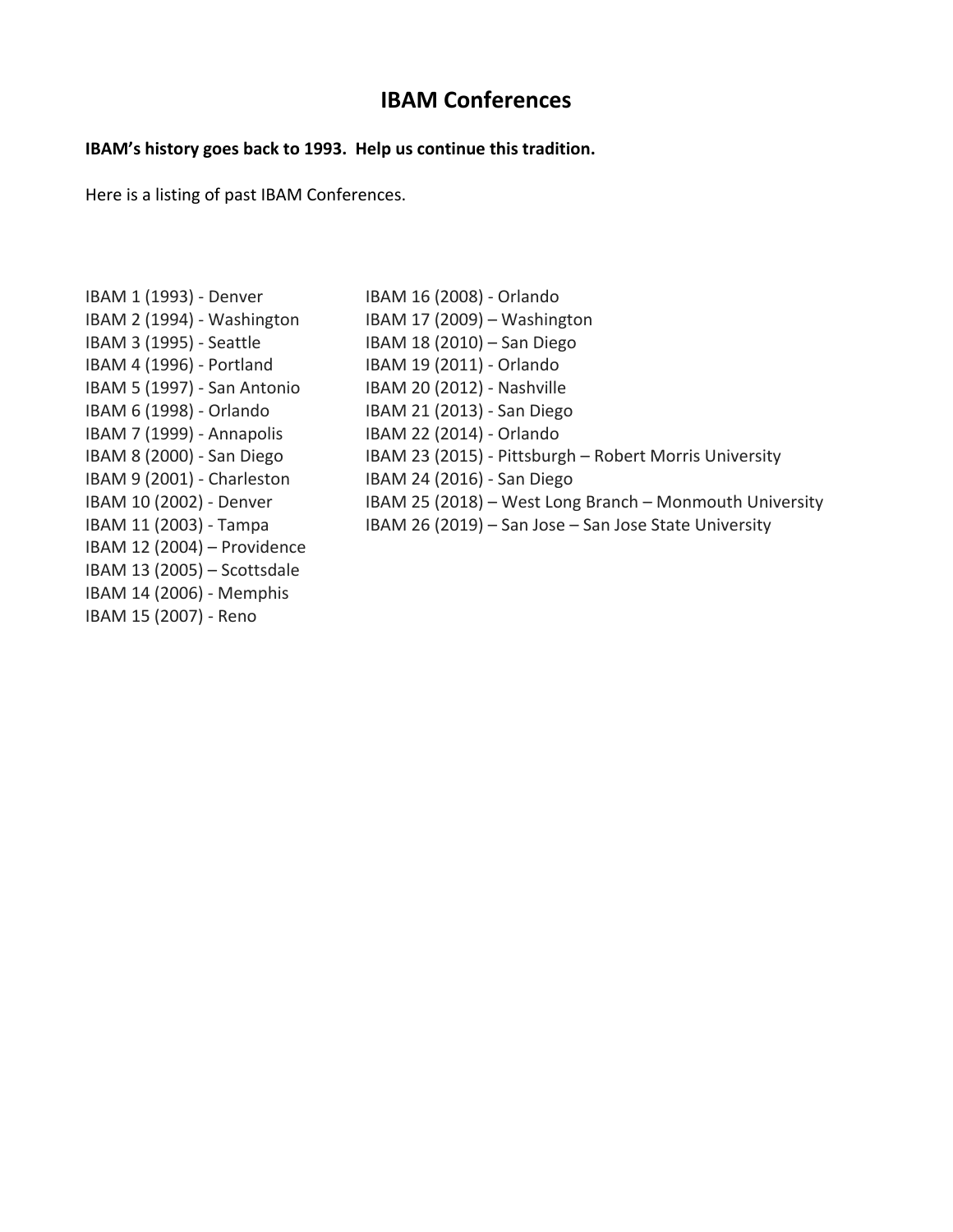#### **Welcome to San Jose, California and the heart of Silicon Valley!**

Welcome to San Jose State University and the heart of Silicon Valley for IBAM 26! Our theme this year is *Crafting the Future.* It is clear that the pace of change is accelerating, and the future will transform the way we do business, the way we teach, and even the way we think. We hope that IBAM 26 will provide you with tools and direction to help navigate this changing landscape.

Those who have attended IBAM conferences in the past know that socializing with your friends from past conferences is one of the great pleasures of attending. However, we are also an academic conference, so please attend as many of the sessions as you can. During these sessions, listen carefully and question any assumptions and conclusions of the presenters. Be *social* and discuss their ideas with them. We all love to talk about our activities, so engage.

In addition to the scholarly sessions IBAM is known for, we also have time for networking and bonding during informal events. Please join us at the Presidential Reception on Thursday night at the Silicon Valley Capital Club. This reception will give us time to network and consider the impact of Silicon Valley on our lives. The Awards Luncheon on Friday afternoon is a great launching point to meet new colleagues and renew old friendships.

IBAM is focused on the application of management and behavioral science and this conference provides great opportunities to network and hear from industry executives. We are honored to have **Philip J. Carmack**, VP and General Manager of Emerging Technologies from Google, as our keynote speaker. He has been Chief Executive Officer of PsiKick, Inc. and a serial entrepreneur in the technology industry for more than 30 years. Our welcome lunch on Thursday supports networking with **Sandra Clark**, CEO, LinkedIn Mentoring, with a planned appearance by **Jean Luc Vaillant**, Co‐Founder, LinkedIn. **Dr. Russell Hancock**, President, and CEO of Joint Venture Silicon Valley will share his experiences and insights into how technology is changing our lives at breakfast on Friday morning. **David Entwistle**, President, and CEO of Stanford Health Care will share his insights on the trends affecting healthcare at breakfast on Saturday morning.

This conference is a team effort. Past Presidents Sara Kimmel and Christy Hutchison have been critical in marketing and organizing this conference. I would like to thank the Division Chairs and co-chairs: Leslie P. Filipelli‐DiManna and Paul Jacques of Division 1; I‐Shuo (Steven) Chen and Robert Heiser of Division 2; Marcel Minutolo and Jay Lee of Division 3; Scott Jeffrey of Division 4; and, T.J. Wharton of Division 5. They serve as volunteers and work tirelessly to make this conference a success. The Division Chairs are the true gatekeepers of the quality of the IBAM academic experience. Thank you to everyone who volunteered as a reviewer in 2019. Please continue to donate your service to IBAM.

A special thanks to Arthur Jue, CRANDL Consulting for arranging all speakers and tours. The Global Leadership Center at San Jose State University has been an exceptional partner in this conference, with Anu Sairaj, the Assistant Program Manager of the Global Leadership Advancement Center as the primary coordinator on site. I greatly appreciated Anu's attention to detail, follow‐through and professionalism in organizing this conference.

Enjoy IBAM 26 and plan to get involved!

Mary Pisnar, D.B.A., SPHR, SCP, IBAM VP/Program Chair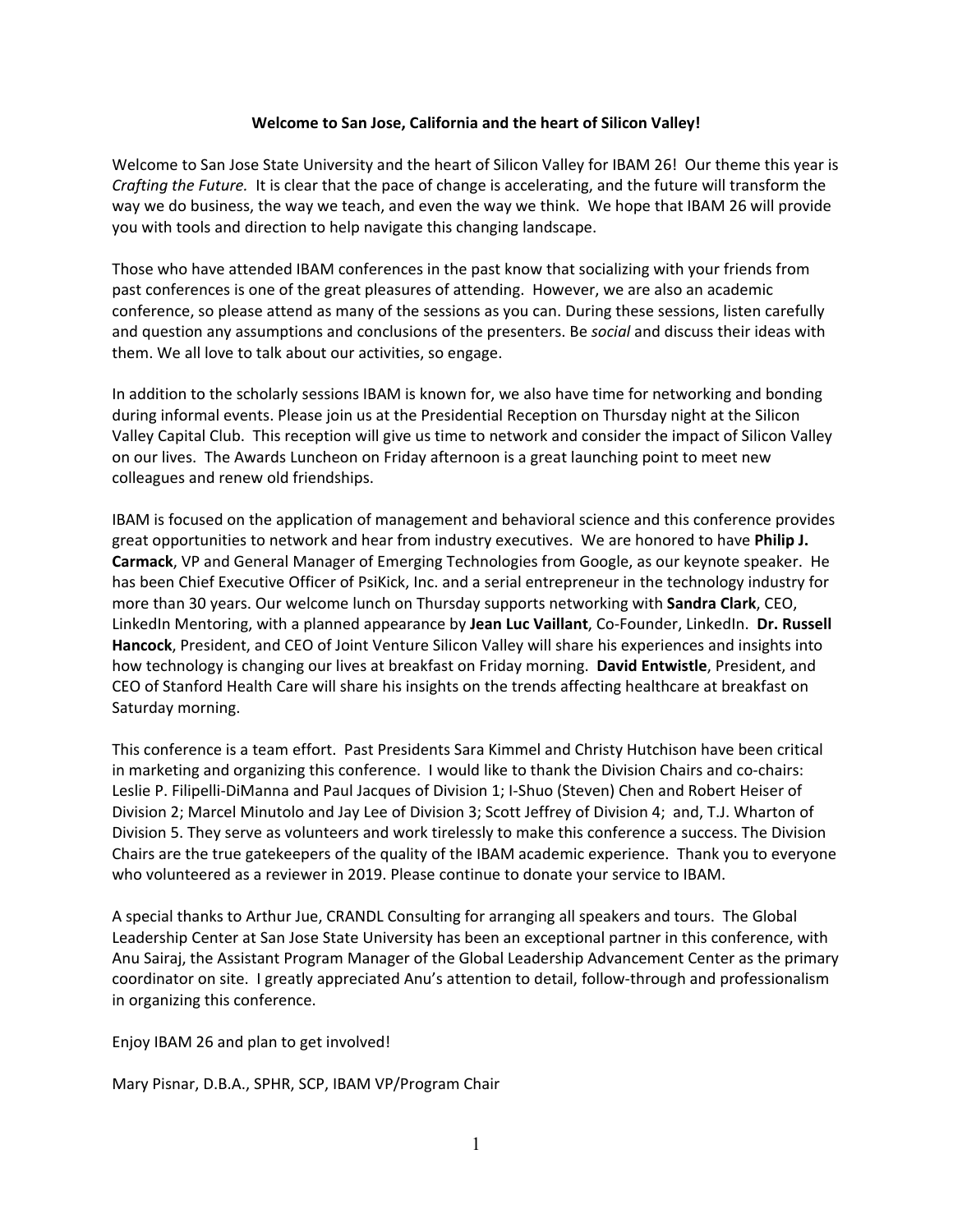### **IBAM Leadership 2018‐2020**

#### **Officers**

**President:** Scott Jeffrey, Monmouth University **Vice President and Program Chair:** Mary Pisnar, Baldwin Wallace University **Program Chair‐Elect:** Robert Heiser, University of Southern Maine **Secretary:** Jennifer Murnane‐Rainey, Indiana Tech University **Treasurer:** Marcel Minutolo, Robert Morris University **Immediate Past President:** Sara Kimmel, Mississippi College Proceedings Editor: Paul Jacques, Rhode Island College. JBAM Editor: Marcel Minutolo, Robert Morris University **JBAM Co-Editor: Paul Jacques, Rhode Island University JBAM Co‐Editor:** Arthur Jue, CRANDL Consulting

#### **Division Chairs**

#### **Division I: Human Resources Management**

Leslie P. Filipelli‐DiManna, Rhode Island College and Paul Jacques, Rhode Island College

### **Division II: Organizational Behavior, Theory, and Development**

I‐Shuo (Steven) Chen, Wuhan University and Bob Heiser, University of Southern Maine

#### **Division III: Strategic and Global Management**

Marcel Minutolo, Robert Morris University and Jay Lee, California State University Sacramento

#### **Division IV: Management Education and Pedagogy**

Kimberly Foor, University of Maryland

#### **Division V: Student Papers**

T.J. Wharton, Oakland University

#### **Board of Governors**

Arthur Jue, Twilio and Walden University, CRANDL Consulting I‐Shuo (Steven) Chen, Wuhan University Graeme Coetzer, College of Charleston Kenneth Levitt, Frostburg State University Kelly Sylte, Bellevue University

#### **Past Presidents Council**

Chair: Christy Hutchison, Peru State College Sara Kimmel, Mississippi College Kenneth Levitt, Frostburg State University Ed Portugal, State University of New York at Potsdam Linda Thiede Thomas, Bellevue University Melody Wollan, Eastern Illinois University Howard Fero, Albertus Magnus College Rebecca L. Herman, Purdue Global University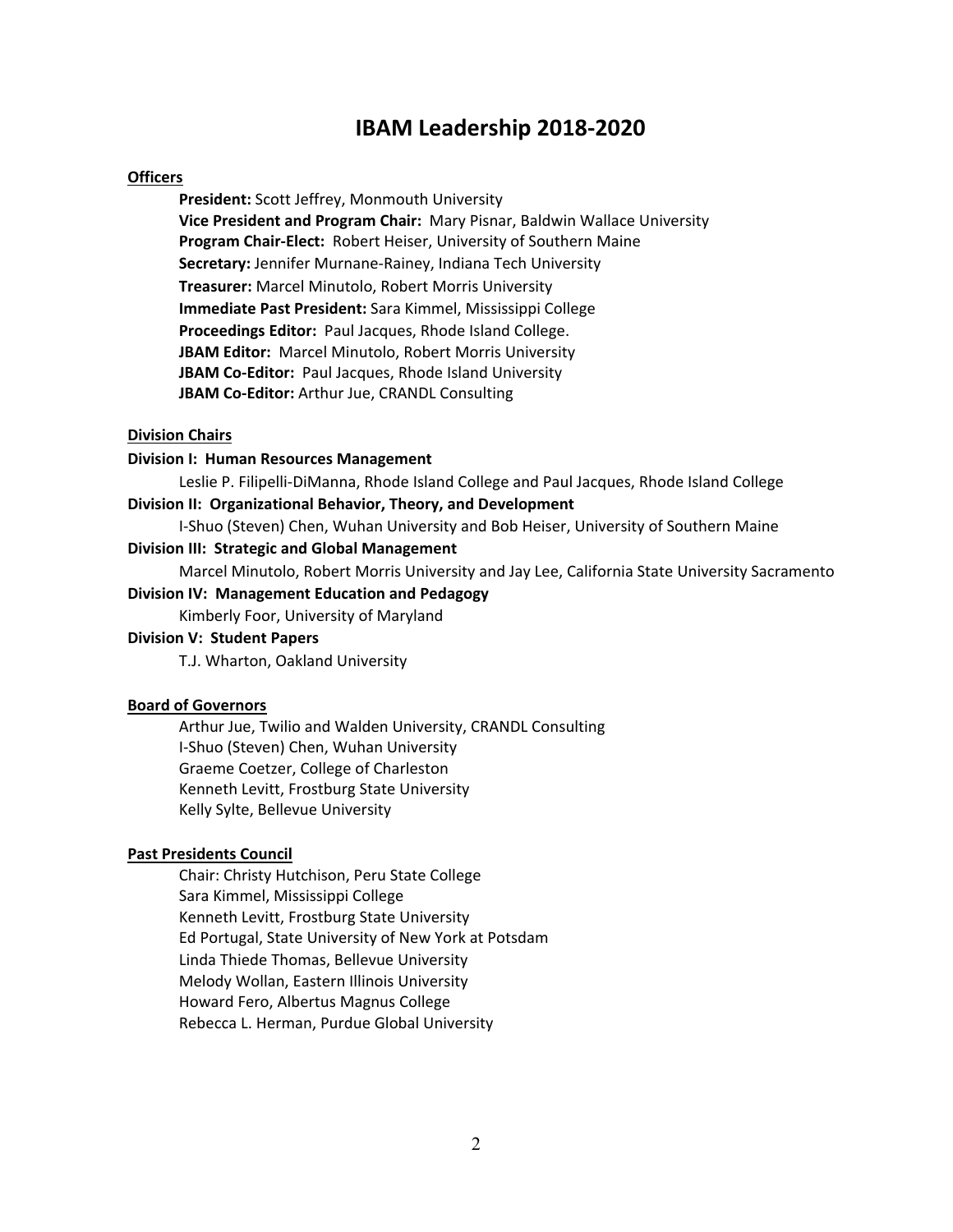### **LEADERSHIP OPPORTUNITIES WITH IBAM**

If you would like to become more involved with IBAM, please contact Sara Kimmel or Scott Jeffrey.

### **Current Positions**

- Leadership
	- o Co‐chairs for Division IV, and Division V
- Volunteers
	- o Strategic and conference workgroups: IBAM needs you! Volunteers who can work with marketing, promotion, web content, planning, divisions, and conference events are welcome.

Expectations of IBAM Leaders:

- Attend the annual conference, including the pre and post leadership meetings.
- Be engaged, support the organization's mission and values, and participate in making the conference and journal a success through positive interactions.
- Be interested in filling the position for two years and in mentoring others to help fill your position in the future.
- Detailed job descriptions for IBAM openings are available in the registration area.

### **IBAM in a click!**

IBAM Website https://www.ibam.com/

IBAM on LinkedIn https://www.linkedin.com/groups/1826655

Journal of Behavioral and Applied Management (JBAM) https://jbam.scholasticahq.com/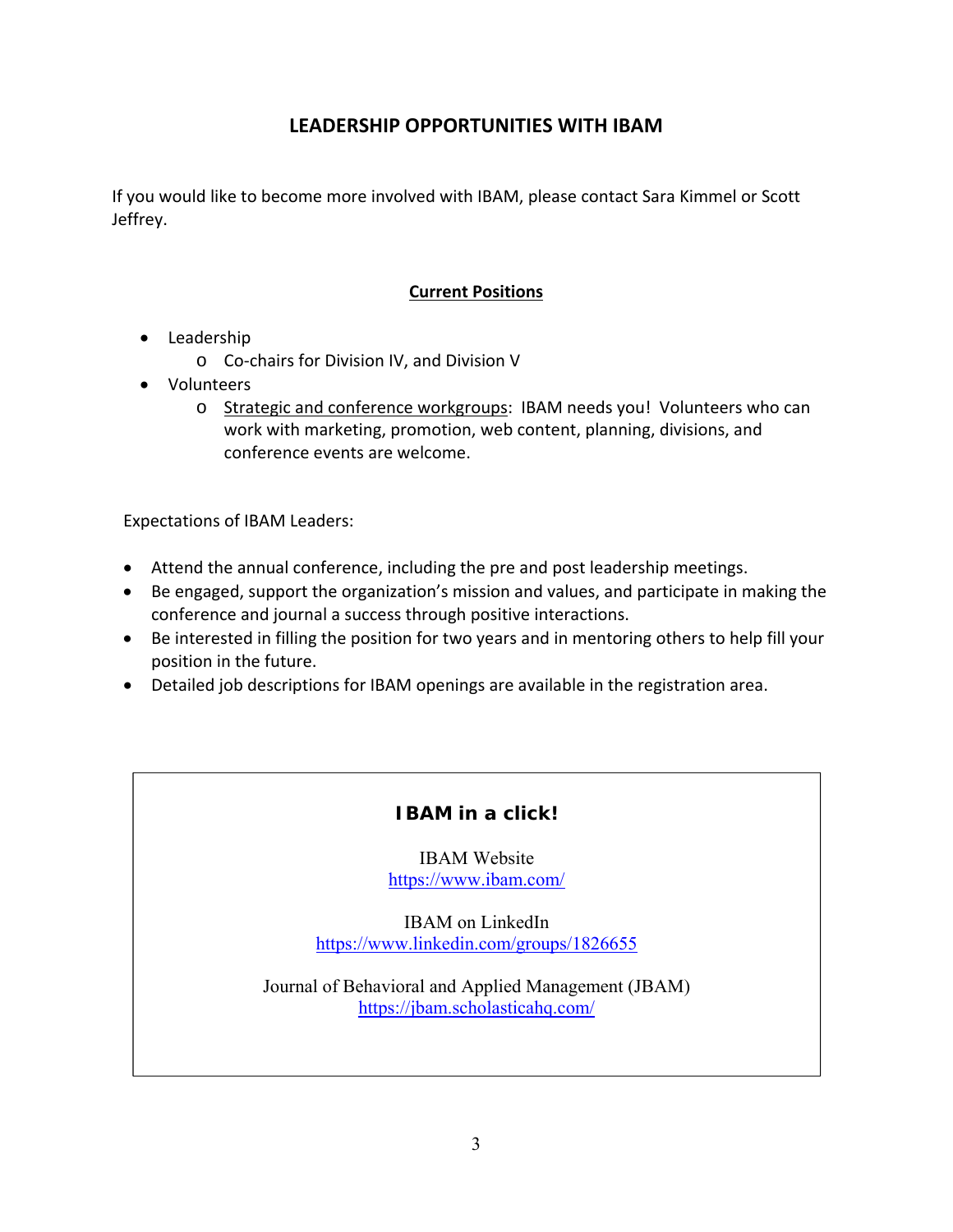## **Summary Schedule of Conference Events**

## **Thursday, 1 August**

| $8:00$ am $-10:00$ am             | Leadership Breakfast                                          |
|-----------------------------------|---------------------------------------------------------------|
| $10:15$ am - 11:45am              | A1: Workshop: The How To's of Critical Discussion             |
|                                   | A2: The Global Leadership Advancement Center: Contributions   |
|                                   | and Lessons                                                   |
|                                   | A3: Workshop: Presence, Listening, and Loving: Practices to   |
|                                   | Create a Healthy Culture                                      |
| $12:00$ pm $-1:30$ pm             | Welcome Luncheon                                              |
|                                   | "Speed Networking Silicon Valley Style" facilitated by Sandra |
|                                   | Clark, CEO, LinkedIn Mentoring                                |
| $2:00 \text{pm} - 3:30 \text{pm}$ | B1: Workshop: Think Like a Scientist                          |
|                                   | B2: Workshop: You Are the Judge! Academic Freedom in the      |
|                                   | <b>College Classroom</b>                                      |
|                                   | B3: Workshop: Beyond Culture: A Model for Cross-Disciplinary  |
|                                   | <b>Study Abroad</b>                                           |
| $3:30$ pm $-3:45$ pm              | <b>Break</b>                                                  |
| $3:45$ pm $-5:15$ pm              | C1: Workshop: Distributed Leadership: Mindful Practices of    |
|                                   | Leaders                                                       |
|                                   | **C2: Workshop: Blockchain Systems and Their Potential Impact |
|                                   | on Business Processes                                         |
|                                   | C3: Leadership of Innovation                                  |
|                                   | C3.1: Leadership of Innovation in Applied Stem Cell Therapy   |
| $6:00 \text{pm} - 8:00 \text{pm}$ | <b>Presidential Reception</b>                                 |
|                                   | Silicon Valley Capital Club                                   |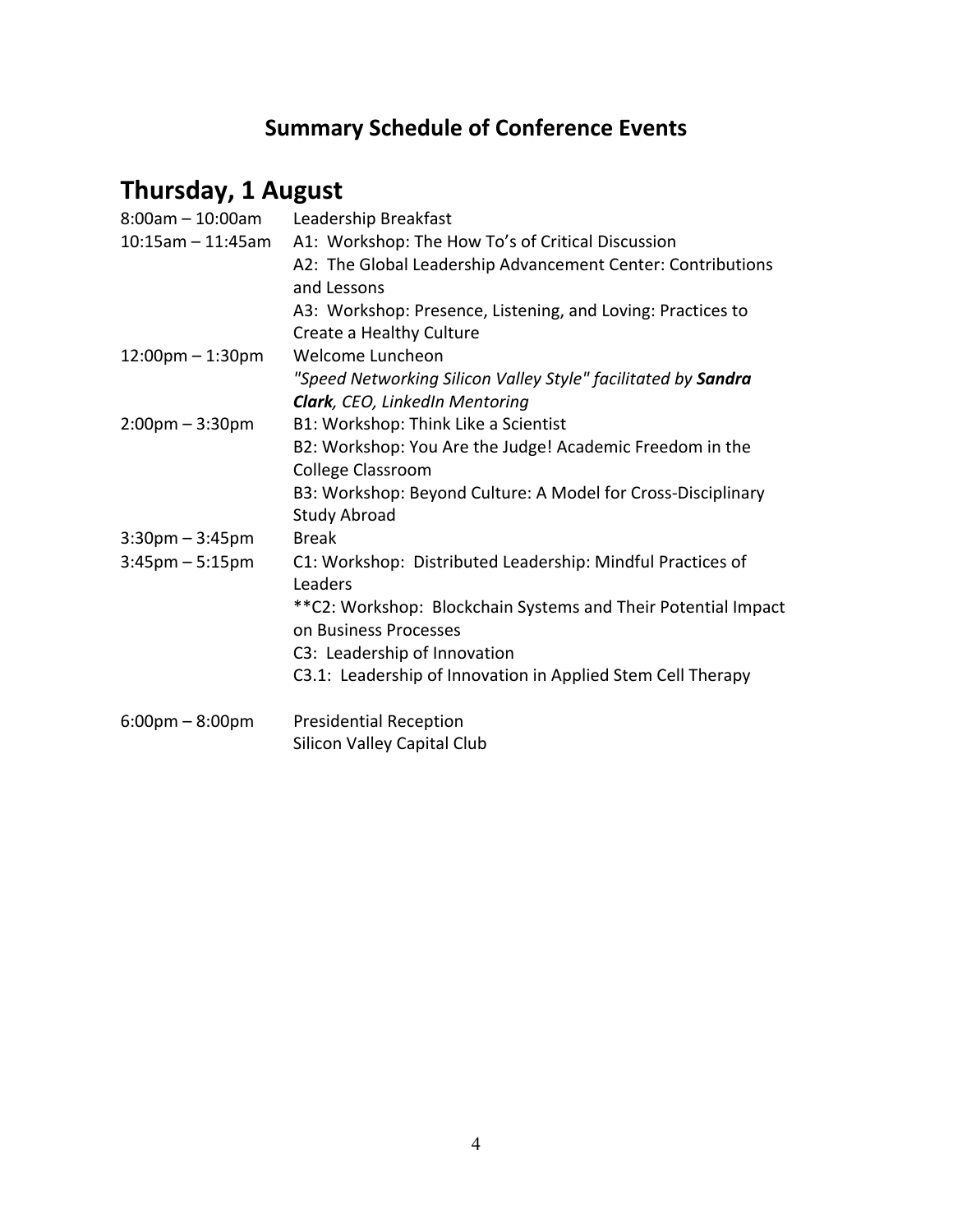### **Friday, 2 August**

| $7:00$ am – 8:15am | Breakfast                                                      |
|--------------------|----------------------------------------------------------------|
|                    | Dr. Russell Hancock, President, and CEO, Joint Venture Silicon |
|                    | Vallev                                                         |

8:30am – 10:00am **D1: Academic Assessment Tools**  D1.1: A Tipping Point Analysis of Service-learning Hours and Student Outcomes D1.2: Common Method Variance During Instructor Assessment D1.3: I Can't Get No (Grade) Satisfaction: Self-regulated Learning and Success in a School of Business

#### **D2: Building Technology systems**

D2.1: Ethical Framework for Blockchain Technologies \*\*D2.2: Building Platform‐enabled Technology Ecosystems: Alliance Strategies to Balance Focus and Spread D2.3: A Large-Scale Process of Digital Technological System-Building

### **D3: The Critical Naturel of Customer Choice**

D3.1: State of the Literature - The Attraction Effect and Choice Decoys D3.2: Optimizing Growth through Customer‐Centered Management

### 10:15am – 11:45am **E1: Gender and Social Identity**

E1.1: The Effects of Sexual Harassment in a Higher Education Setting

E1.2: Women of Courage: Ladies Who Led and the Legacy They Left Us

E1.2: The Effect of a Leader's Power on Citizenship Behaviors: A Social Identity Perspective

### **E2: Strategy, Systems, and Stakeholder Concerns**

E2.1: A Stakeholder Analysis of the Solar Industry

E2.2: The Hanson Brothers Effect: Is Rough Play a Winning Strategy in the NHL?

E2.3: Achieving Improvement in the Peer Review Process: An Ecosystem Perspective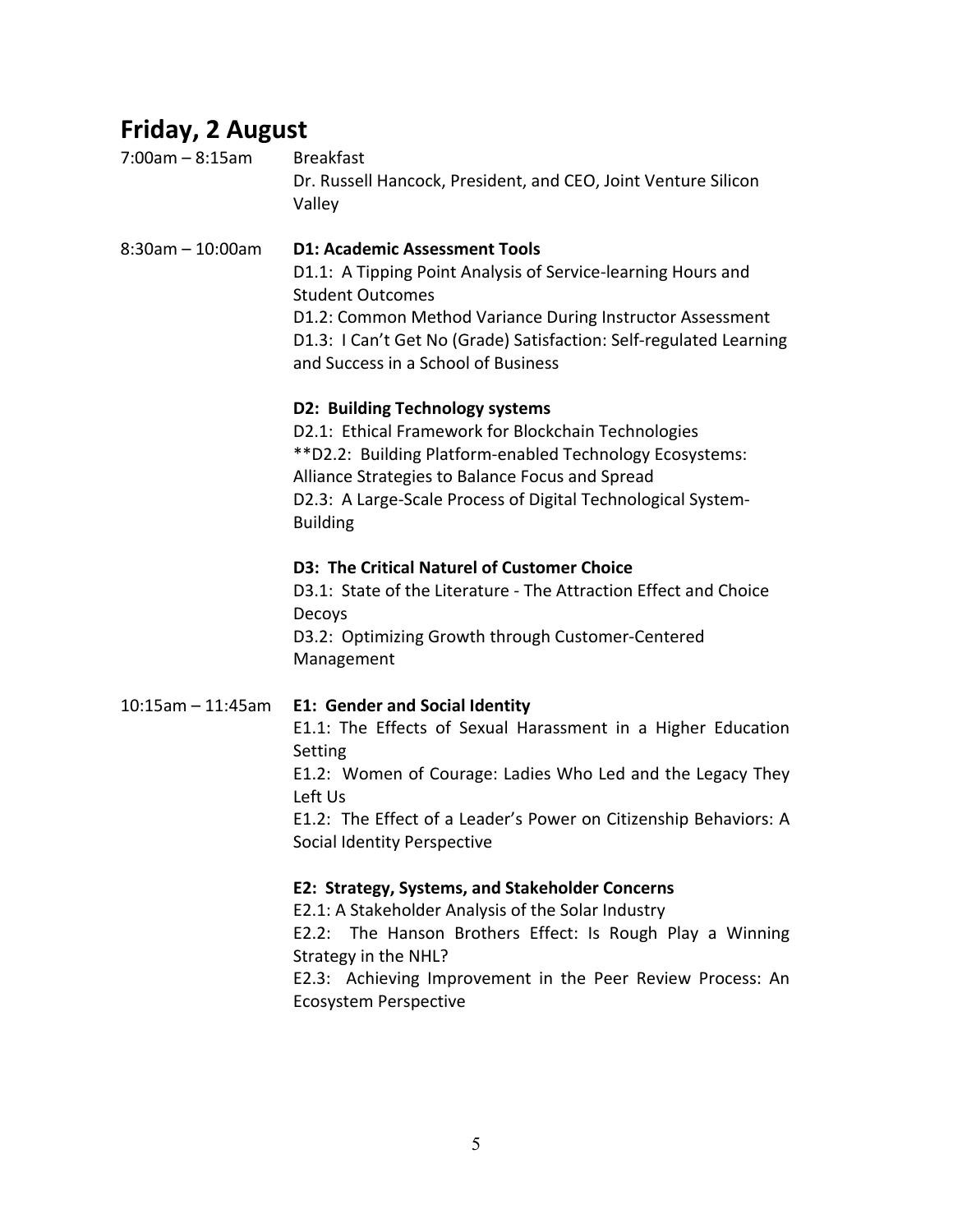| $12:00 \text{pm} - 1:30 \text{pm}$ | <b>Awards Lunch and Keynote Address</b><br>Philip J. Carmack, VP/GM, Google                                                                                                                                                                                                                                                                                                       |  |
|------------------------------------|-----------------------------------------------------------------------------------------------------------------------------------------------------------------------------------------------------------------------------------------------------------------------------------------------------------------------------------------------------------------------------------|--|
| $1:45$ pm $-3:15$ pm               | <b>F1: Engagement and Motivation</b><br>**F1.1: Emotional Intelligence Skills Management and AI<br>Decision Systems Need to Engage Employees in Establishing and<br><b>Operating Successful Organizations</b><br>F1.2: Love of Money and Incentive Effectiveness<br>F1.3: Motivations, Demographics & Self-Gifting Consumer<br>Behavior in Japan and the USA                      |  |
|                                    | <b>F2: Strategic Choice</b><br>F2.1: Strategic Responses to Entry Threat in the Mobile Telecom<br>Market<br>F2.2: Are There Optimal Forms of Public-Private Partnerships?<br>F3: Workshop: Trust Your Instincts: A Neuroscience-Based                                                                                                                                             |  |
|                                    | Approach to Transforming Organizational Performance                                                                                                                                                                                                                                                                                                                               |  |
| $3:30$ pm $-5:00$ pm               | <b>G1: Change Initiatives</b><br>G1.1: Identifying Academically At-Risk Students: The Role of<br>Suburban High School PLC Educators<br>G1.2: Handheld Devices as Digital Currency to Advance Student<br>Language Acquisition and Mathematics Competency<br>G1.3: Psych-social Determinants of Health: Leading Behavioral<br>Change in Military, Academic, and Commercial Settings |  |
| $3:15$ pm                          | Google Tour                                                                                                                                                                                                                                                                                                                                                                       |  |
| 6:00 and beyond                    | Dinner on your own                                                                                                                                                                                                                                                                                                                                                                |  |

## **Saturday, 3 August**

| $7:00am - 8:15$       | <b>Breakfast</b>                                                  |
|-----------------------|-------------------------------------------------------------------|
|                       | David Entwistle, President, and CEO, Stanford Health Care (SHC)   |
| $8:30$ am $-10:00$ am | <b>H1: Innovating in Health Care</b>                              |
|                       | H1.1: Innovating Psychosocial and Behavioral Interventions for    |
|                       | Psychological and Traumatic Brain Injury                          |
|                       | H1.2: A Robust Solution to Health Care Coordination in Vulnerable |
|                       | Populations                                                       |
|                       |                                                                   |

\*\* Best Paper Award Winners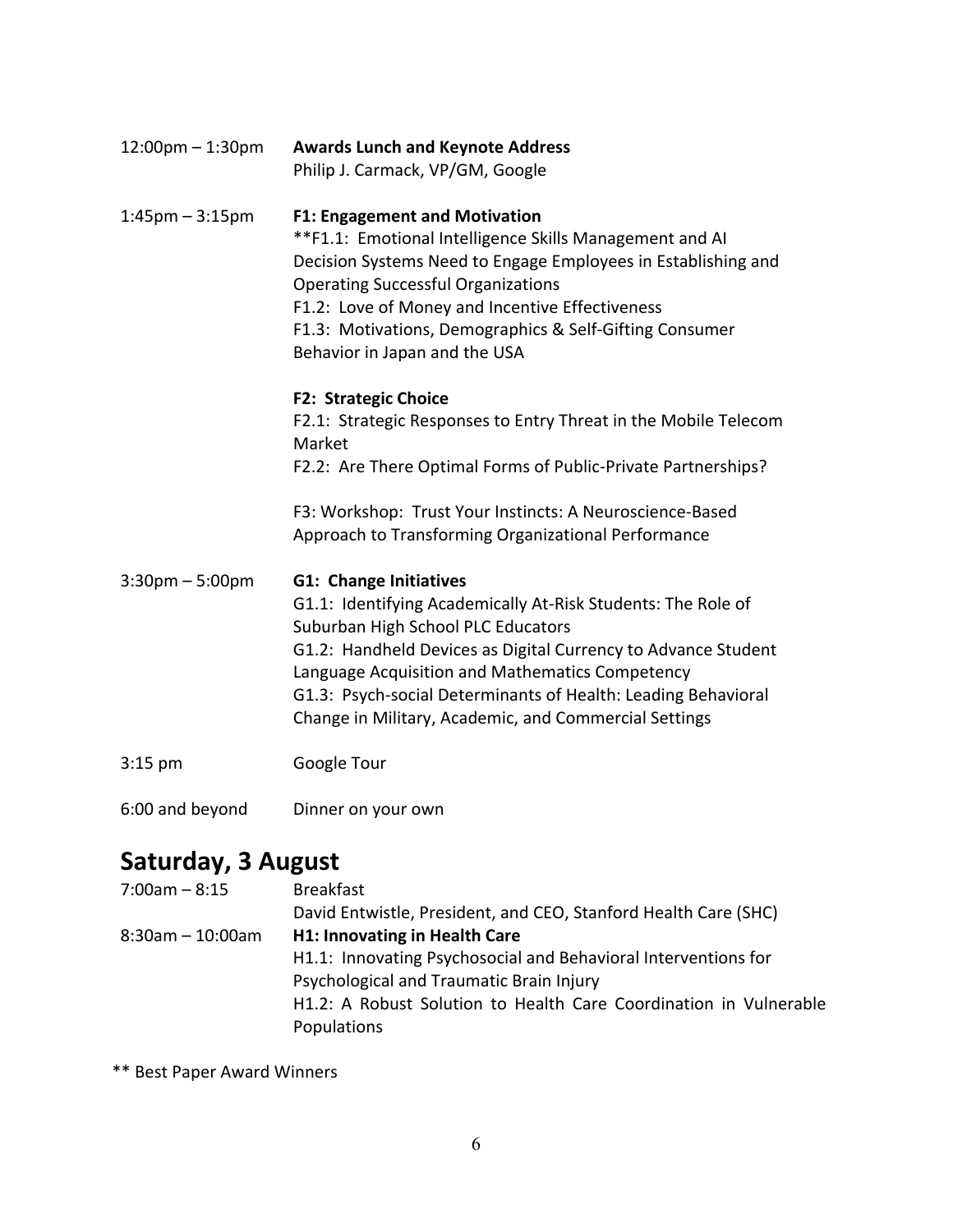### **THE BEST OF IBAM 2019**

### **BEST PAPERS**

### **Division II:** *David Amakobe, Colorado Technical University*

Emotional Intelligence Skills Management and AI Decision Systems Need to Engage Employees in Establishing and Operating Successful Organizations

**Division III:** *Sean Tsuhsiang Hsu, California State University Fullerton; Susan Cohen, University of Pittsburg*  Building Platform‐enabled Technology Ecosystems: Alliance Strategies to Balance Focus and Spread

**Division IV:** *Vince LoRusso, TruUp; Stanton Heister, Portland State University; Kristi Yuthas, Portland State University*  Blockchain Systems and Their Potential Impact on Business Processes

### **BEST REVIEWER**

**Jay Lee** 

California State University Sacramento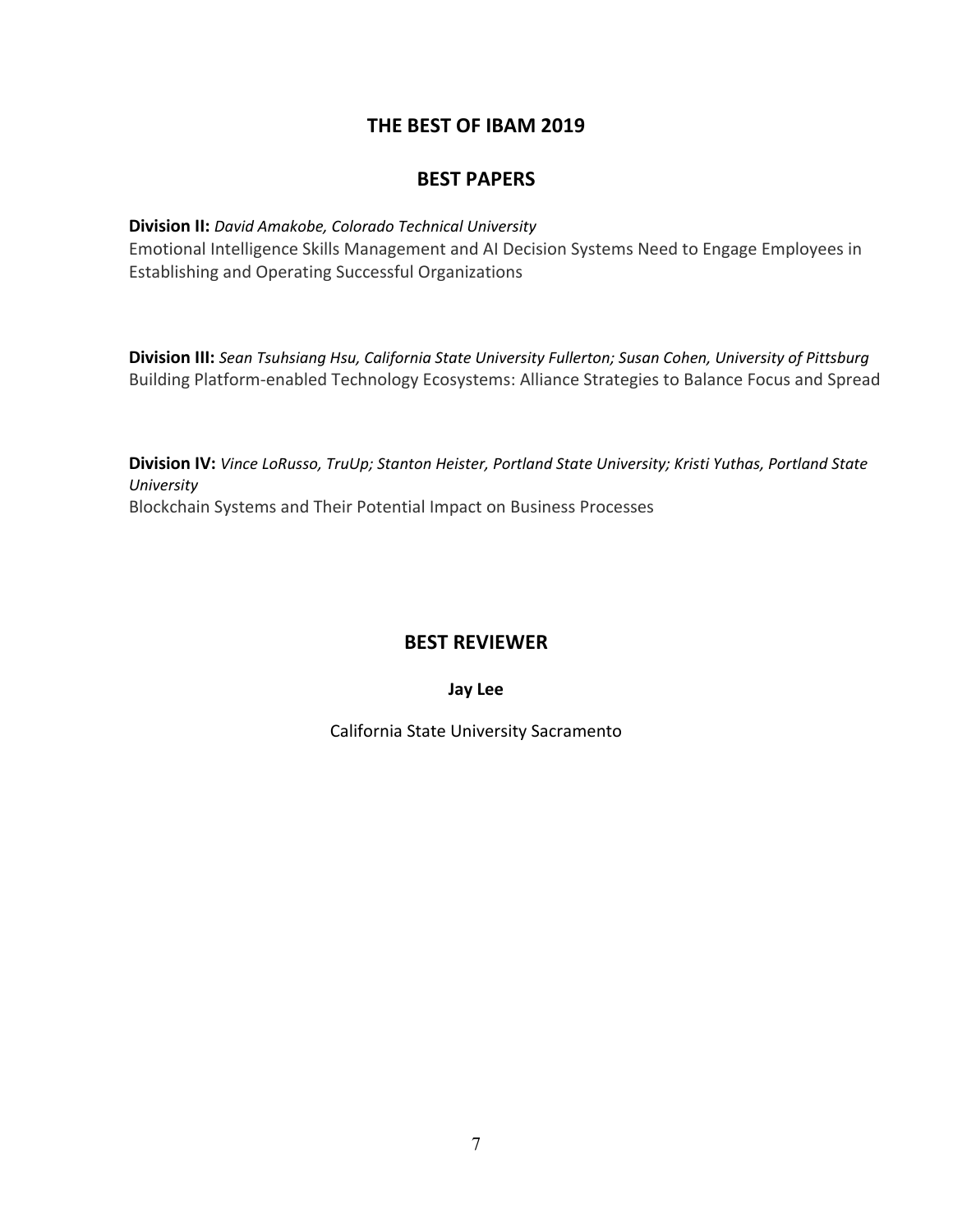### **A Brief History of IBAM**

The exact date of IBAM's founding is uncertain (some say it began over drinks in Charleston, S.C. in the summer of 1990; others say it began later that year in Philadelphia during the annual meeting of the Association of Management (AsM); while still others point to a meeting in January 1992 in Pittsburgh). The first official meeting, however, was held in the summer of 1992 in Breckenridge, Colorado where the first roster of officers was elected, an initial mission was approved, and it was decided that we would begin to raise funds to support an initial national conference. An initial national office was established in the Monfort College of Business at the University of Northern Colorado, and Dan Rowley as the initial president and two student assistants (provided by the College) set about organizing the first official meetings.

Based on a major gift from the University of Northern Colorado and several smaller gifts from officers and other educational institutions, IBAM 1 was held in Denver in the fall of 1993. There were only 74 participants, but the conference was a success, raising enough money to support a call for papers for IBAM 2, to be held in the fall of 1994 in Washington, D.C. The Denver conference also attracted our first nationally‐known Keynote speaker, Dr. Fred Luthans from the University of Nebraska, thus creating a tradition IBAM has tried to maintain over the years.

As they say, the rest is history. We've had our ups and downs, but IBAM has grown in terms of financial strength, national reputation, and quality over the years. The general format of the organization and its program has changed very little over the years, only adding new activities and academic areas as they have become evident in the body of knowledge in the Field of Management. Clearly, one of our major advancements has been the introduction of the *Journal of Behavioral and Applied Management* which is published as a virtual journal on the Internet. Its first edition was published in 1999 and has become a widely known and respected contribution by IBAM to the management academic community.

The original mission of IBAM was to provide a small boutique academic professional organization to serve the needs of professors (especially new professors), students, and management practitioners in a smaller, helpful, and constructive environment. As the organization has progressed, it has not only achieved the goals implied in the mission statement, but has sought to remain relevant, maintain a high level of quality, and become a family. It is a pleasure to have been associated with IBAM and its members over the past 18 years, and I hope to remain a part of this group for many years to come.

### Daniel James Rowley, Ph.D. **Founding President of IBAM Greeley, Colorado ‐ August 2007**

*Dan Rowley was not only a founding member of IBAM, but continued his support of IBAM as a Past President, Reviewer, Author, and Discussant until his death. His historical account of IBAM's origins and his authorship of the core documents of the organization serve to remind us of his honorable legacy.*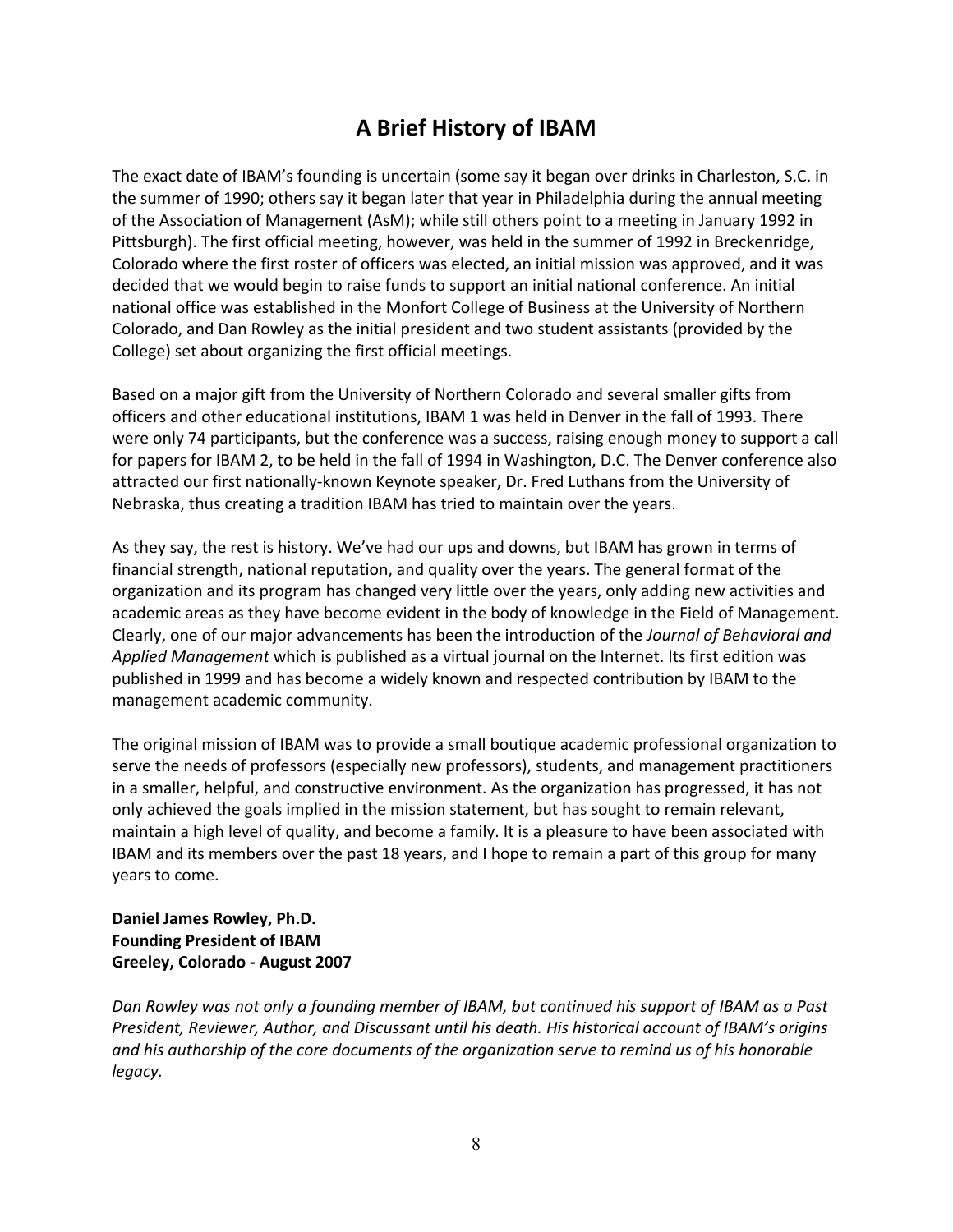### **Founding Members of IBAM (1992)**

Daniel James Rowley, PhD University of Northern Colorado

Pam Hopkins, PhD Southern Connecticut State University

Herbert Sherman, PhD Southampton College ‐ Long Island University

Jim Nimnicht, PhD Central Washington University

Shahrokh Dalpour, PhD University of Maine, Farmington

Joan Coll, PhD Seton Hall University

John Kilpatrick, PhD Idaho State University Sharon Clinebell, PhD University of Northern Colorado

Paul Stepanovich, PhD Southern Connecticut State University

Don Nixon, PhD Central Washington University

Ray Alie, PhD Western Michigan University

Eric Landsford (student) University of Northern Colorado

Howard Kinslinger, PhD Bloomsburg University of Pennsylvania

Kimberlee Keef, PhD New England University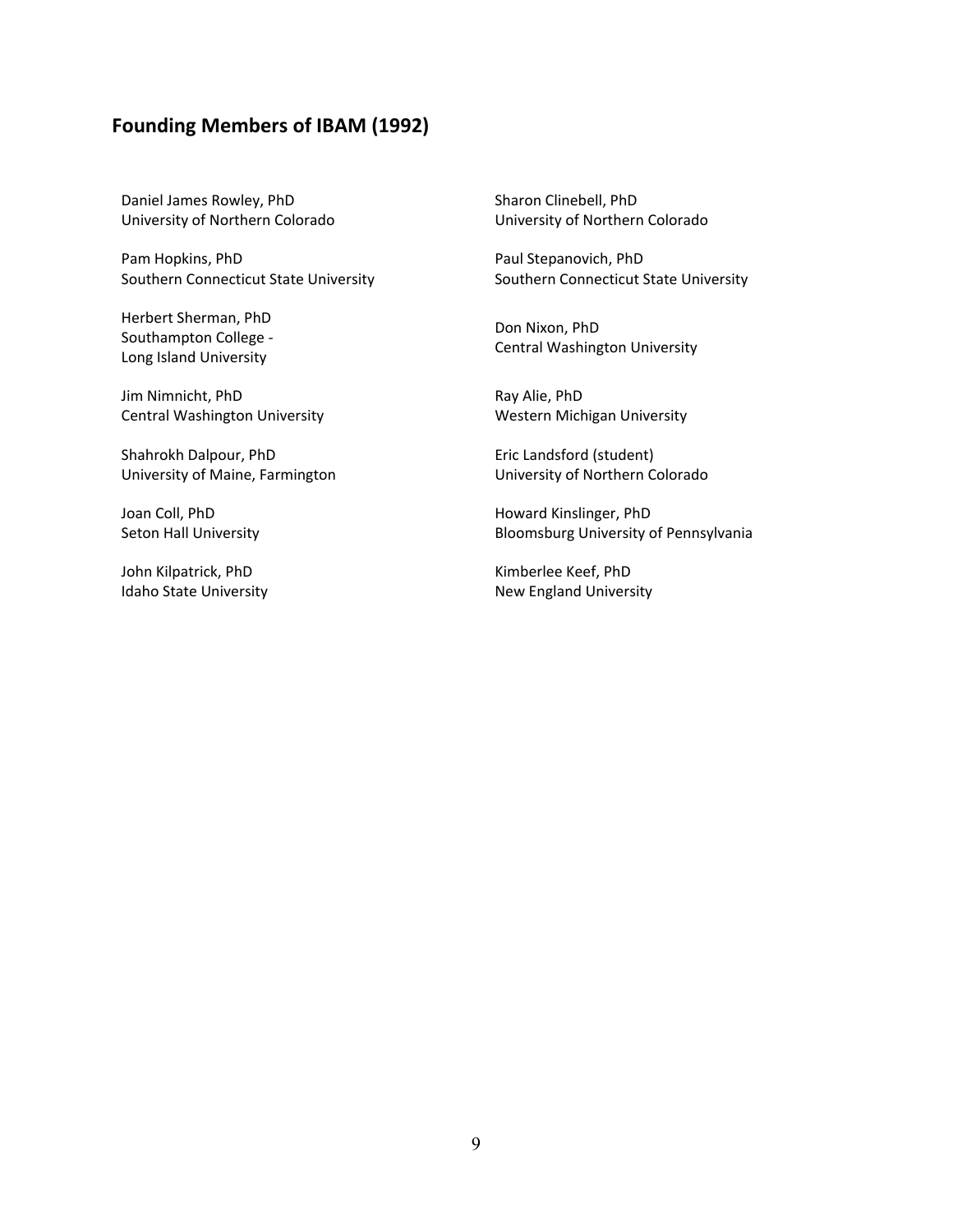

**Great Sessions Involve Quality Presentations, Organized Chairs, and Insightful Discussants** 

For IBAM to be a good experience, it is important that session participants perform their responsibilities and roles.

Authors, session chairs and discussants are encouraged to:

1. **Be prepared.** Show up to the room 10 minutes ahead of time; introduce yourselves to each other. The discussant and session chair should have already read the papers and prepared comments. Authors can use this time to upload presentations and prepare the audio‐visual equipment for use.

2. **Structure the session.** Discuss the timing allocations and make sure everyone understands how time will be managed and how presentation and discussant times will be allocated. Remember to leave time for general audience participation.

3. **Keep on schedule.** Session chairs should introduce and open the session, offering a brief overview indicating how the papers are related. Enforce time limits strictly so that no author, discussant or audience member monopolizes someone else's time. Once author and discussant presentations are complete, the remainder of the time can be used for informal discussion with the audience and session participants.

4. **Remember the purpose.** A session audience does not need to know every detail of each presented paper. The authors' presentations should "whet the appetite" of the listeners and motivate them to read the papers.

5. **Stimulate audience interest.** Whenever possible, a discussant should assume the role of devil's advocate, provoking discussion among the session's presenters and between the presenters and the audience. A measure of a discussant's effectiveness is the extent to which he or she engages others in an open discussion about the issues raised. Thus, rather than using the allotted time to conduct a one‐way presentation about the papers, a discussant should highlight controversial issues that will stimulate dialogue among those in attendance. Discussants might consider writing out a one‐page memo to the authors (or following up after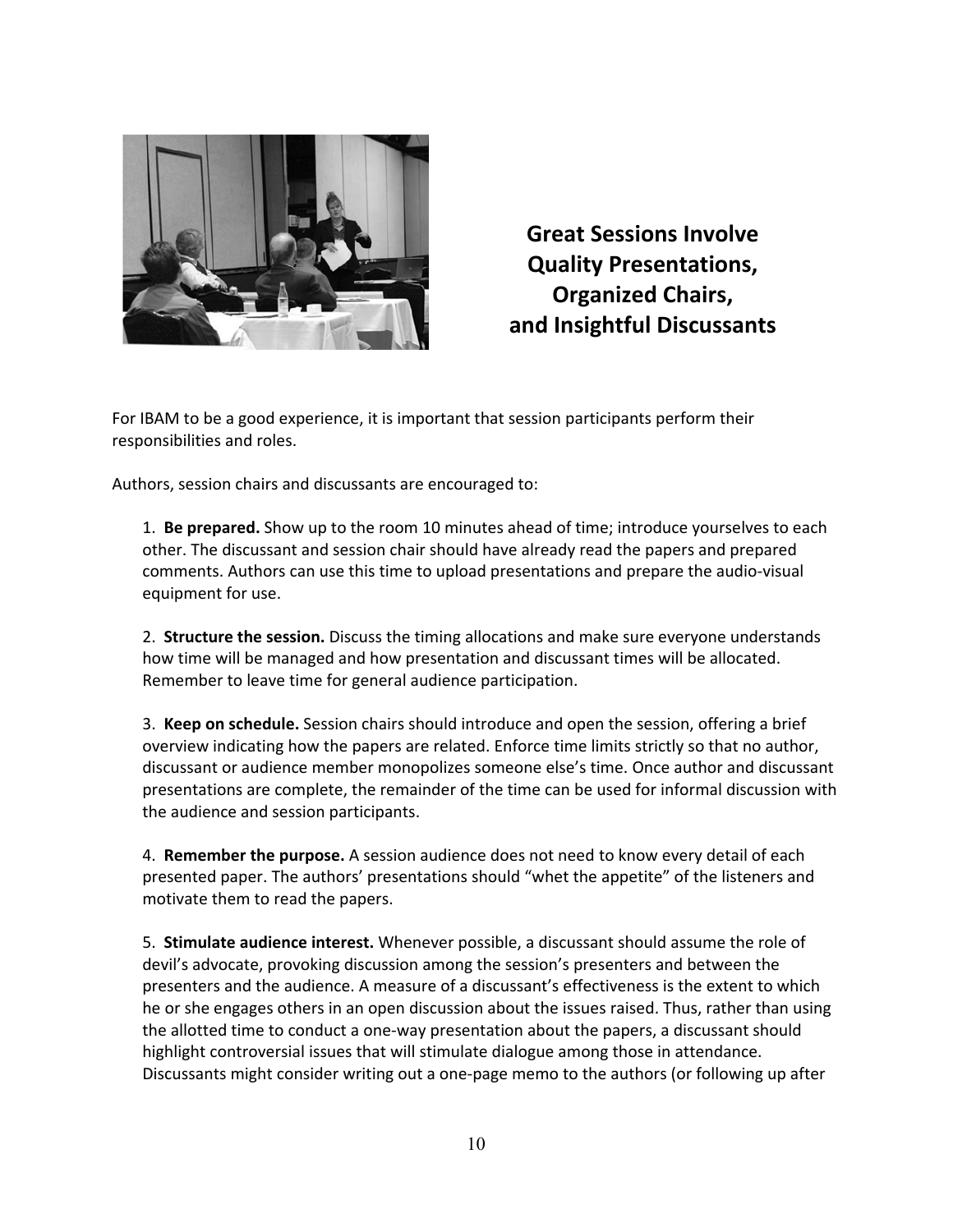the conference with an email) with some of the finer points, the harsher criticisms or elements of revision that were not covered fully during the session.

## **Call for Papers: IBAM 27**

College of Charleston Charleston, South Carolina, USA **July 30 – August 1, 2020** 

**Join us for IBAM 27** as we gather to discuss, debate, and present our ideas about the future of behavioral and applied management! IBAM welcomes management educators, business practitioners, and students to share their ideas, research, and experiences in a friendly and supportive environment. Session discussions are lively, informative, stimulating, and broad‐based.

Submit your original paper, symposium, workshop, or idea incubator proposal for anonymous peer review The IBAM conference is an excellent outlet for completed research, work‐in‐progress, and the sharing of experiences in a variety of management sub‐fields through refereed paper sessions, symposia, workshops, and panel discussions. Please consider one of these six categories of submission – one is sure to fit your needs!

### **Full Paper**

A completed paper that is being considered for publication. It might be a work in progress, work for which you are still collecting developmental feedback. It might also be a "bottom drawer" paper you are trying to revive. All full papers will be automatically considered for best paper awards.

### **Symposia or Workshop**

Either panel or presenter format. Proposals that cross disciplines and include multiple institutions are highly encouraged. Note: Not double‐blind reviewed; selected by the Program Chair for inclusion in the program.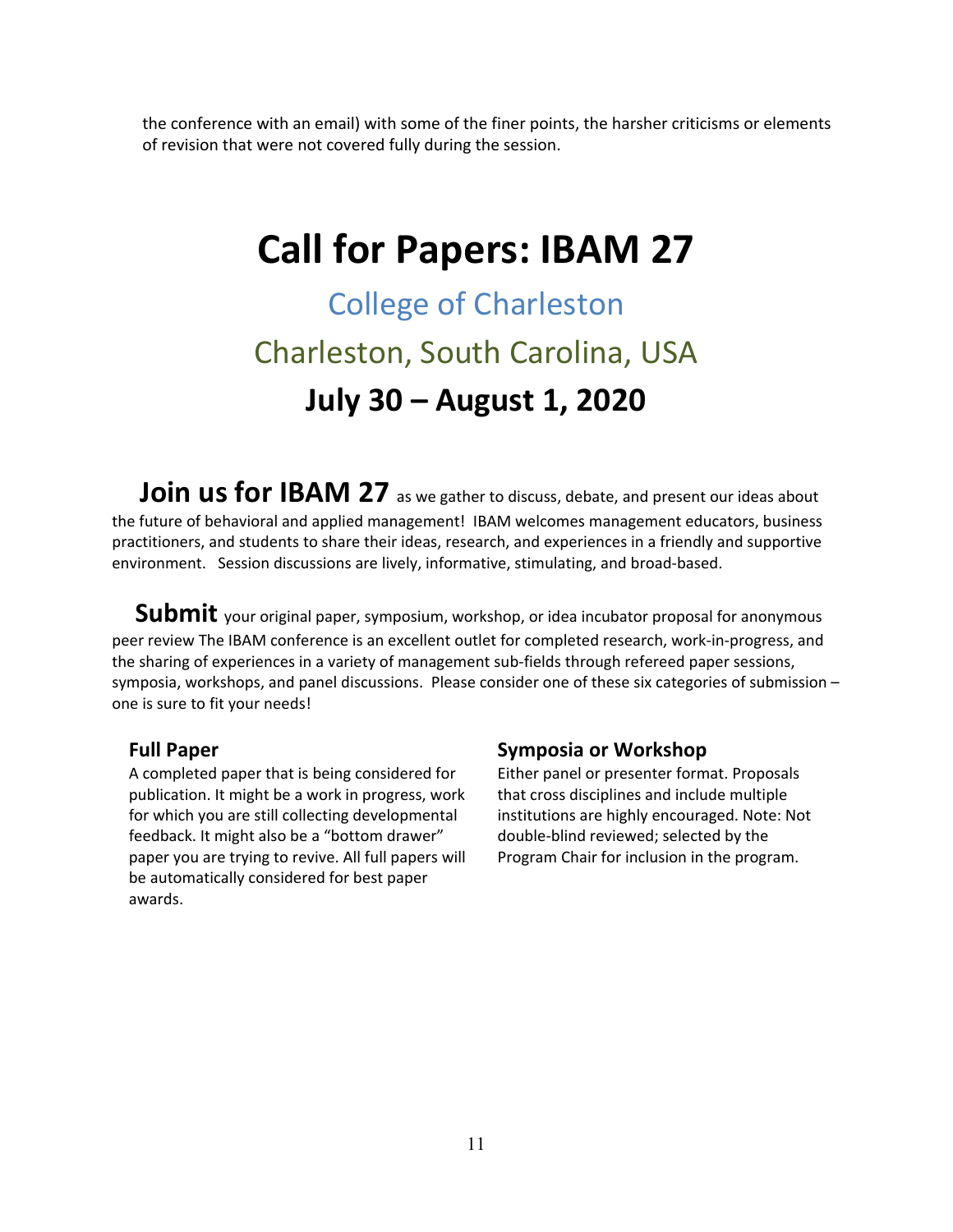### **Student**

A subcategory of "Full Papers" is a student paper. One author (ideally the first author) must be a student and must attend. Undergraduate, Masters, and Doctoral learners are welcome. "Best Student Paper" award(s) will be selected from this category.

Sponsoring faculty members should encourage institutional or private support of students whose papers are accepted. Submissions should include a statement that the student will attend the conference.

### **Idea Incubator**

A research idea that is still being "kicked around." At a minimum, idea incubators should have a literature review, hypotheses or research questions, and some idea of methodology. Idea incubators will be placed into their own sessions to allow feedback from peers in a more informal setting.

## **Submission Guidelines**

- 1. All submissions must be entirely original and may not be under concurrent consideration or accepted for presentation elsewhere. You may submit up to two papers and/or proposals in any or all of the divisions. This includes papers and proposals that are co‐authored.
- 2. All submissions should include at least three keywords and a 75‐word abstract. When selecting the Topic Area (s), please select at least one but no more than three. Papers, proposals, and summaries should be double‐spaced with one‐inch margins, typed in a 12-point font, and follow APA format.
- 3. Guidelines by submission type:

Paper: Upload a full paper stripped of all author identification information. The paper should be in APA format with full references. Information can be found at http://www.apastyle.org/.

Student Papers: A subcategory of "Full Papers" is a student paper. One author (ideally the first author) must be a student and must attend. Undergraduate, Masters, and Doctoral learners are welcome.

Symposia or Workshop: A 3‐5 proposal should be submitted through the conference site. Included in the proposal should be a statement that all contributors intend to register for and attend the conference.

Idea Incubator: The author(s) should submit a detailed abstract with as much information as they have. Full idea, methodology thoughts, etc.

4. Submit your paper, proposal, or summary by uploading it into the IBAM Scholastica web-site: https://ibam.scholasticahq.com/for-authors and following the instructions for submissions located at the IBAM site: https://www.ibam.com/conferences.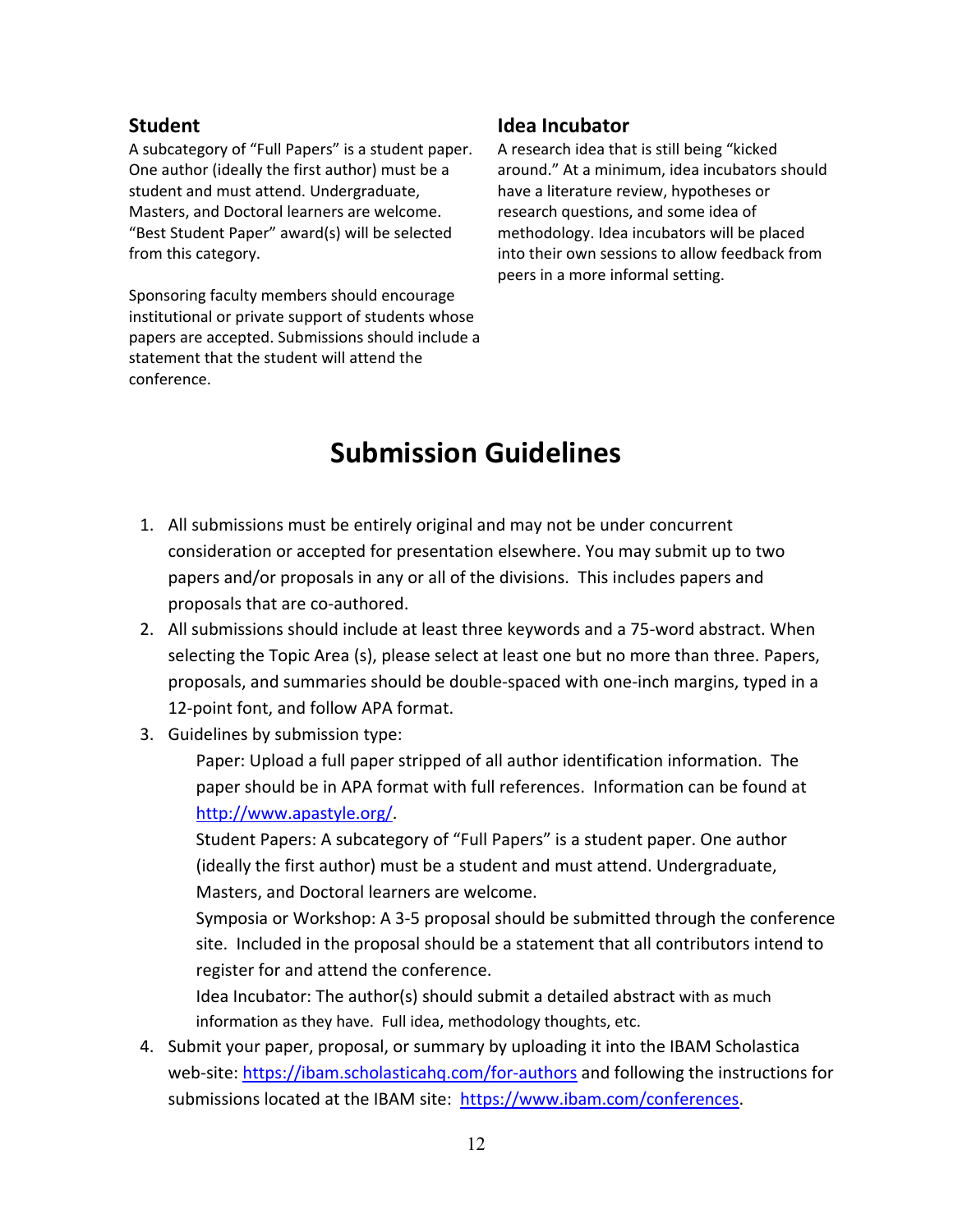- 5. Please do not include a cover/title page with your paper. Author information will be recorded on the submission page at the IBAM web site. The uploaded document should be free of any identifying author indications and the document "Properties" data should be cleared as well. All submissions are double blind‐reviewed.
- 6. All accepted program participants must register and attend the conference. Fees must be paid by posted deadlines and cannot be returned after this date for any reason.

We look forward to seeing you at IBAM 27! Sincerely,

sjeffrey@monmouth.edu mpisnar@bw.edu

Scott Jeffrey IBAM President **Mary Pisnar, IBAM Program Chair**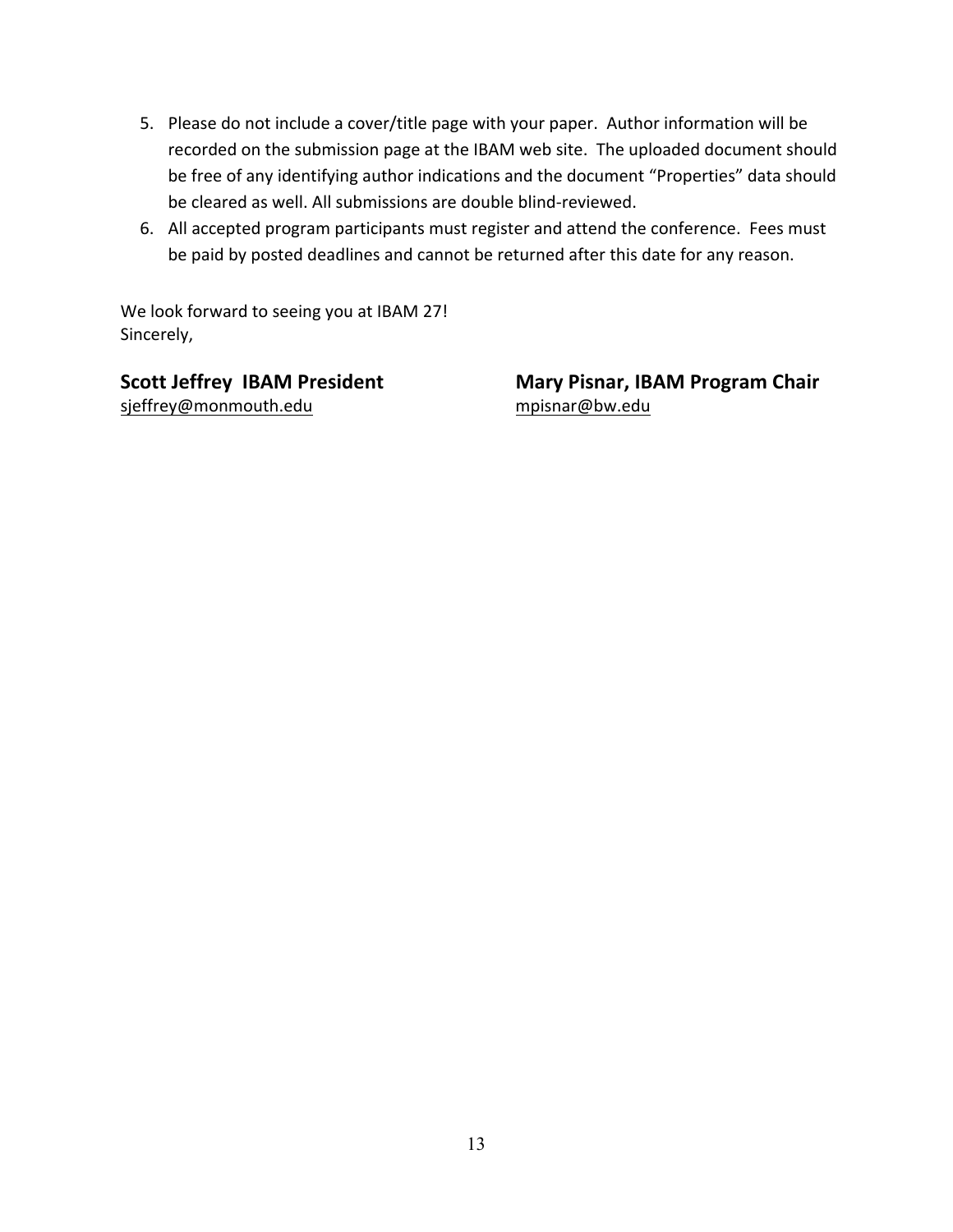

### **JOURNAL OF BEHAVIORAL AND APPLIED MANAGEMENT**

We invite management scholars, trainers and practitioners to contribute articles or cases for possible publication in the *Journal of Behavioral and Applied Management (ISSN 1930 0158),* a national refereed, online publication.

Manuscripts should be of interest to researchers, management instructors at the undergraduate and graduate levels, and to practitioners. A more complete call including the submission procedure, review procedure, review information, and some suggested topics may be found at http://www.ibam.com/pubs/jbam/callforpapers.asp

The *Journal of Behavioral and Applied Management* is listed with the online Directory of Open Access Journals (DOAJ—http://www.doaj.org/); ProQuest's ABI Inform; and in the *Cabell's Directory of Publishing Opportunities.* 

A style guide may be found at http://www.ibam.com/pubs/jbam/styleguide.asp. Manuscripts may not be previously published or be under consideration for publication by another journal.

Previous issues can be examined at http://www.ibam.com/pubs/jbam/toc.asp.

**Marcel Minutolo, Editor Paul Jacques, Co‐Editor Arthur Jue, Co‐Editor Journal of Behavioral and Applied Management**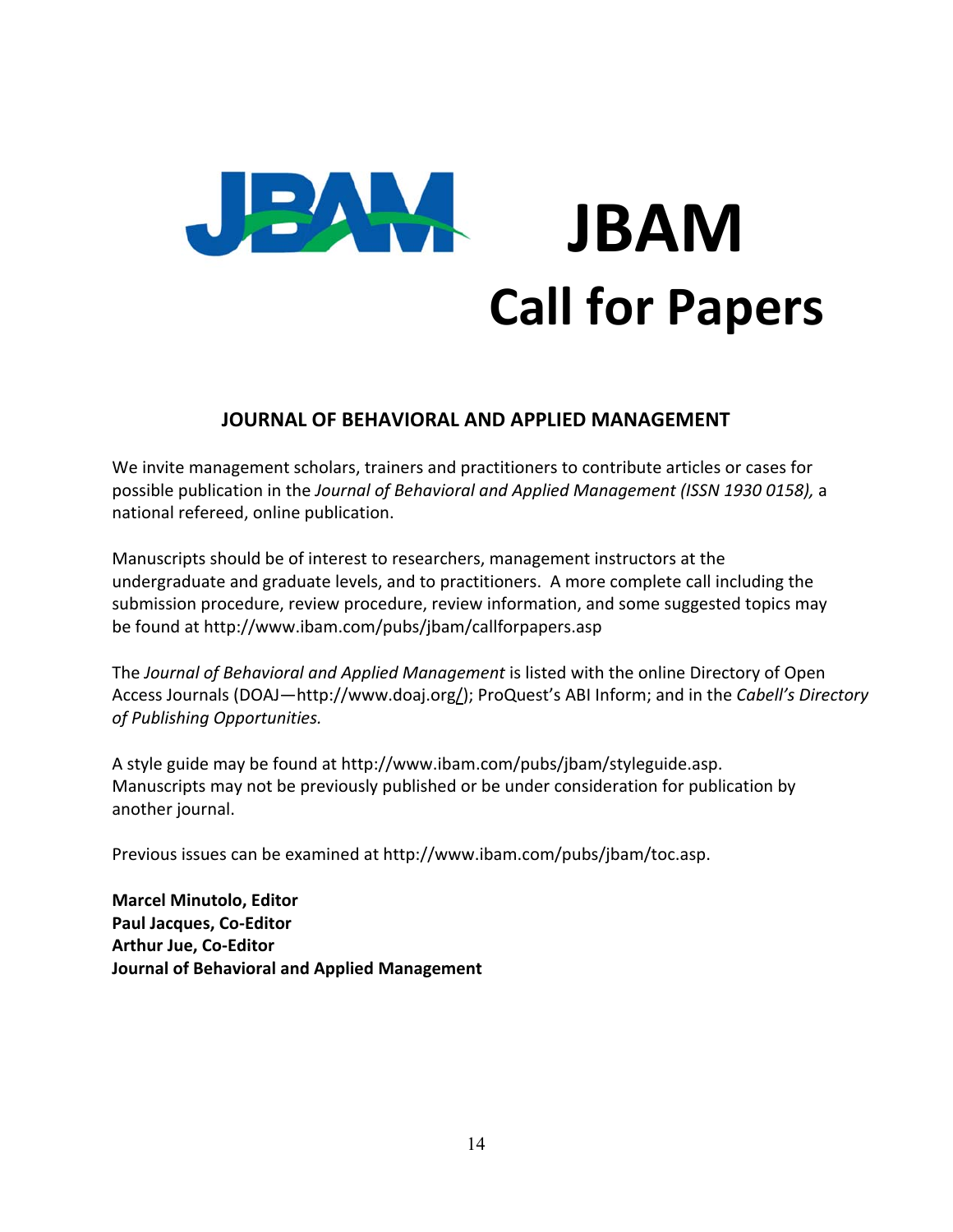### **Detailed Schedule All events in the Boccardo Business Complex (BBC)**

| <b>IBAM 26 Program - Thursday, August 1st</b>         |                                                                                                                                                                                                                                                                                                           |  |  |
|-------------------------------------------------------|-----------------------------------------------------------------------------------------------------------------------------------------------------------------------------------------------------------------------------------------------------------------------------------------------------------|--|--|
| <b>San Jose State University</b>                      |                                                                                                                                                                                                                                                                                                           |  |  |
|                                                       |                                                                                                                                                                                                                                                                                                           |  |  |
| $8:00$ a.m. $-5:00$ p.m.                              | Registration                                                                                                                                                                                                                                                                                              |  |  |
| $8:00$ a.m. $-8:30$ a.m.<br>$8:30$ a.m. $-10:00$ a.m. | Leadership Breakfast: Board of Governors, Past Presidents,<br>Administrative Team, Division Chairs                                                                                                                                                                                                        |  |  |
|                                                       | Leadership Meeting: Board of Governors, Past Presidents,<br>Administrative Team, Division Chairs                                                                                                                                                                                                          |  |  |
| $10:15$ a.m. $-11:45$ a.m.                            | <b>Professional Development Workshops</b><br>Sessions A1, A2, A3                                                                                                                                                                                                                                          |  |  |
| 12:00 p.m. $-1$ : 30 p.m.                             | Welcome Luncheon - All Registered IBAMers<br><b>Opening Remarks and Introductions</b><br>IBAM President: Scott Jeffrey<br>Speakers<br>"Speed Networking Silicon Valley Style" facilitated<br>by Sandra Clark, CEO, LinkedIn Mentoring<br>Special Appearance by Jean Luc Vaillant, Co-Founder,<br>LinkedIn |  |  |
| $2:00$ p.m. $-3:30$ p.m.                              | <b>Professional Development Workshops</b><br>Sessions B1, B2, B3                                                                                                                                                                                                                                          |  |  |
| $3:30$ p.m. $-3:45$ p.m.                              | <b>Break</b>                                                                                                                                                                                                                                                                                              |  |  |
| $3:45$ p.m. $-5:15$ p.m.                              | Professional Development Workshops, Academic and<br><b>Practitioner Papers</b><br><b>Session C</b>                                                                                                                                                                                                        |  |  |
| 6:00 p.m. $-8:00$ p.m.                                | <b>Presidential Reception</b><br><b>Silicon Valley Capital Club</b>                                                                                                                                                                                                                                       |  |  |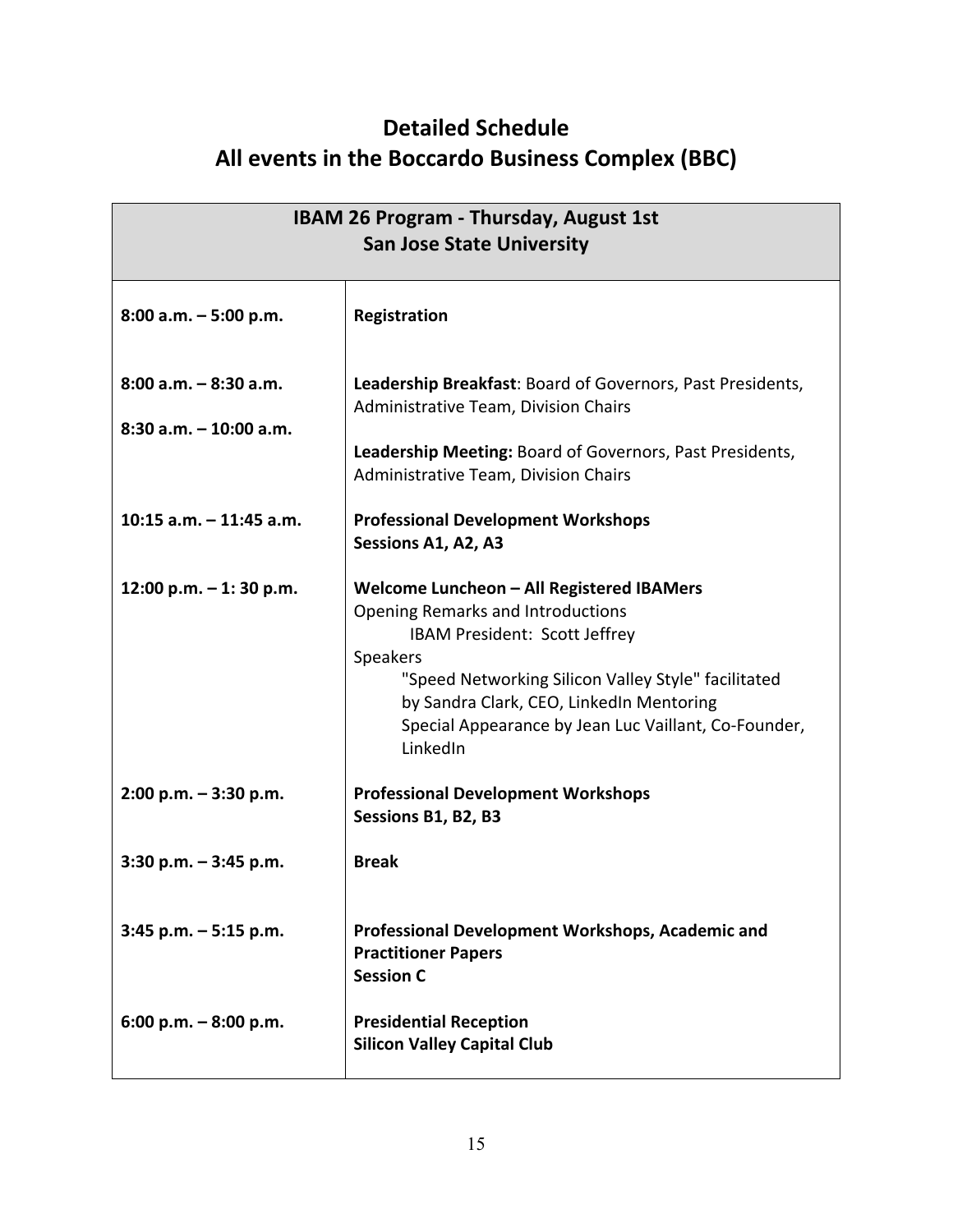## 10:15 a.m. – 11:45 a.m. **Session A: Professional Development Workshops**

### Session A1: **The How To's of Critical Discussion**

### Presenter: Tim Hegstrom, San Jose State University

This workshop will explain the communication skills required to lead and participate in critical discussion groups and to practice clarification and critical questioning.

### Session A2: **The Global Leadership Advancement Center: Contributions and Lessons**

Presenter: Joyce Osland, The Global Leadership Advancement Center, San Jose State University This session briefly describes GLAC's programs, all based on best practices, and the lessons learned from our GLLab assessment center and its ongoing evaluation research, bench-marking studies on university programs, co-curricular programs for undergraduates, a cultural exchange program for MBAs, and a certificate in Advanced Global Leadership for post‐graduates.

### Session A3: **Presence, Listening, and Loving: Practices to Create a Healthy Culture**

Presenter: Kathryn Goldman‐Schuyler, Alliant International University This experiential workshop will invite you to pause, experience, and reflect on what you already know and do with regard to becoming present, listening, and loving as part of creating an organizational culture.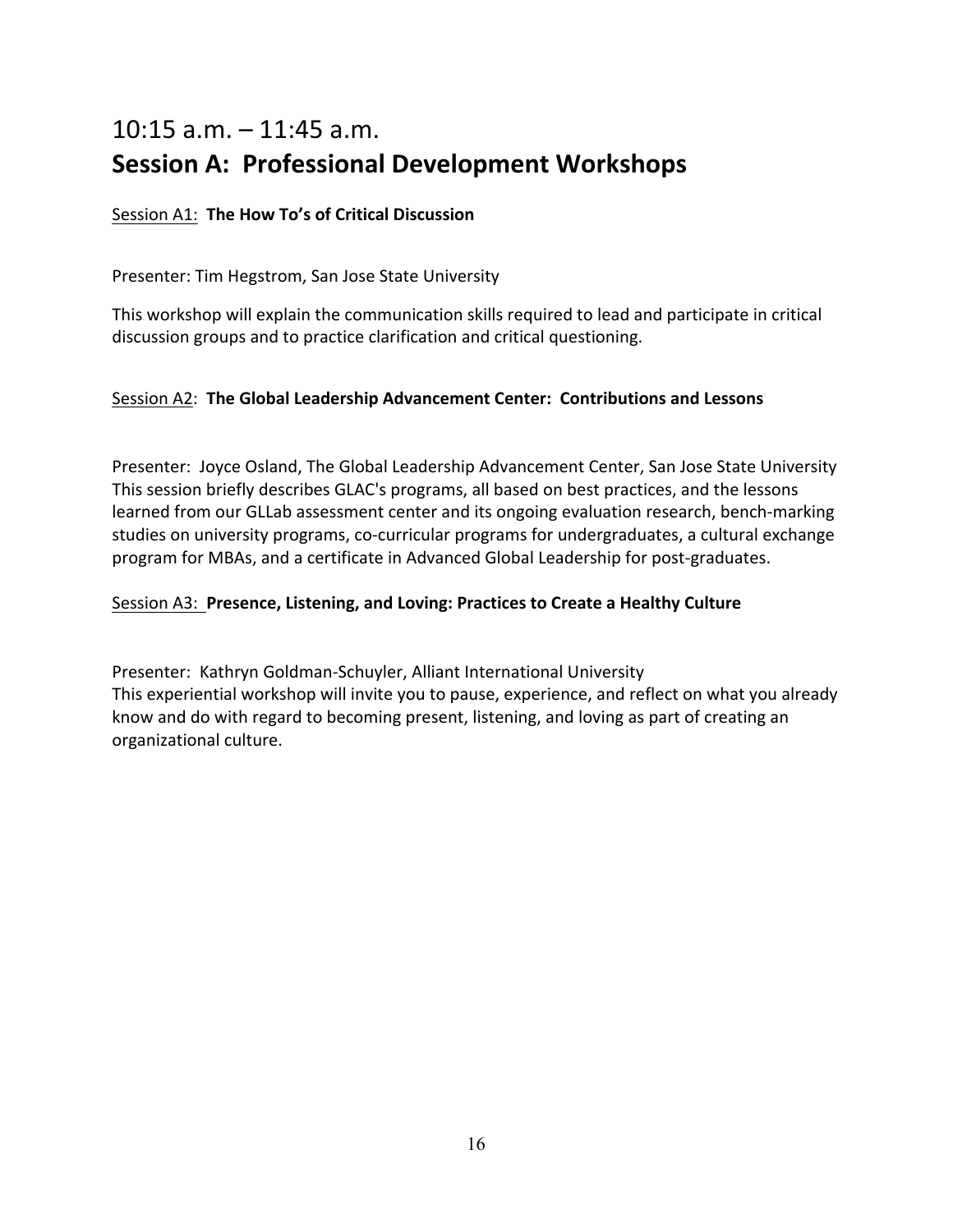## 12:00 p.m. – 1:30 p.m. BBC 032 Welcome Luncheon "Speed Networking Silicon Valley Style"



Join our guests from LinkedIn for an exercise in making connections.

### *Facilitated by Sandra Clark, CEO, LinkedIn Mentoring*

Sandra Clark is a LinkedIn and networking expert who works with individuals, teams, and organizations to create and manage their LinkedIn presence for dynamic results. Her teaching experience spans more than 20 years of training in Silicon Valley and abroad. She enjoys demystifying the finer points of LinkedIn and creating strategies for connecting people that achieve results. Sandra works with busy professionals in a variety of industries, from high tech to academia, with any level of social media experience. To take full advantage of this activity, please download the LinkedIn App to your mobile device and be sure you can login in advance

Sandra will be joined by Jean Luc Vaillant, the Co‐Founder of LinkedIn

Jean Luc Vaillant immigrated to the US from France in 1996 and has been pivotal as an entrepreneur in creating several social networking and social media sites, including Match.com. He is perhaps most noted for his leadership roles as Co‐Founder and CTO of LinkedIn, the world's largest professional network on the Internet with 600 million accounts in more than 200 countries and territories. LinkedIn's corporate hiring solutions are used by more than 70% of the Fortune 100. In 2016, LinkedIn was acquired by Microsoft for \$26.2 billion.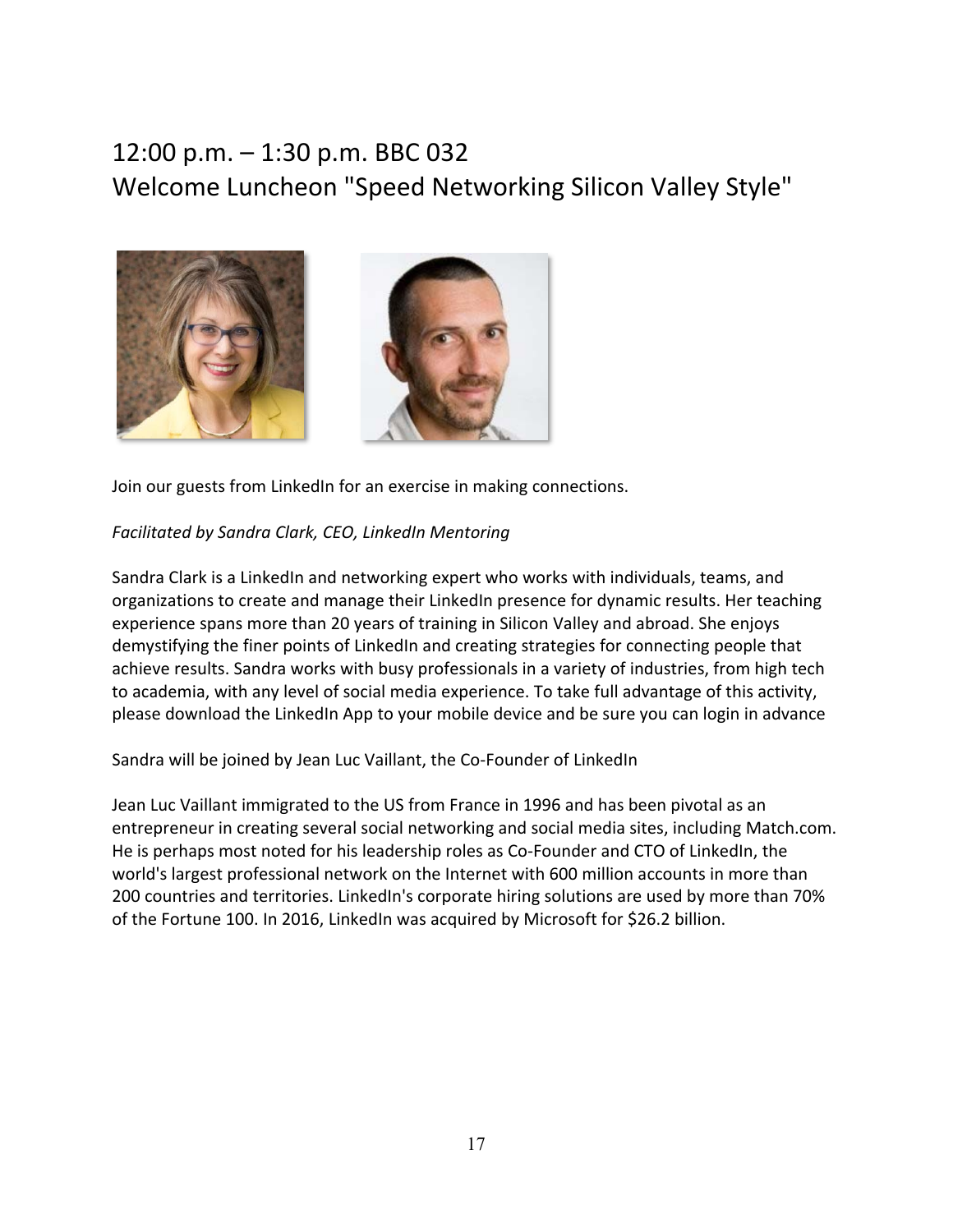## 2:00 p.m.  $-3:30$  p.m. **Session B: Professional Development Workshops**

### Session B1: **Workshop: Think Like a Scientist**

Presenter: T.J. Wharton, Oakland University

This paper presents three experiential learning exercises which focus on enhancing a student's ability to "think like a scientist" to improve their critical thinking skills.

### Session B2: **You Are the Judge! Academic Freedom in the College Classroom**

Presenter: Christy Hutchison, Peru State College

Test your knowledge of the nature and parameters of free speech of professors and students by predicting how courts have ruled in classroom speech cases.

### Session B3: **Beyond Culture: A Model for Cross‐Disciplinary Study Abroad**

Presenter: Sara Kimmel, Mississippi College; John Brandon, Mississippi College The workshop will present a model for developing objective‐driven and measurable, cross‐ disciplinary partnerships within the university to create valuable study‐abroad programs.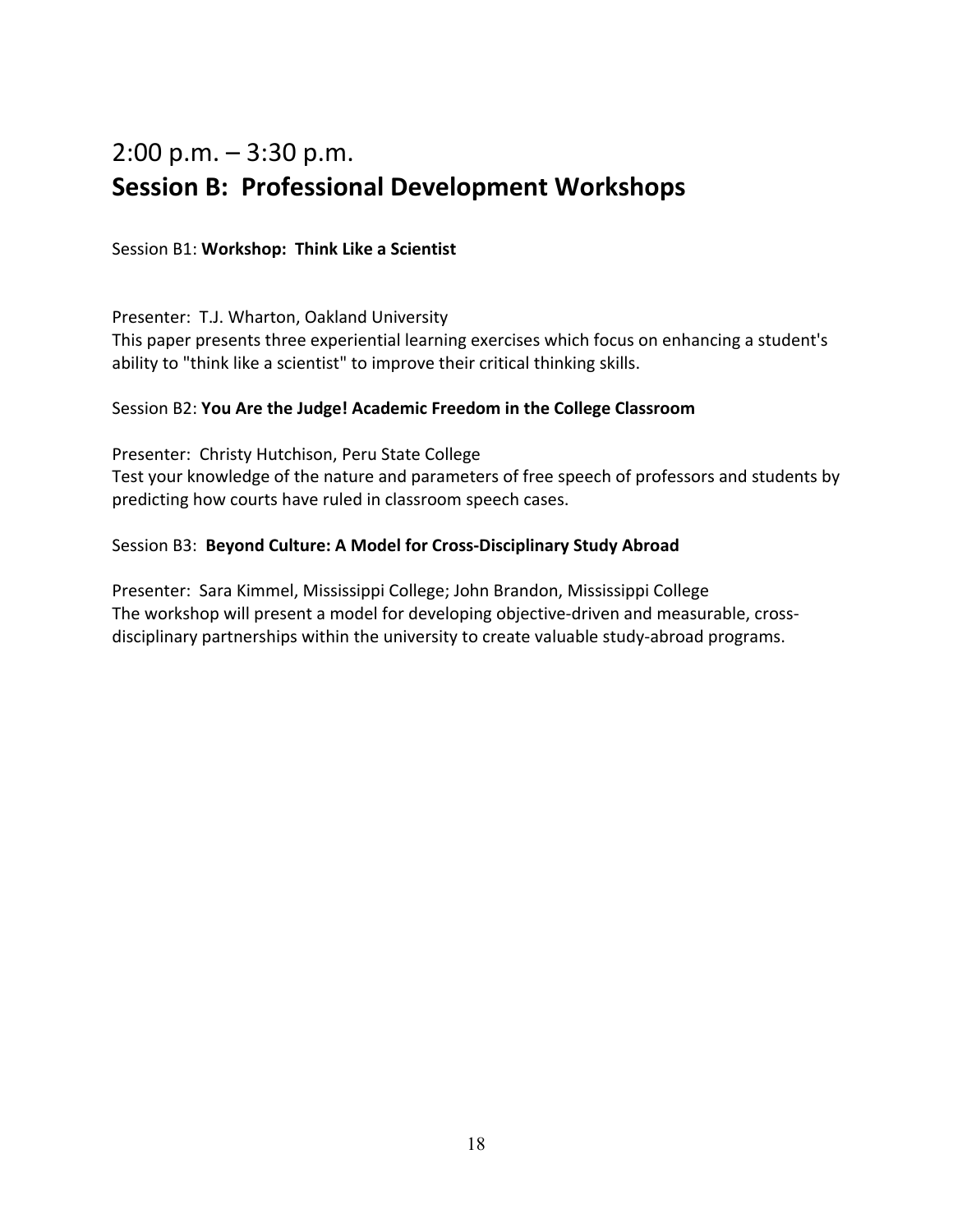## 3:45 p.m. – 5:15 p.m. **Session C: Professional Development Workshops and Academic, Practitioner Papers**

### Session C1: **Distributed Leadership**

Presenter: Cheryl Burleigh, University of Phoenix

Administrators and educational leaders do not need to lead in isolation. Distributed leadership centers on the how and why of leadership activity, beyond traditional consideration of roles and strategies.

### Session C2: **Blockchain Systems and Their Potential Impact on Business Processes**



Presenters: Vince LoRusso, TruUp; Stanton Heister, Portland State University; Kristi Yuthas, Portland State University

Blockchain technologies introduce fundamental changes in the mechanisms available for verifying identity, transferring wealth, securing records, and tracing the movement of assets. This workshop introduces a paper‐based assignment designed to provide students this valuable opportunity.

### Session C3: **Leadership of Innovation in Applied Stem Cell Therapy**

Presenter: Evelyn Li, Asian Medical Clinic

This workshop will (1) introduce the basics of stem cell therapy, (2) explore issues related to the ongoing health management, as well as leadership and socio‐political implications/issues, and (3) look at applications and innovations in "crafting the future" of the field.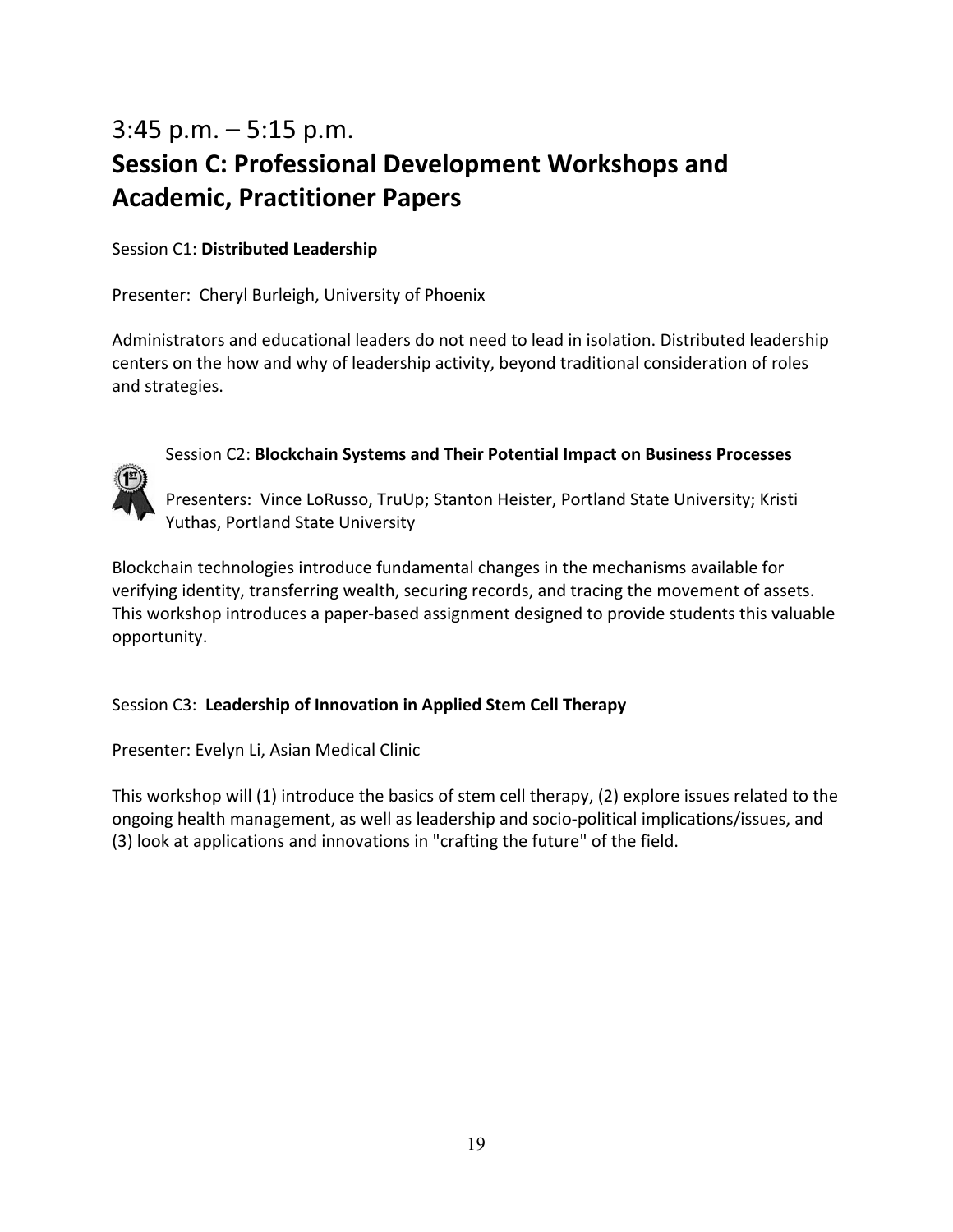## 6:00 p.m. – 8:00 p.m. **Presidential Reception: Silicon Valley Capital Club**





### **50 West San Fernando, San Jose, CA 95113**

Meet and greet other IBAMers, catch up on research, network, and just relax with friends. Drinks and Heavy Appetizers provided.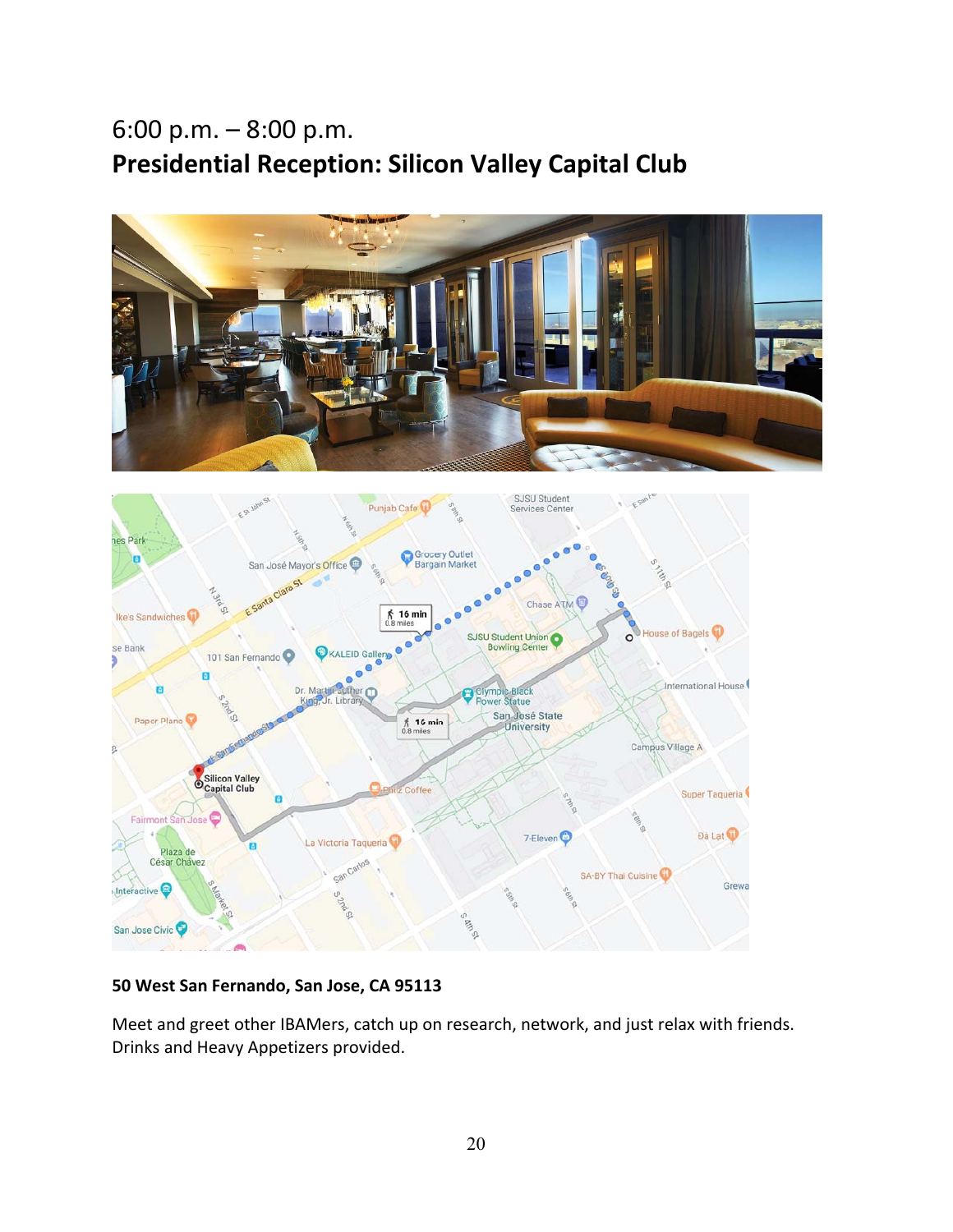| <b>Friday, August 2nd</b> |                                                                                                        |  |  |
|---------------------------|--------------------------------------------------------------------------------------------------------|--|--|
| 7:00 a.m. $-$ 2:00 p.m.   | Registration                                                                                           |  |  |
| $7:00$ a.m. $-8:15$ a.m.  | Breakfast Speaker: Dr. Russell Hancock is president and CEO<br>of Joint Venture Silicon Valley (JVSC), |  |  |
| $8:30$ a.m. $-10:00$ a.m. | <b>Academic and Practitioner Presentations</b><br>Sessions D1, D2, D3                                  |  |  |
| 10:00 a.m. $-$ 10:15 a.m. | <b>Break</b>                                                                                           |  |  |
| 10:15 $a.m. - 11:45 a.m.$ | <b>Academic and Practitioner Presentations</b><br><b>Sessions E1, E2</b>                               |  |  |
| 12:00 p.m. $-1$ : 30 p.m. | <b>Awards Lunch and Keynote Address</b>                                                                |  |  |
|                           | <b>Best Paper Awards</b><br><b>Best Review Award</b>                                                   |  |  |
|                           | Keynote Speaker: Philip J. Carmack, VP/GM, Google                                                      |  |  |
| 1:45 p.m. $-$ 3:15 p.m.   | <b>Workshop, Academic and Practitioner Presentations</b><br>Sessions F1, F2, F3                        |  |  |
| 3:15 p.m.                 | <b>Optional Google Tour</b>                                                                            |  |  |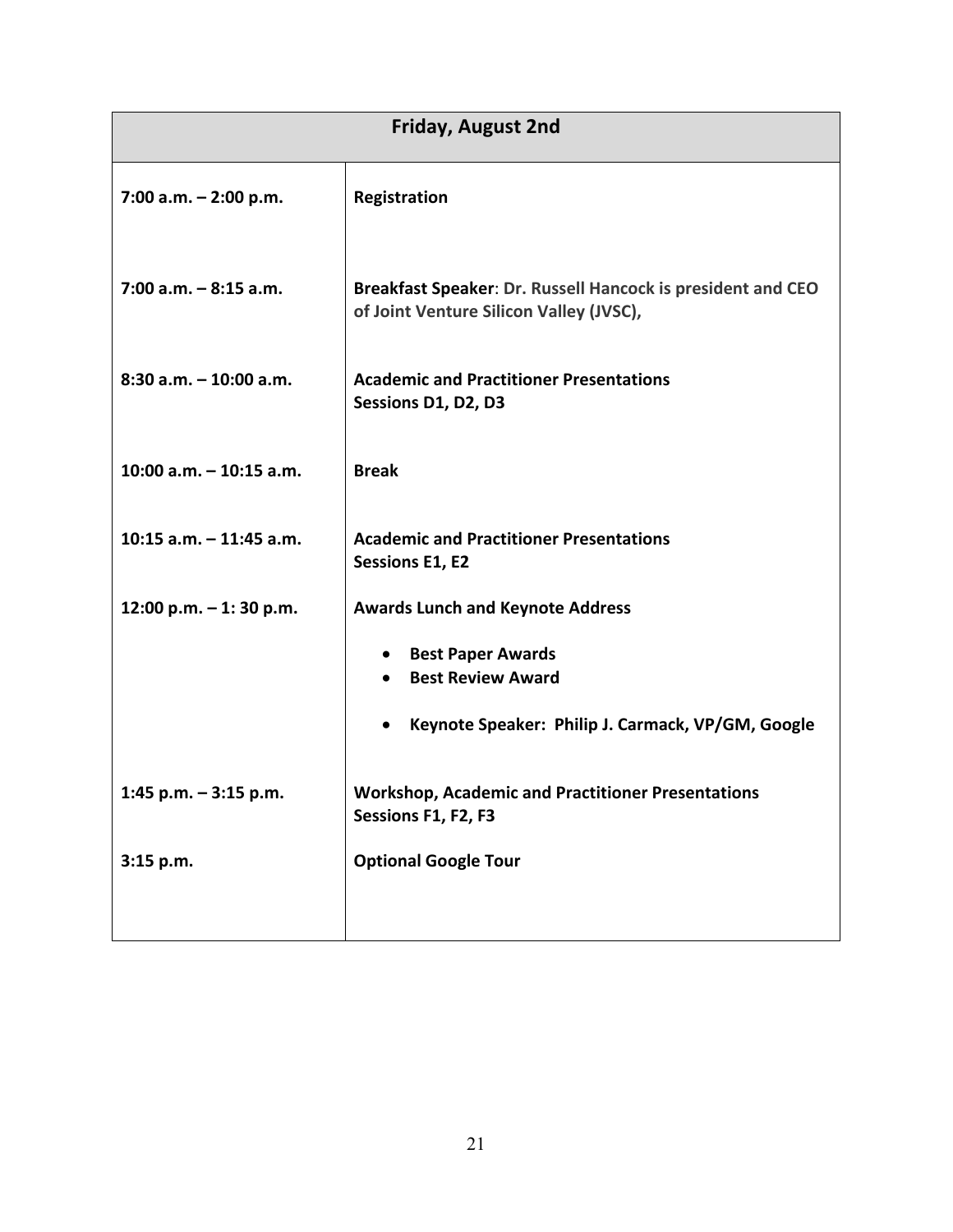### **IBAM 26 Program ‐ Friday, August 2, 2019**

#### 7:00 a.m. – 8:15 a.m.



#### Breakfast Speaker

Dr. Russell Hancock is president and CEO of Joint Venture Silicon Valley (JVSC), the recognized clearing house of regional analysis and a collaborative consortium of government and business leaders tackling the region's toughest challenges. In 2011, the US GAO launched a national indicators project modeled after JVSC's *Silicon Valley Index*, with Dr. Hancock advising. Today, the Joint Venture model is being replicated in metropolitan regions across the US and abroad. Dr. Hancock has advised governments in Beijing, London, Madrid, the Netherlands, and Taipei. Previously, he was Vice President of the Bay Area Council, where he led efforts to create a Bay Area Water Transit Authority, among other initiatives. Dr. Hancock is on *Silicon Valley Business Journal's* annual list of the Valley's most influential "players." His interviews appear regularly in the *NYT*, *Wall Street Journal*, *Bloomberg Business Week*, *The Financial Times* and *Forbes*. He is also a frequent guest on *NBC Nightly News*  and is host of *Inside Silicon Valley*, a weekly radio program. Harvard educated in the field of Government, Dr. Hancock received his Ph.D. in Political Science from Stanford and teaches in its Public Policy Program. He is also a world‐class pianist and founder of *The Saint Michael Trio*.

Enjoy a delicious continental breakfast with IBAM friends.

*Guide to ICONs:* 



Best Paper Winner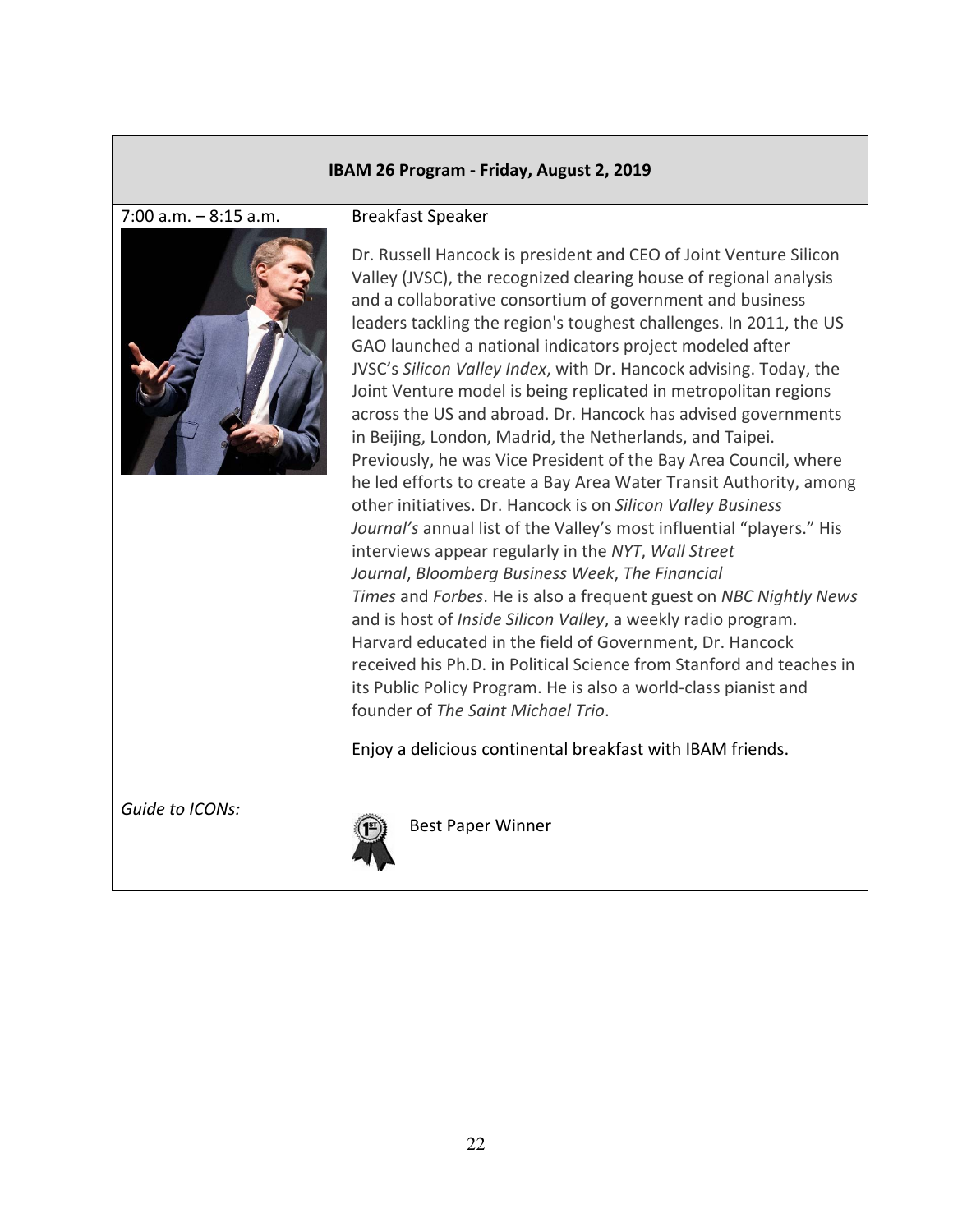## 8:30 a.m. – 10:00 a.m. **Session D: Academic and Practitioner Papers**

### **Session D1: Academic Assessment Tools**

Discussant: Christy Hutchison, Peru State College Chair: Kenneth York, Oakland University

Session D1.1: A Tipping Point Analysis of Service-learning Hours and Student Outcomes

Author and Presenter: Veselina Vracheva, Chapman University. Co‐Authors: John Garger, The Science Survival Academy and Paul Jacques, Rhode Island College.

This paper examines the link between the number of service‐learning hours students work and three educational outcomes—student satisfaction with the service‐learning project, class relevancy to the service‐learning project, and expected community involvement.

Session D1.2: **Common Method Variance During Instructor Assessment**  Presenter and Student Author: Melanie DiMartino, Rhode Island College.

This paper demonstrates that common method variance, specifically single‐source bias, threatens the validity of a university‐created student assessment of instructor instrument, suggesting that decisions made from these assessments are inherently flawed or skewed.

### Session D1.3: **I Can't Get No (Grade) Satisfaction: Self‐regulated Learning and Success in a School of Business**

Sara Kimmel, Mississippi College; Stephen Trouard, Mississippi College; Randall Robbins, Mississippi College

The current paper examines student grade expectations, self-interventions, and satisfaction (with grade).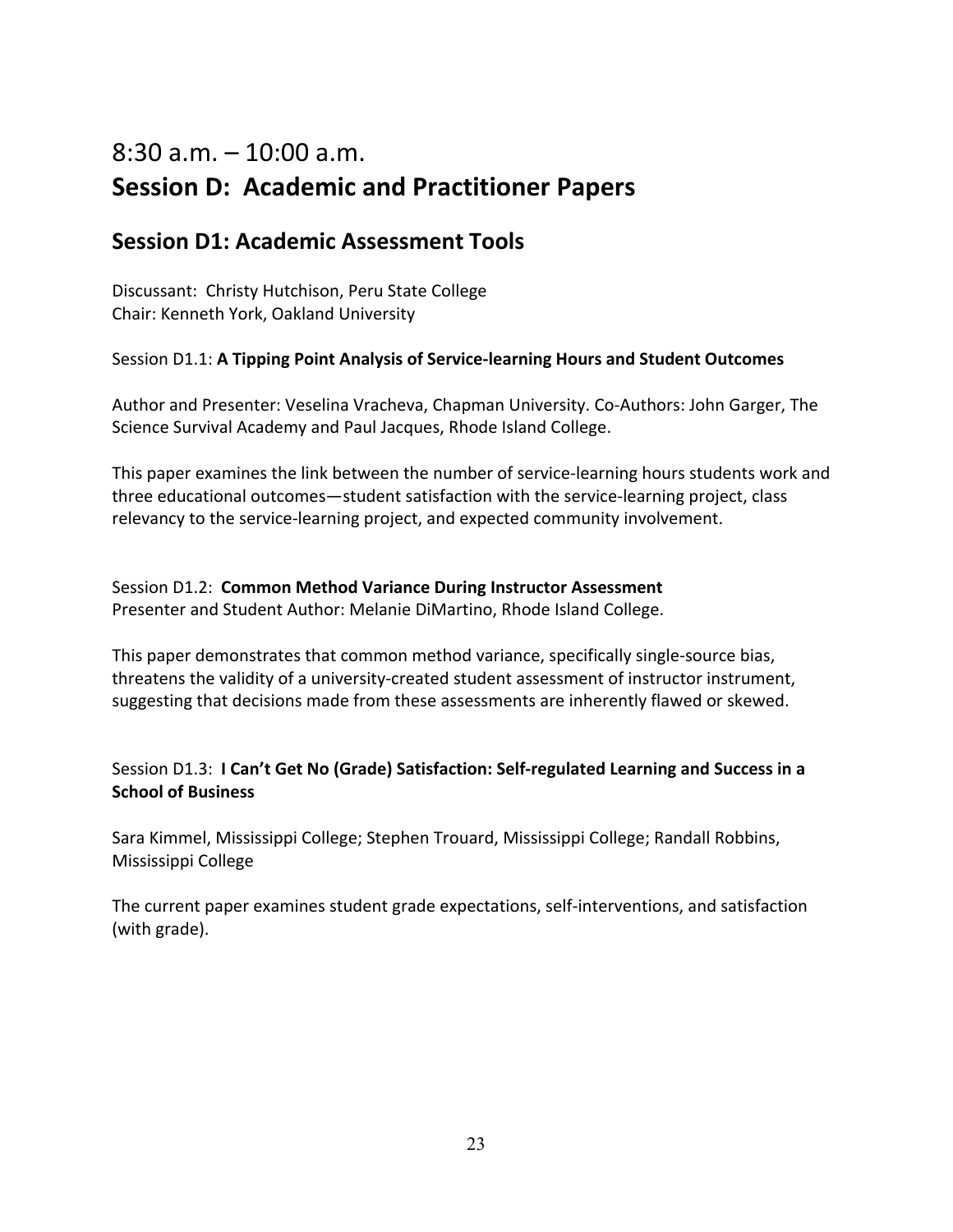### **Session D2: Building Technology Systems**

Discussant: Scott Jeffrey, Monmouth University Chair: Michael Pawlish, Georgian Court University

### Session D2.1: **Ethical Framework for Blockchain Technologies**

Stanton Heister, Portland State University; Kristi Yuthas, Portland State University

Blockchain is among the most revolutionary technological innovations in decades. Its impacts will affect every sector in business, government, and nonprofit. Before the technology matures and stabilizes, it is essential to explore the full range of its ethical implications and impacts.



### Session D2.2: **Building Platform‐enabled Technology Ecosystems: Alliance Strategies to Balance Focus and Spread**

Susan Cohen, University of Pittsburg; Sean Tsuhsiang Hsu, California State University–Fullerton

New platforms confront a chicken‐and‐egg dilemma: to attract enablers, complementors, and users, sponsors must demonstrate platform value, but this value is contingent upon the support a platform attracts.

D2.3: **A Large‐Scale Process of Digital Technological System‐Building**

Robert Chapman Wood, San Jose State University

Today large digital systems can transform contributions of products. This study of a medical devices maker shows how innovation over three decades produced systems that prolong life much more successfully.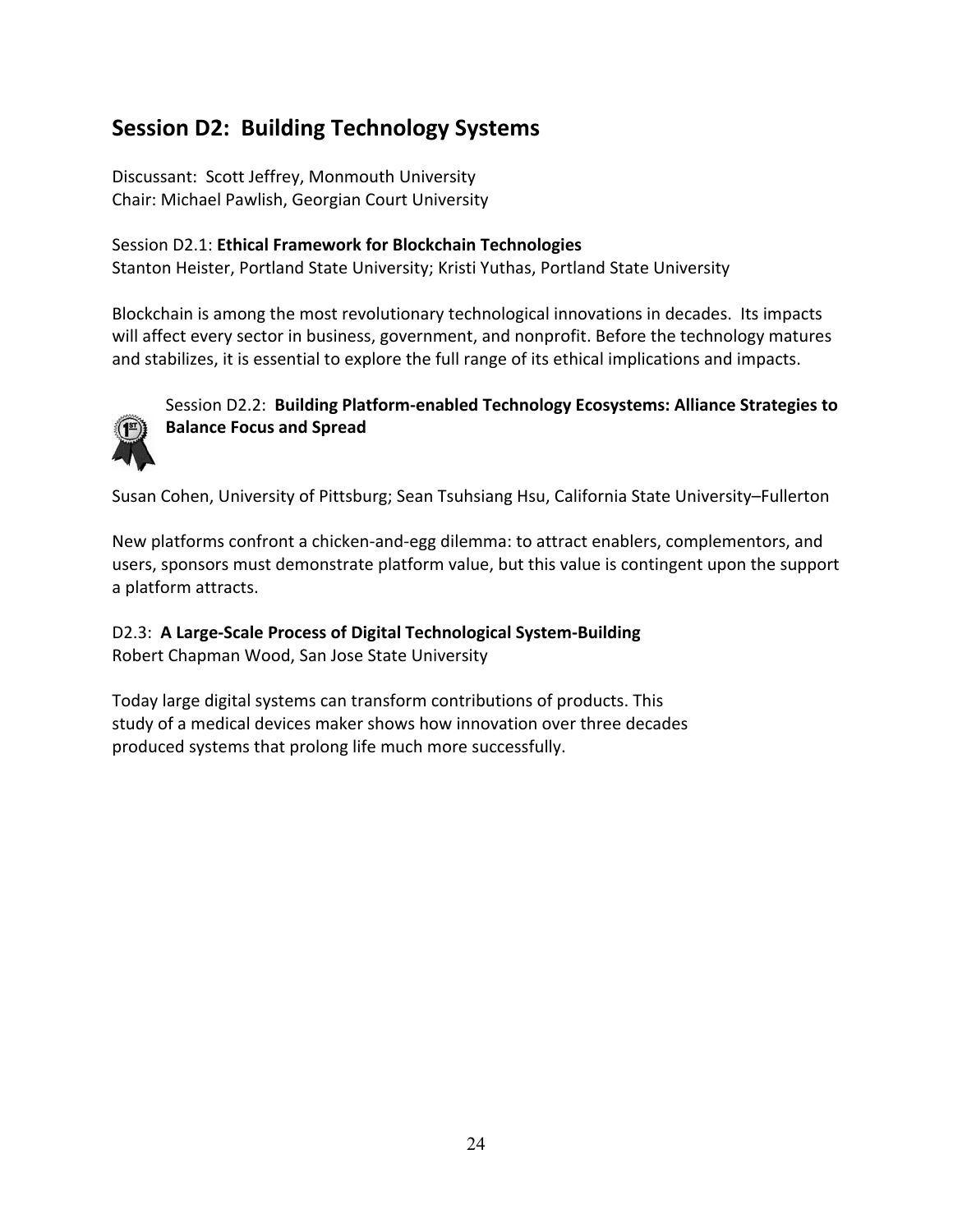### **Session D3: The Critical Nature of Customer Choice**

Discussant: Jennifer Murnane‐Rainey, Indiana Tech University Chair: Robert Heiser, University of Southern Maine

### D3.1: **State of the Literature ‐ The Attraction Effect and Choice Decoys**

Sybil Yang, San Francisco State University

The attraction effect is a well-known and studied consumer choice anomaly, a context effect that flies in the face of economic regularity. The current work aims to comprehensively document and organize the existing literature and to suggest areas of continued exploration for the subject.

### D3.2: **Optimizing Growth Through Customer‐Centered Management**

Lynn Hunsaker, University of California Santa Cruz

This paper describes customer‐centered management in three phases: align from the top, all‐ hands‐on deck, and systematic value.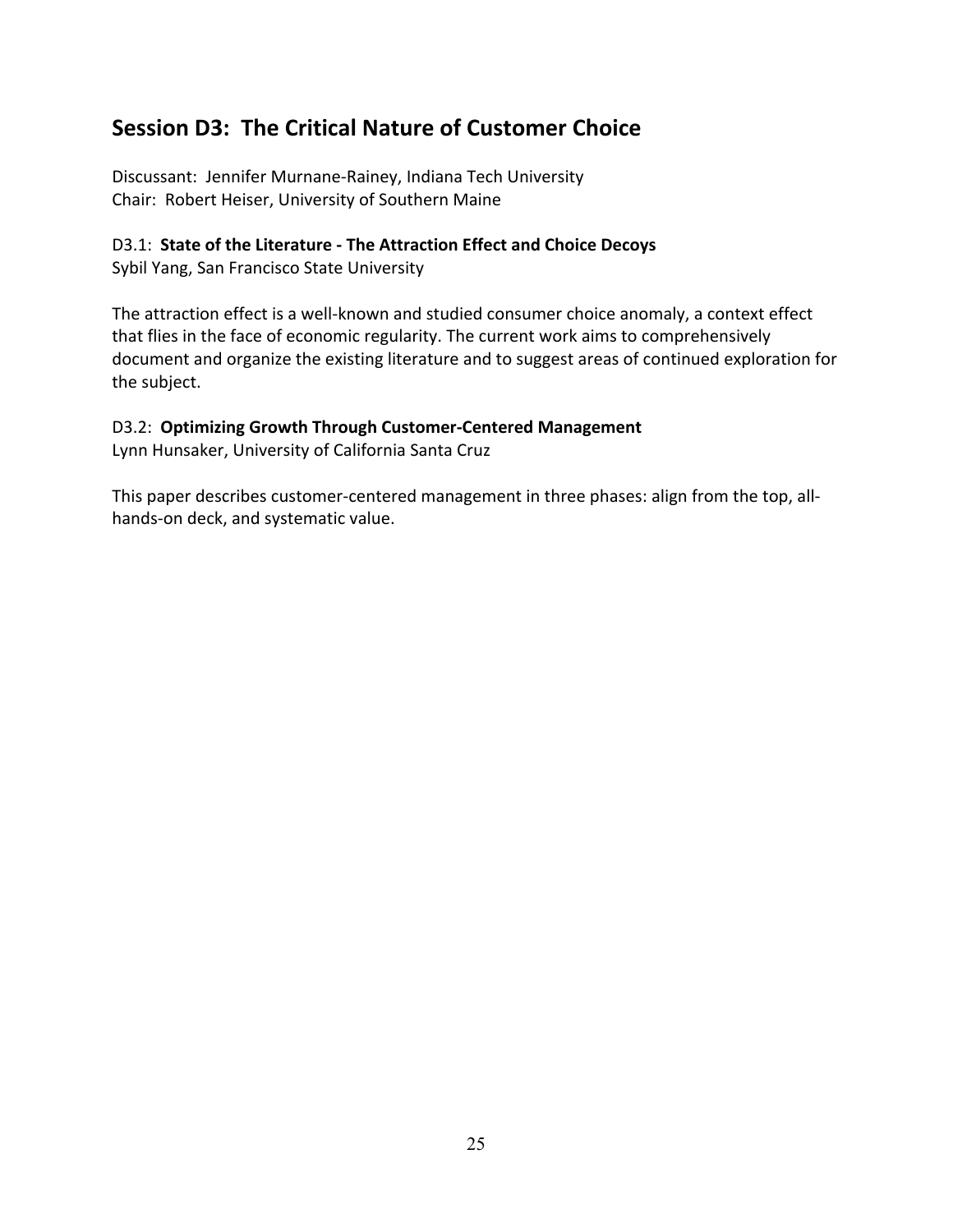## 10:15 a.m. – 11:45 a.m. **Session E: Academic and Practitioner Papers**

### **Session E1: Gender and Social Identity**

Discussant: Sara Kimmel, Mississippi College Chair: Jennifer Murnane‐Rainey, Indiana Tech University

### Session E1: **The Effects of Sexual Harassment in a Higher Education Setting** Leslie P. Filippelli‐DiManna, Rhode Island College

Sexual harassment in higher education has attracted a number of research efforts that have examined a variety of consequences resulting from harassing behaviors. We propose a model that extends the research of sexually harassing behaviors, to include the frequency and duration of those behaviors, and examine how such behaviors influence a victim's appraisal of the situation, the type of coping strategies used to moderate the effects of such an appraisal on outcomes, and the moderating effects of victim coping.

### Session E1.2: **The Effect of a Leader's Power on Citizenship Behaviors: A Social Identity Perspective**

Mee Sook Kim, California State University–East Bay; Won‐Woo Park, Seoul National University; Haeseen Park, King's College London

Applying social identity theory, we examine how a leader's power perceived by team members influences their citizenship behaviors. We argue that a leader's power positively influences the extent to which team members identify themselves with their team, which in turn leads to greater citizenship behaviors.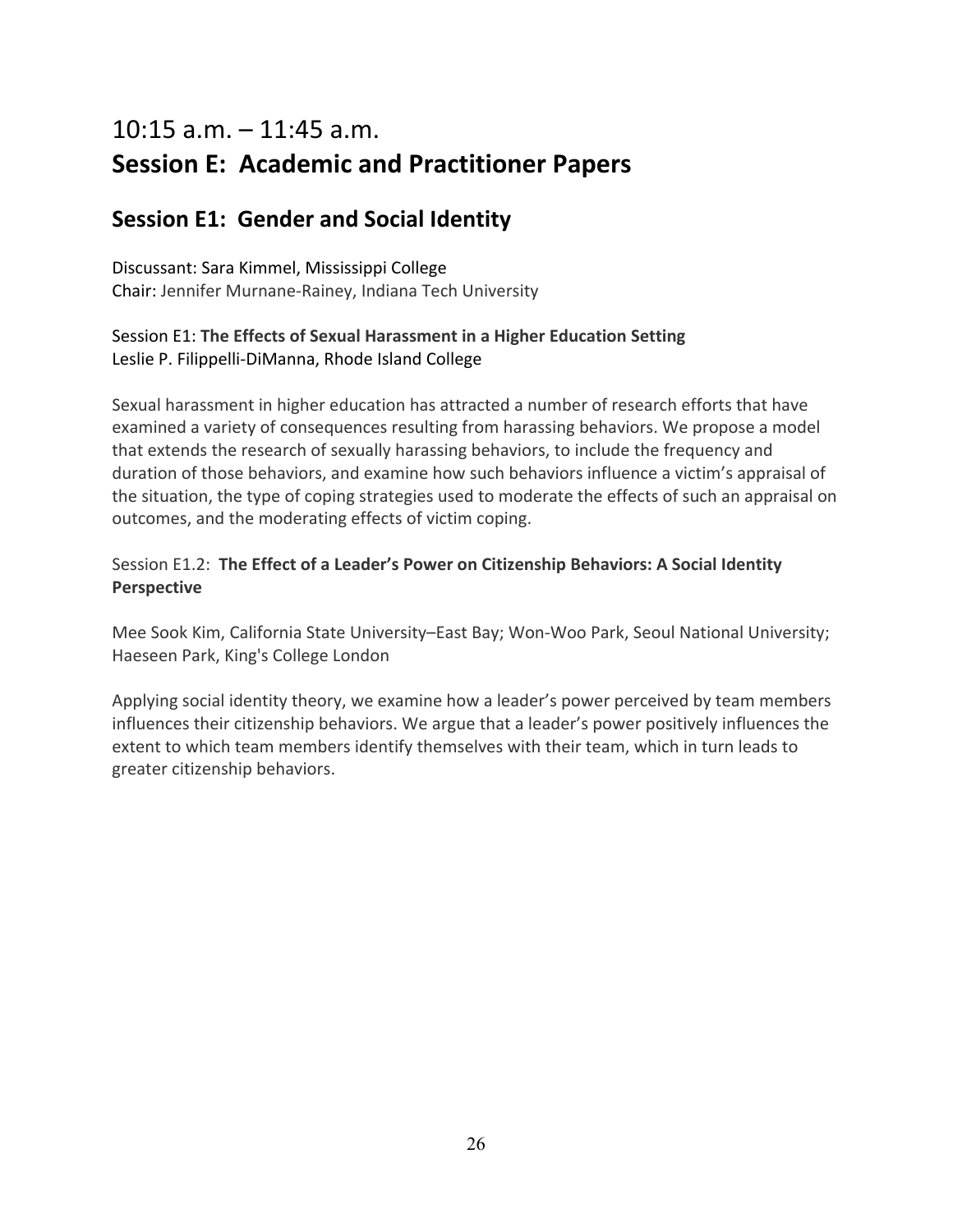### **Session E2: Strategy, Systems, and Stakeholder Concerns**

Discussant: Robert Heiser, University of Southern Maine Chair: Robert Chapman Wood, San Jose State University

### E2.1: **A Stakeholder Analysis of the Solar Industry**

Michael Pawlish, Georgian Court University

.

The focus of this proposed paper is a stakeholder analysis of the solar industry using the "shared value" concept (Porter & Kramer, 2011) to gain a deeper understanding of the stakeholders that affect or are affected (Freeman et al., 2010) by the solar installation firms.

### E2.2: **The Hanson Brothers Effect: Is Rough Play a Winning Strategy in the NHL?**

Kenneth York, Oakland University; Cynthia Miree, Oakland University

The effectiveness of rough play in the National Hockey League (NHL) as measured by penalties was examined for the effect on the on-ice performance of the teams.

### E2.3:  **Achieving Improvement in the Peer Review Process: An Ecosystem Perspective**  Martin Monroe, University of Houston Downtown

Previous scholarly work in management science has noted substantial problems with the peer‐ review process. I derive an ecosystem view of the participants based upon the value proposition that improvement in the quality journal articles via peer review is of mutual interest. Factors at two levels, inter‐organizationally, and intra‐organizationally, are identified as critical to achieving the shared value proposition.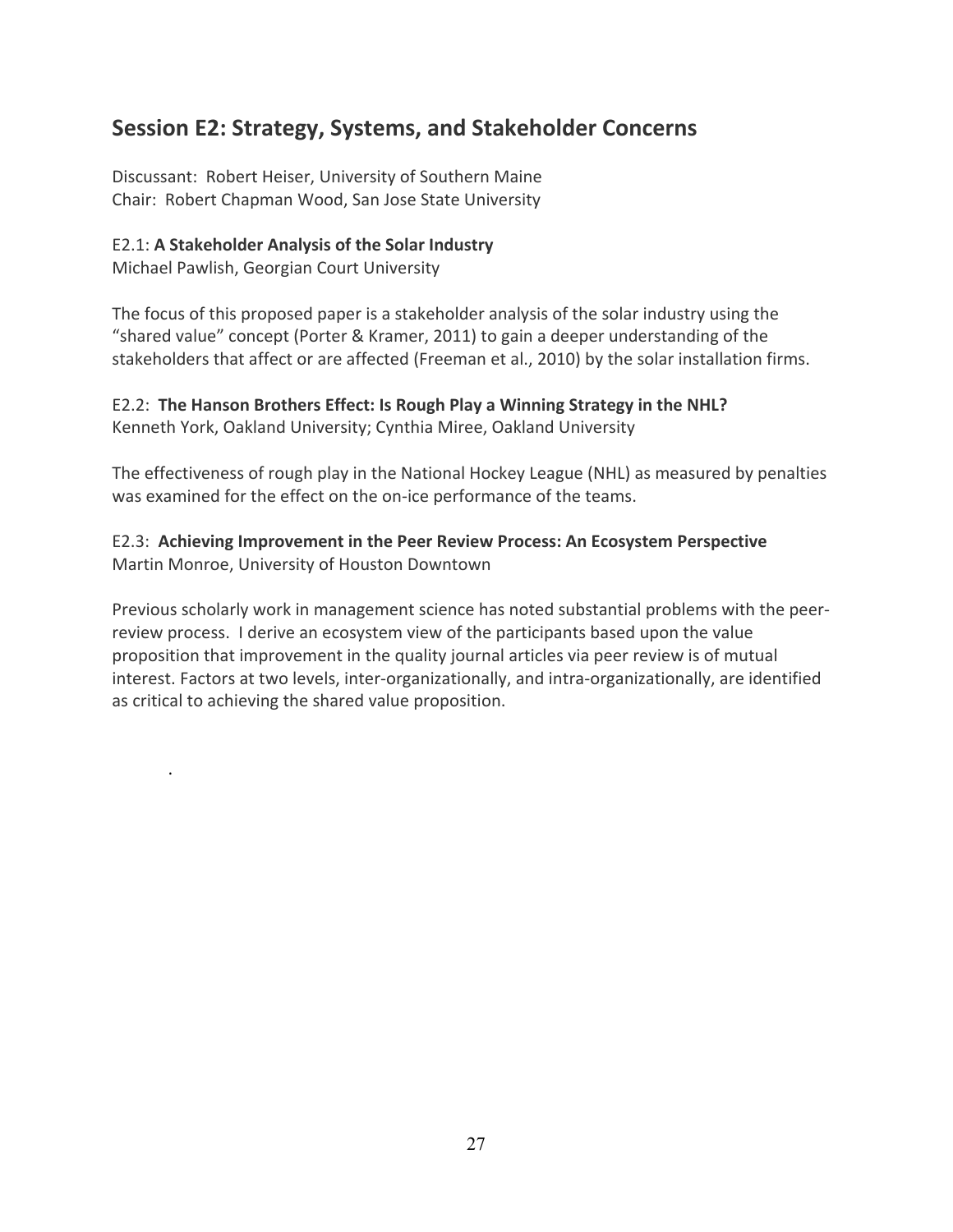**12:00 p.m. – 1:30 p.m. Awards Luncheon and Keynote Address**  Chair: Scott Jeffrey, IBAM President

### **AGENDA**

- **1. Announcements: Presented by Scott Jeffrey**
- **2. Best Paper Awards: Presented by Division Chairs, Moderated by Scott Jeffrey**
- **3. Best Reviewer Award: Presented by Scott Jeffrey**
- **4. Keynote Speaker: Introduced by Scott Jeffrey**

**Keynote Speaker: Phillip J. Carmack, VP/GM of Emerging Products at Google** 



**Philip J. Carmack** is Vice President and General Manager of Emerging Products at Google. He has been Chief Executive Officer of PsiKick, Inc. and a serial entrepreneur in the technology industry for more than 30 years. Mr. Carmack has served as the Chief Executive Officer of Aptina Imaging Corporation, Senior Vice President of Engineering at 3dfx Interactive, Inc., Senior Vice President for NVIDIA Corporation's Mobile Business Unit, Senior Vice President of Handheld GPU Business Unit of Nvidia Corp., and Senior Vice President of Wireless Media Processor Business Unit of Nvidia Corp. He has over 20 years of engineering and management experience in high‐end computing graphics systems, as well as silicon and software design. Mr. Carmack has also served as Senior Vice President and Chief Operating Officer at Gigapixel and founded and served as Chief Executive Officer of Raydiant. In addition, he is currently serving as a director of PsiKick and Aptina. Mr. Carmack earned a Bachelor of Science degree in Electrical Engineering at Brigham Young University and a Master of Science degree in Electrical Engineering from Stanford University.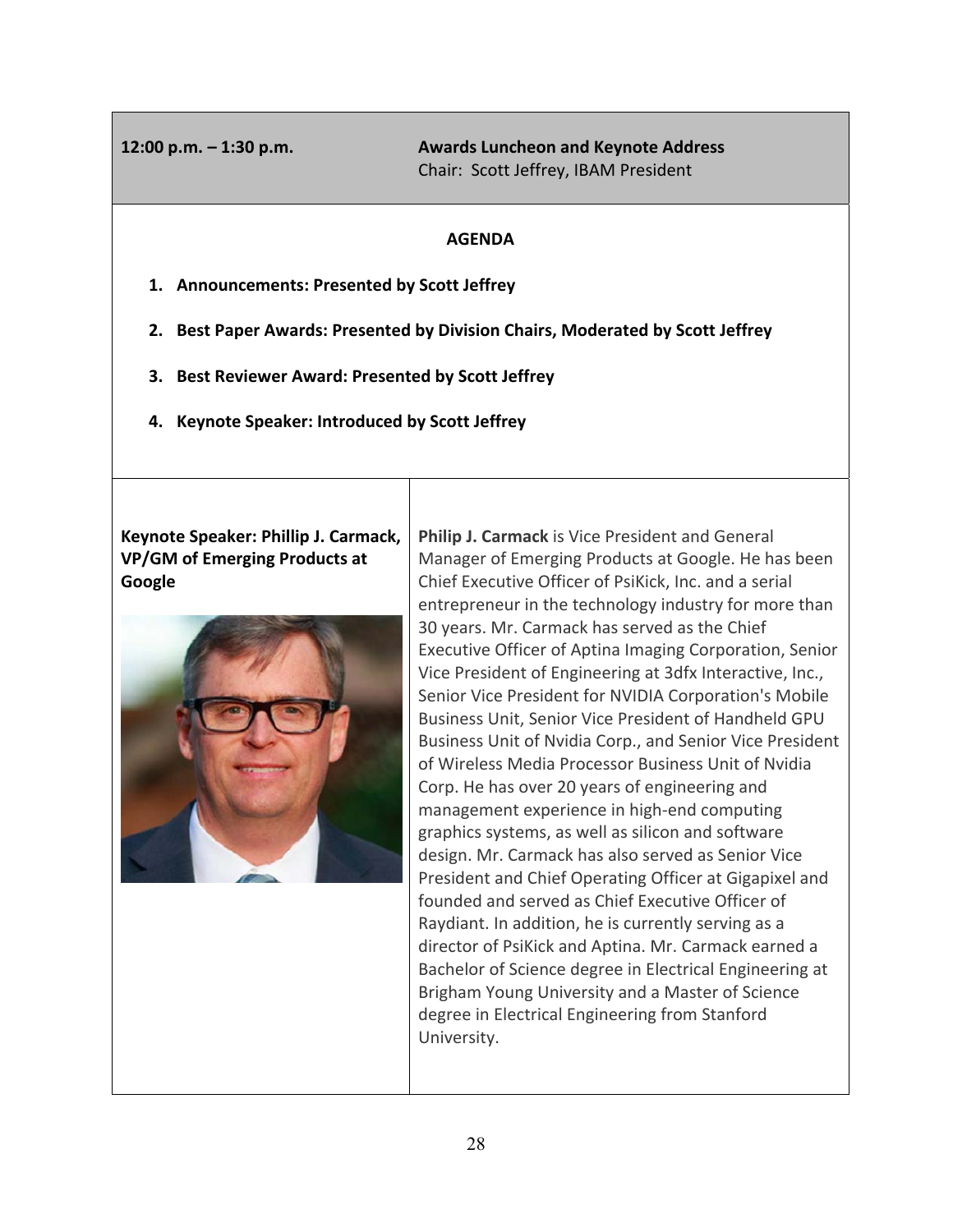## 1:45 p.m.  $-$  3:15 p.m. **Session F: Academic and Practitioner Papers and Workshops**

### **Session F1: Engagement and Motivation**

Discussant: Kenneth York, Oakland University Chair: Leslie P. Filippelli‐DiManna, Rhode Island College

### F1.1: **Emotional Intelligence Skills Management and AI Decision Systems Need to Engage Employees in Establishing and Operating Successful Organizations**



David Amakobe, Colorado Technical University

The study addressed the problem that Emotional Intelligence (EI) skills business managers need to engage employees in establishing a successful healthcare business was not well developed. The purpose of the qualitative exploratory study was to explore the EI skills business managers need to engage employees in establishing a successful healthcare business.

### F1.2: **Love of Money and Incentive Effectiveness**

Scott Jeffrey, Monmouth University

Scholars have studied the effectiveness of cash vs. non-cash incentives in an attempt to find what works best to accomplish firm objectives. This study will examine how attitudes towards money affects the relative effectiveness of cash vs. non‐cash incentives.

### F1.3: **Motivations, Demographics & Self‐Gifting Consumer Behavior in Japan and the USA** Roblyn Simeon, San Francisco State University

Although the phenomenon of self‐gifting consumer behavior has been shown to be an important area of research, it has nevertheless only appeared intermittently in the domestic literature. For this research project, we propose using a number of validated scales to examine SGCB in the US & Japan. We will also introduce demographic & personal cultural orientation factors to further explore the differences across individuals and geographic boundaries. For this idea incubator event, we have already collected data in both countries and completed a number of analyses.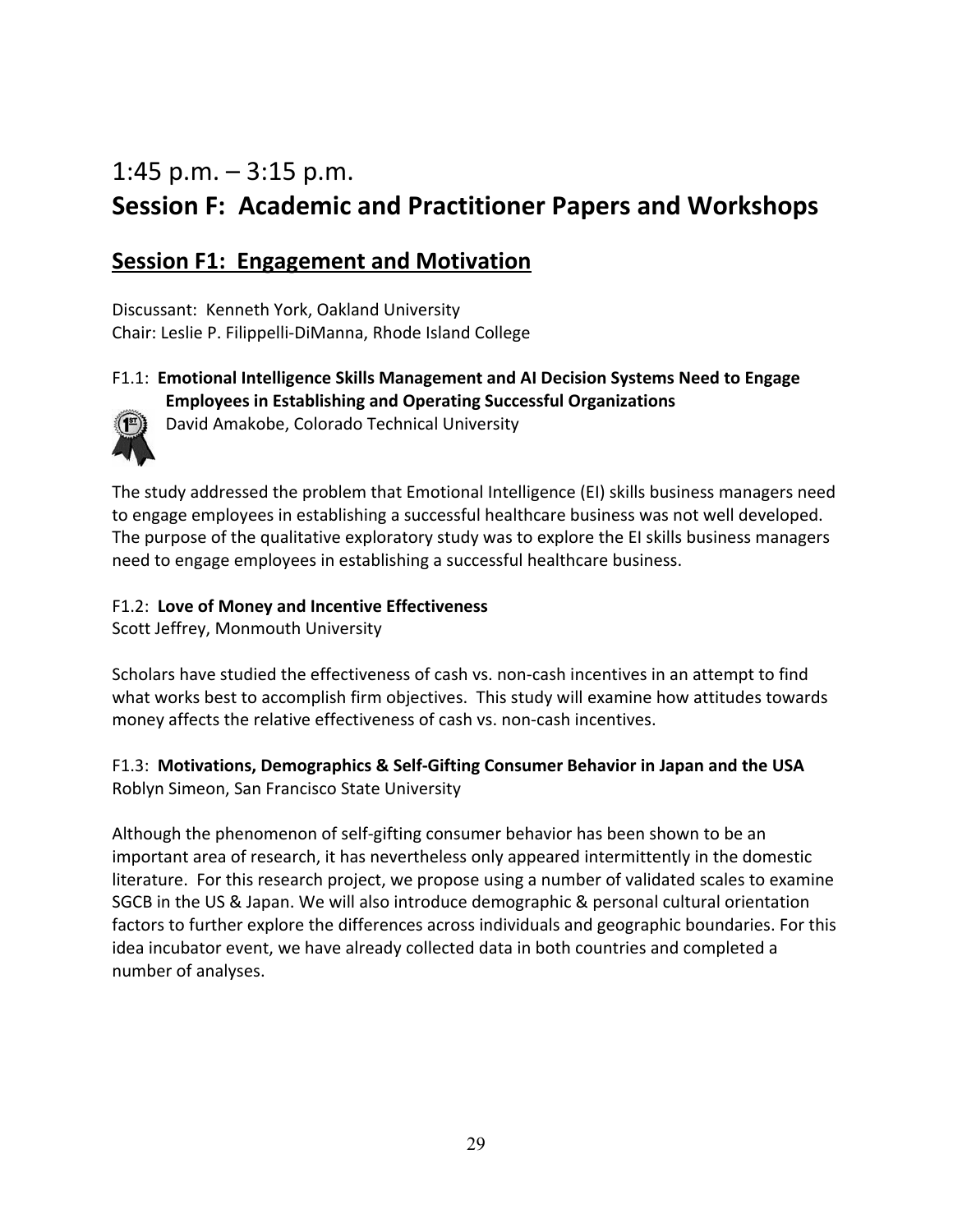### **F2: Strategic Choice**

Discussant: Robert Chapman Wood, San Jose State University Chair: Paul Jacques, Rhode Island College

### F2.1: **Strategic Responses to Entry Threat in the Mobile Telecom Market**

Jay Lee, California State University Sacramento

This paper is empirically investigating how incumbents are responding to potential new entry threats in the mobile telecommunication market. In particular, this paper deals with the incumbents' price deterrence strategy, focusing on how incumbents' heterogeneous attributes will have to do with the limit pricing mechanism.

### F2.2: **Are There Optimal Forms of Public‐Private Partnerships?**

Yi Karnes, California State University East Bay

Many emerging economies have launched ambitious efforts to privatize state‐owned enterprises (SOEs). However, not all privatization entails complete ownership and control transfer from public to private hands. In this study, we recognize different forms of public‐ private partnerships in investment projects in emerging economies. We find that there are optimal forms of partnerships that benefit the performance of public‐private investments.

### **F3: Behavioral Interventions**

### **Innovating Psychosocial and Behavioral Interventions for Psychological and Traumatic Brain Injury**

Carolyn Salerno, ARC Leadership Group; Steve Goveia, Inorbis Technologies, Inc.; Jennifer Mackie, Sixth and Harbor Consulting; Arthur Jue, LiveFreely Inc & CRANDL Consulting; Tom Sawyer, Health Directions Consulting LLC; Kathryn Schuyler, Alliant International University

This proposal revolves around the concept of creating psycho‐social and behavioral interventions to assist in the management of recovery from significant trauma such as PTSD.

## **3:15 p.m. Optional tour of Google**

Transportation is provided by IBAM. Please sign up for the van by Thursday 6:00 p.m.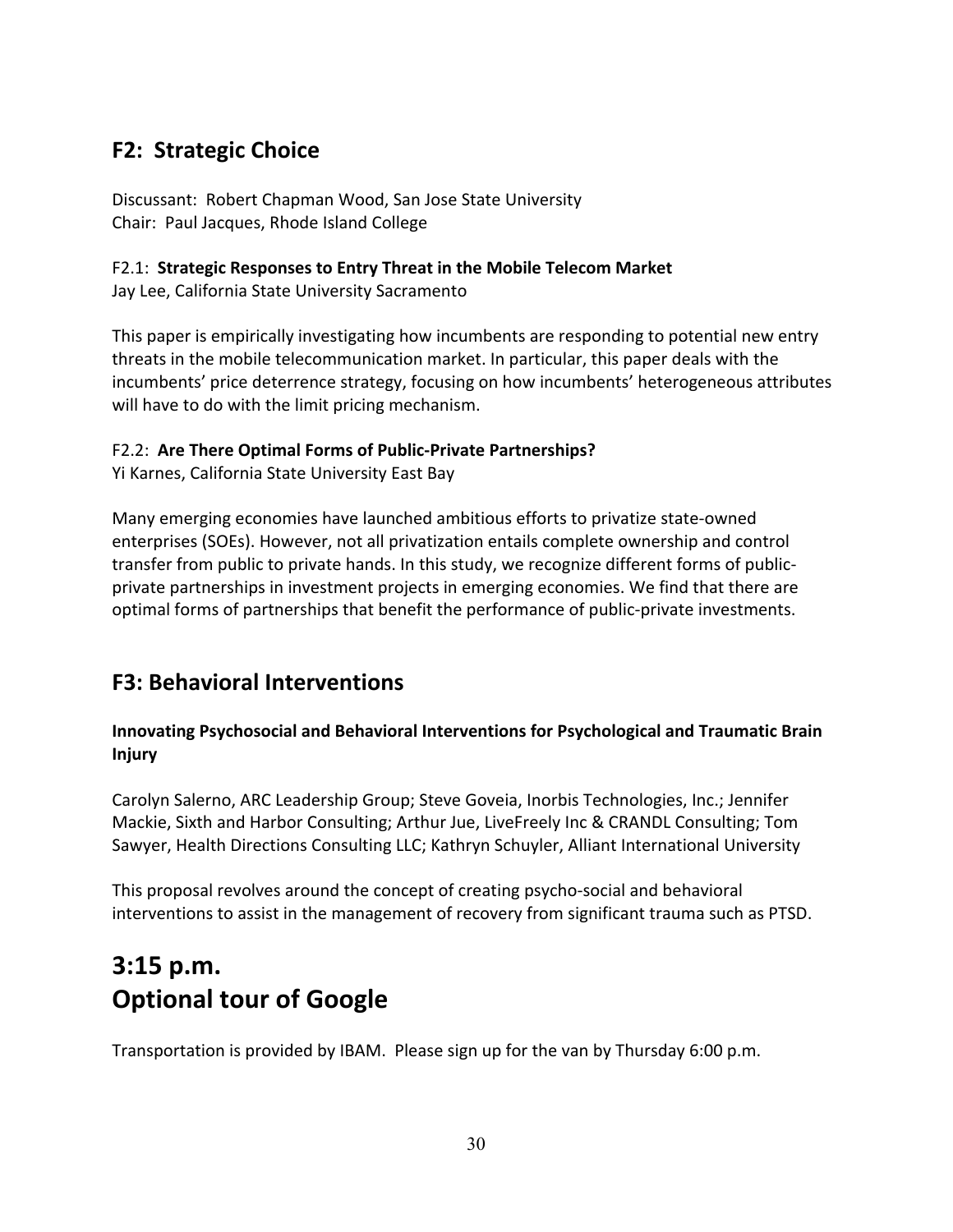### **IBAM 26 Program ‐ Saturday, August 3, 2018**

| $7:00$ a.m. $-8:15$ a.m.   | <b>Breakfast Speaker</b><br>Enjoy a delicious continental breakfast with IBAM friends.       |
|----------------------------|----------------------------------------------------------------------------------------------|
| $8:30$ a.m. $-10:00$ a.m.  | <b>Academic and Practitioner Presentations</b>                                               |
| $10:00$ a.m. $-11:30$ a.m. | <b>Interactive Publishing Panel</b>                                                          |
| 11:30 a.m. $-$ 2:00 p.m.   | <b>Leadership Meeting</b><br>We welcome your involvement!!!                                  |
| $7:00$ a.m. $-8:15$ a.m.   | <b>Breakfast Speaker</b> David Entwistle, President, and CEO,<br><b>Stanford Health Care</b> |



David Entwistle has extensive experience leading academic medical centers and is a passionate advocate of precision health ‐ tailoring treatments to a patient's specific conditions as well as focusing on prevention and empowering individuals to take charge of their health care. He joined SHC in 2016, attracted by the technological innovation of Silicon Valley that helps advance health care, such as wearable devices for tracking activity or monitoring blood glucose levels. Previously, David served as CEO of the University of Utah Hospital & Clinics, where he received the Modern

Healthcare "Up and Comers Award," for significant contributions in health care administration, management, and policy. He has served as SVP and COO at the University of Wisconsin Hospital and Clinics and as a VP of City of Hope National Medical Center in Duarte, CA. David also serves on the boards of the American Hospital Association, the AAMC Council of Teaching Hospitals, the Accreditation Council for Graduate Medical Education, and Vizient. He is past chair of the Utah Hospital Association and was appointed by the governor of Utah to the state's Medicaid Task Force. An avid cyclist, often accompanied by his son, he enjoys competing in Ironman Triathlons as well. David tweets at @DEntwistleSHC.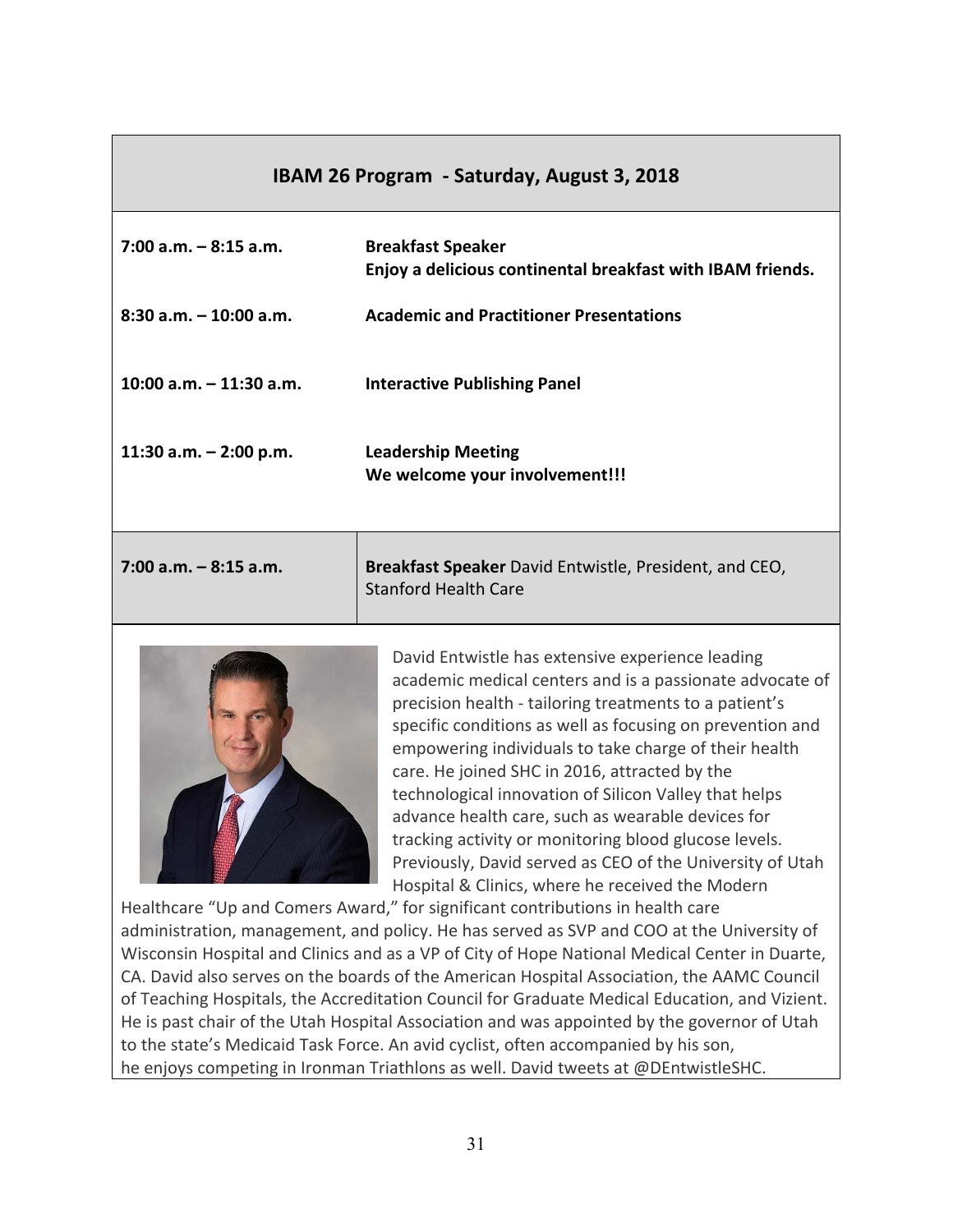## $8:30 - 10:00$  a.m. **Academic and Practitioner Papers**

### **Session H1: Innovating in Health Care**

Discussant: Jay Lee, California State University Sacramento Chair: T.J. Wharton, Oakland University

### H1.1: **Identifying Academically At‐Risk Students: The Role of Suburban High School PLC Educators**

Cheryl Burleigh, University of Phoenix

Accountability and ownership of learning are no longer educational priorities; instead, academic success is reduced to an API score. Research findings indicated the best ways to support educators to assist academically at-risk students included collaboration, awareness of academic responsibility and accountability, increased counseling and school funding, and the development of specific intervention programs.

### H1.2: **Handheld Devices as Digital Currency to Advance Student Language Acquisition and Mathematics Competency**

Cheryl Burleigh, University of Phoenix

This exploratory case study, based on systems thinking, grounded in stories shared by educators, will not only reveal teachers' observations of student success, but also the powerful impact hand‐held devices may have in the classroom.

### H1.3: **Psycho‐social Determinants of Health: Leading Behavioral Change in Military, Academic, and Commercial Settings**

Carolyn Salerno, University of San Diego; Richard R. Brydges. Cdr. Ret.

This paper presents research on the effectiveness of Employee Assistance Programs (EAP) in generating productivity improvements within organizations through applications of transformational leadership and stewardship theory.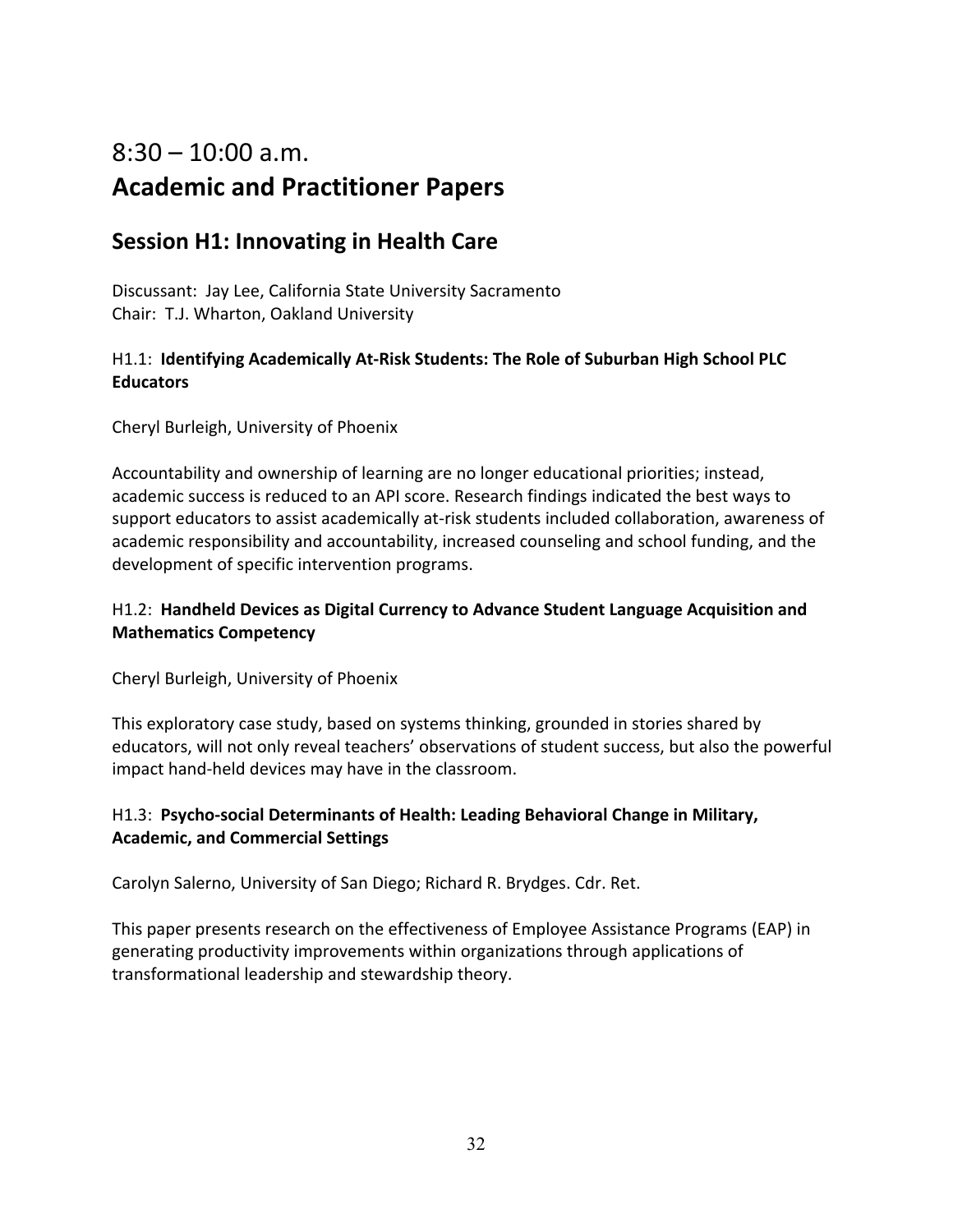### H2: **Workshop: A Robust Solution to Health Care Coordination in Vulnerable Populations**

Tom Sawyer, Health Directions Consulting LLC; Steve Goveia, Inorbis Technologies, Inc.

The current health care environment remains unsustainable given its access and affordability, its costs and outcome challenges, and high levels of dissatisfaction among patients and providers. These challenges are doubly true of vulnerable populations such as low income, blind and disabled, and older adults. Significant challenges exist in these populations in housing, transportation, cognitive difficulties, lack of ability to contact the person, and competing risks interfering with health care priorities. This session proposal is intended to present a solution to this current dilemma in current health care coordination and solicit feedback and engagement from session participants in constructive dialog in refining said solution.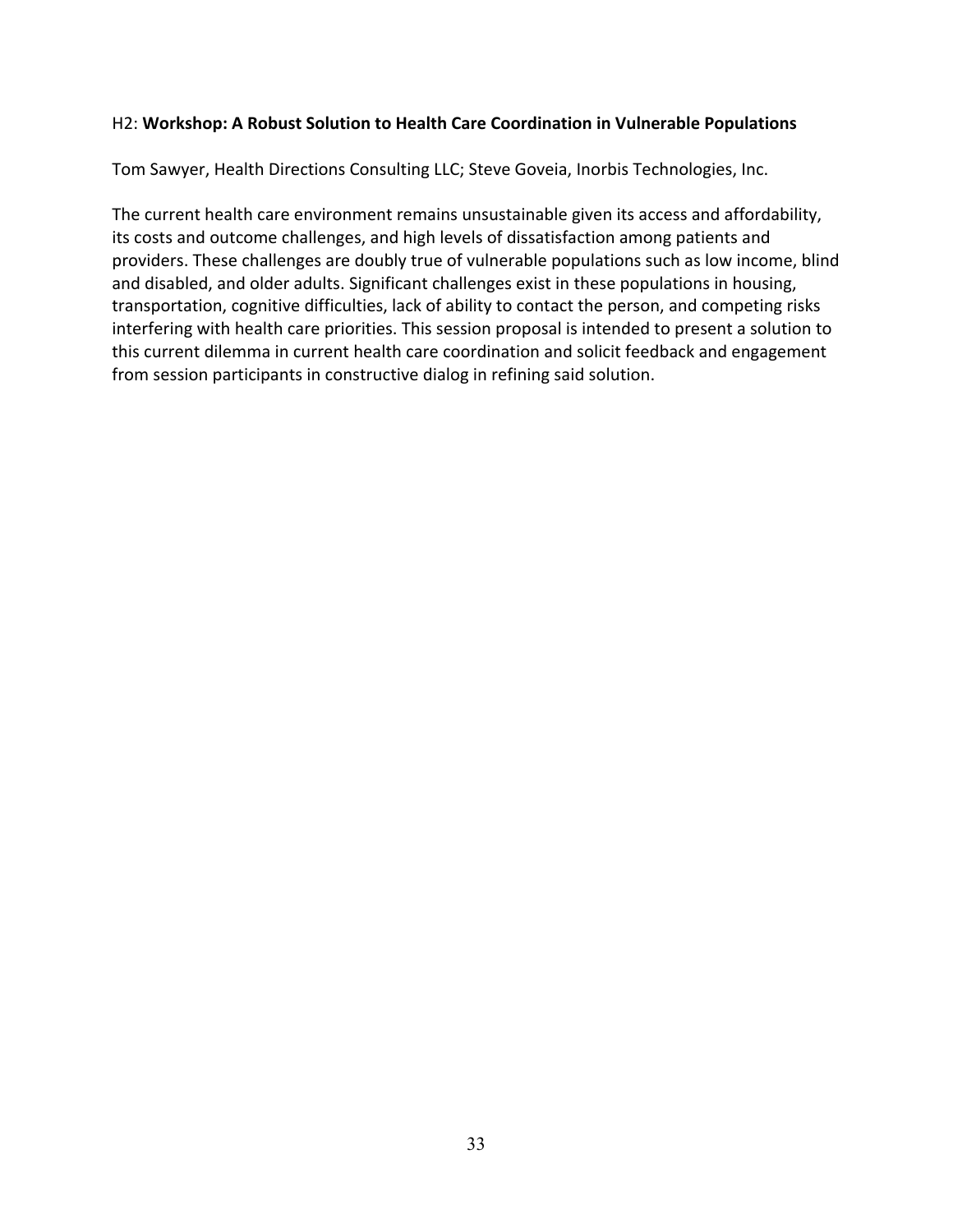## 10:00 a.m. – 11:30 a.m. **Session I: Interactive Publishing Panel**

Moderator: Scott Jeffrey, Monmouth University

Carolyn Salerno, ARC Leadership Group; Paul Jacques, Rhode Island College; Steve Piersanti, Berrett Koehler Publishers; Kathryn Schuyler, Alliant International University

Trying to navigate academic journals to get your papers published? Struggling to find a wider audience for your research? This session is for you! Not only will you meet the editorial team responsible for IBAM's own journal, the Journal of Behavioral and Applied Management, you will have a chance to network and learn from the CEO of highly respected Berrett-Koehler Publishers as well as a publication editor for the International Leadership Association and review board members of additional publications, such as the Journal of Management, Spirituality, and Religion.

### 11:30 a.m. **IBAM 26 comes to an end.**

The IBAM 26 Proceedings will be posted electronically on the IBAM website (http://www.ibam.com). We hope that you have been enriched by your time in San Jose and wish you safe travels home.

Please continue to share your research with IBAM and JBAM. If you are interested in finding out more about volunteer opportunities with IBAM, please contact Scott Jeffrey (sjeffrey@monmouth.edu) or Mary Pisnar (mpisnar@bw.edu).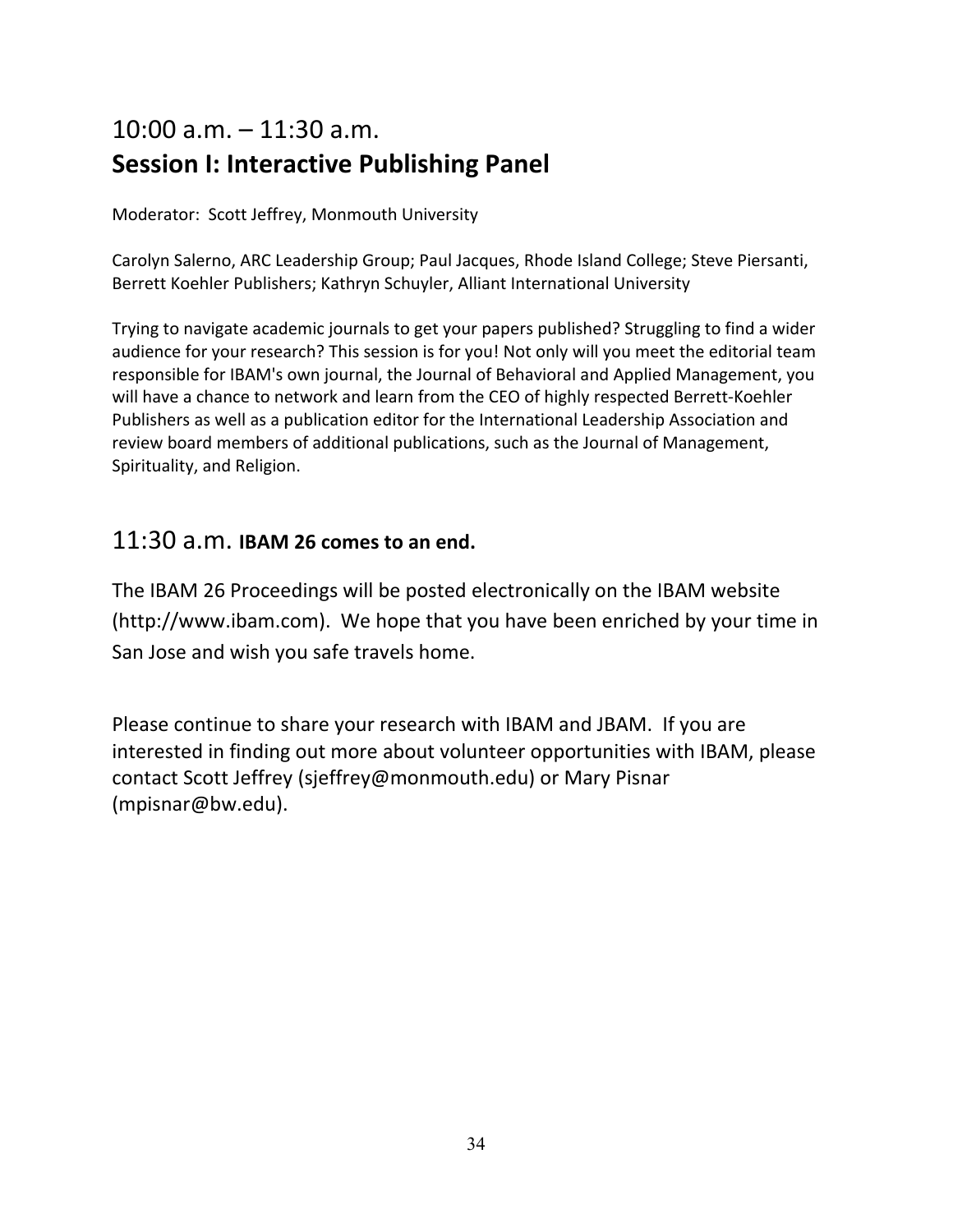### **Presentation Abstracts**

### **Session A**

A1: Workshop: The How To's of Critical Discussion Tim Hegstrom, San Jose State University

> Many organizational groups depend upon critical decision-making, the careful examination of problems and solutions. Such discussion depends, in turn, on a willingness to disagree, without being disagreeable. It depends on a willingness to encourage dissent and to listen carefully when suggestions are offered. The skill set required can be learned and coached. Organizational sites in which this is helpful vary from the executive staff meeting to the ad hoc task force. In this workshop, I propose to explain the communication skills required to lead and participate in critical discussion groups and to practice the clarification and critical questioning. Some of the more helpful skills include sharpening the question to be discussed, deciding upon and analyzing the issues (or key sub‐questions), offering and evaluating data and other evidence, recognizing hidden premises and logical fallacies, and encouraging participation.

A2: The Global Leadership Advancement Center: Contributions and Lessons Joyce Osland, The Global Leadership Advancement Center, San Jose State University

The Global Leadership Advancement Center (GLAC) was founded in 2007 with the mission of advancing, fostering and disseminating knowledge on global leadership and its development. San Jose State is known for its global leadership curricula, innovative programs, and research. This session briefly describes GLAC's programs, all based on best practices, and the lessons learned from our GLLab assessment center and its ongoing evaluation research, bench‐marking studies on university programs, co‐ curricular programs for undergraduates, a cultural exchange program for MBAs, and a certificate in Advanced Global Leadership for post-graduates.

A3: Workshop: Presence, Listening, and Loving: Practices to Create a Healthy Culture Kathryn Goldman‐Schuyler

This experiential workshop will invite you to pause, experience, and reflect on what you already know and do with regard to becoming present, listening, and loving as part of creating an organizational culture. Kathryn Goldman‐Schuyler will introduce you to gentle, simple approaches that she has developed over twenty years of teaching and consulting. She will discuss the research she has done using these in the workplace, how you might adapt it to your own research, teaching, or consulting, and offer structured opportunities to learn about yourself, mindfulness, and how these relate to creating healthy cultures.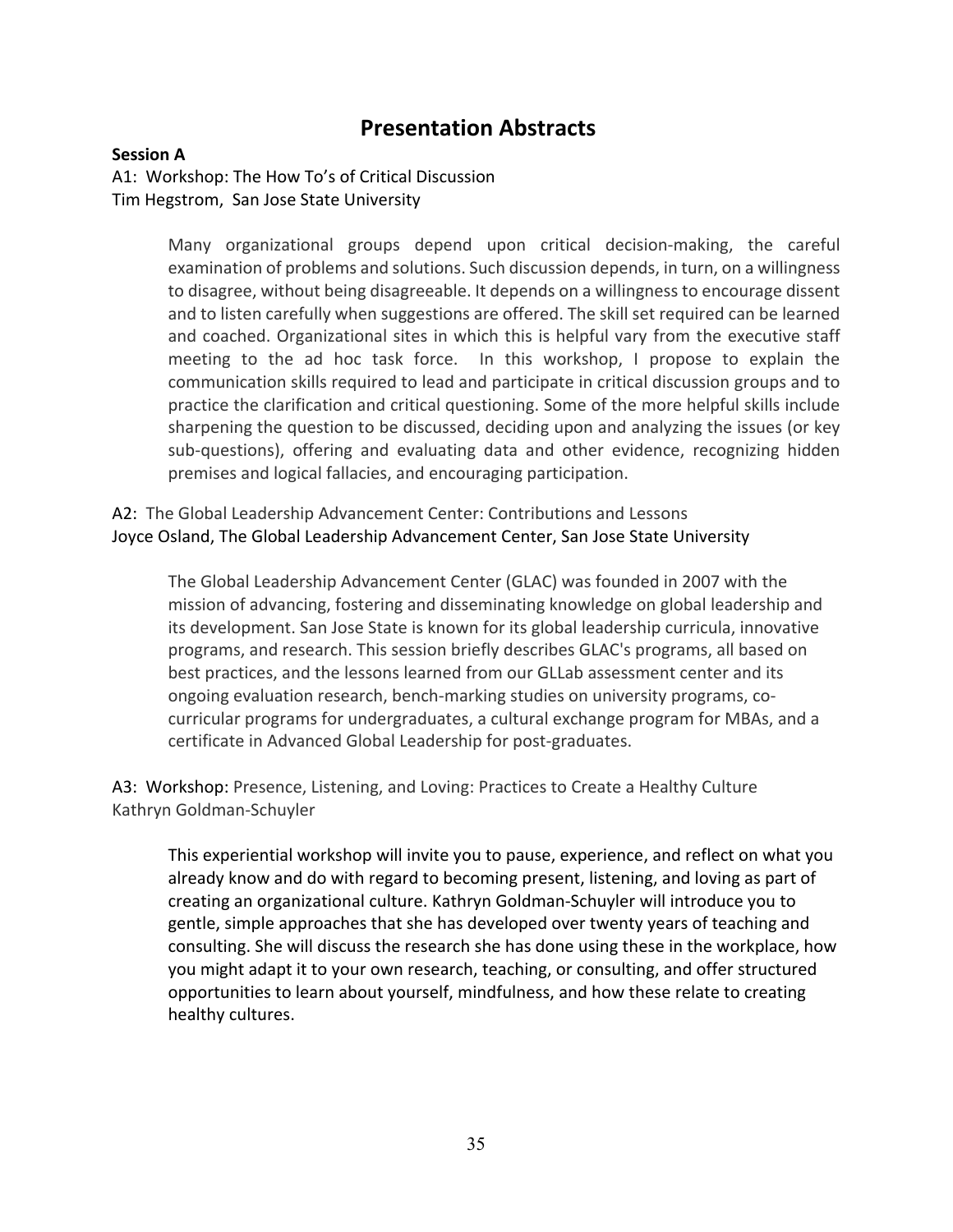### **Session B**

B1: Workshop: Think Like a Scientist T.J. Wharton, Oakland University

> This paper presents three experiential learning exercises which focus on enhancing a student's ability to "think like a scientist" to improve their critical thinking skills. Experiential exercises are an effective way for students to learn a variety of concepts because they allow students to be actively engaged in the learning process. The exercises are especially useful for students with non‐science backgrounds by providing them a different perspective on problem formulation and decision making.

### B2: Workshop: You Are the Judge! Academic Freedom in the College Classroom Christy Hutchison, Peru State College

"You are the Judge!" Test your knowledge of the nature and parameters of free speech of professors and students by predicting how courts have ruled in classroom speech cases. After a discussion of the law and principles involved, the actual court ruling will be explained. This discussion may also include media reports of classroom speech dustups not yet filed in court, and personal experiences of audience members. (Note: this session may include discussion of offensive, sexually explicit words as recited in federal court opinions and media reports of classroom incidents.)

B3: Workshop: Beyond Culture: A Model for Cross‐Disciplinary Study Abroad Sara Kimmel, Mississippi College; John Brandon, Mississippi College

Study abroad is widely considered a significant experiential opportunity for students; however, smaller universities often lack dedicated study abroad offices, faculty, or financial motivation to create meaningful academic experiences for students beyond culture or language courses. Additionally, in smaller universities, departmental reluctance may exist due to the concern over cannibalization of existing programs or on‐ campus courses. Due to the expressed focus on culture, history, and language in many study abroad programs, schools of business and management often express concern that short‐term study opportunities are not geared toward serious academic learning. The workshop will present a model for developing objective‐driven and measurable, cross‐disciplinary partnerships within the university to create valuable study‐abroad programs.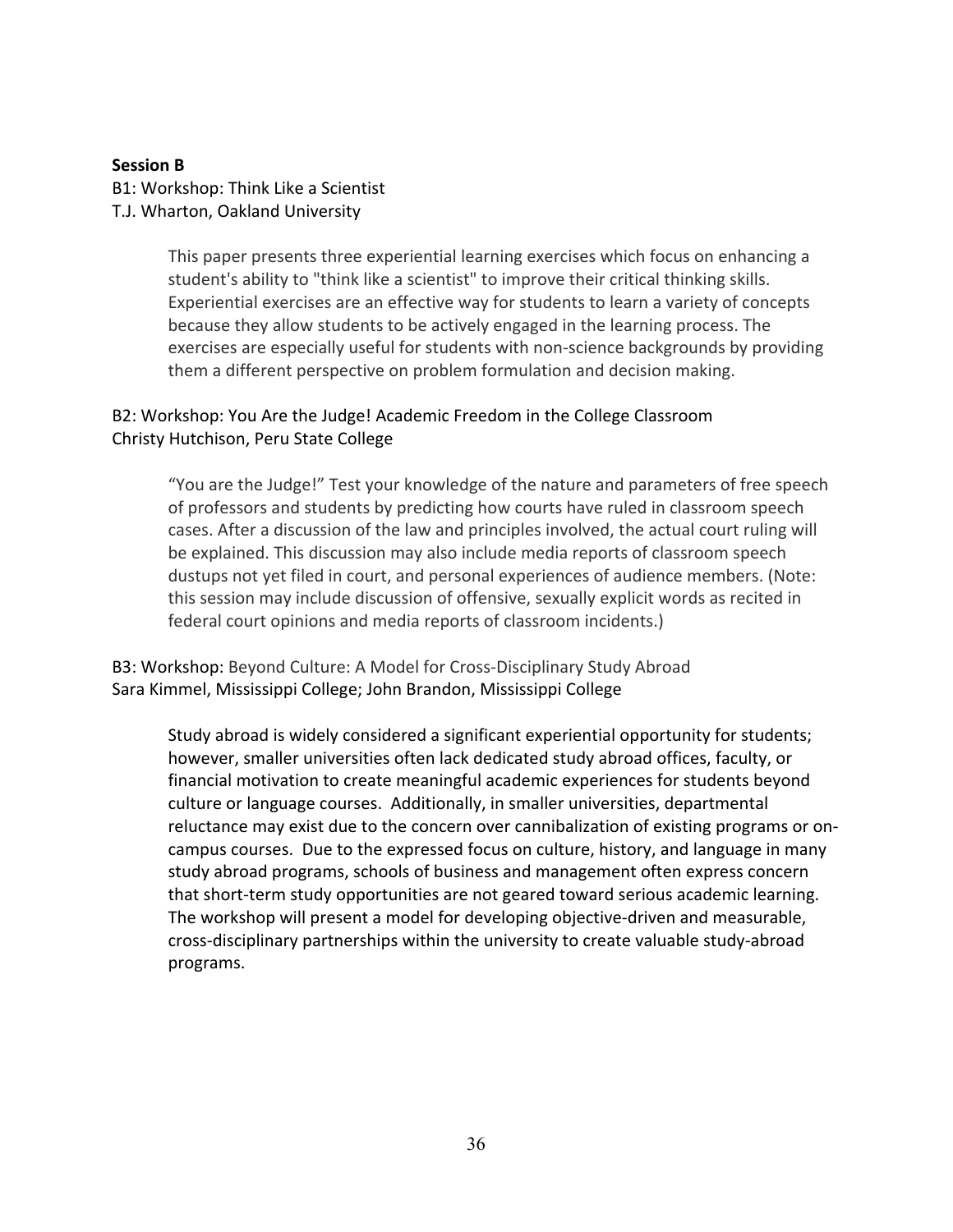### **Session C**

C1: Workshop: Distributed Leadership: Mindful Practices of Leaders Cheryl Burleigh, University of Phoenix

> Administrators and educational leaders do not need to lead in isolation. Distributed leadership centers on the how and why of leadership activity, beyond traditional consideration of roles and strategies. The emphasis of distributive leadership is across the school as a process that provides opportunities for faculty to promote collaborative mindful practices and school improvement. Successful leaders create collaborative cultures, seek shared leadership and decision‐making practices which focuses on school initiatives, student learning, and achievement.

C2: Workshop: Blockchain Systems and Their Potential Impact on Business Processes Vince LoRusso, TruUp; Stanton Heister, Portland State University; Kristi Yuthas, Portland State University

Blockchain technologies introduce fundamental changes in the mechanisms available for verifying identity, transferring wealth, securing records, and tracing the movement of assets. The technology is poised to profoundly affect business processes and models in industry, government and the social sector. Business students will graduate into a world in which they are likely to work in businesses that deploy or interact with blockchain and related technologies. Business programs need to prepare students for their future responsibilities by introducing them to the intellectual foundations of this emerging technology and the operating practices it enables. This paper introduces a paper‐based assignment designed to provide students this valuable opportunity.

C3: Leadership of Innovation

C3.1: Leadership of Innovation in Applied Stem Cell Therapy

Evelyn Li, Asian Medical Clinic

This proposed workshop/session will (1) introduce the basics of stem cell therapy, (2) explore issues related to the ongoing health management, as well as leadership and socio‐political implications/issues, and (3) look at applications and innovations in "crafting the future" of the field. Attendees will come away with a better appreciation for the interdisciplinary behavioral and applied management implications, connections, and juxtapositions relative to this emerging field that promises to transform the healthcare environment as we know it for generations to come.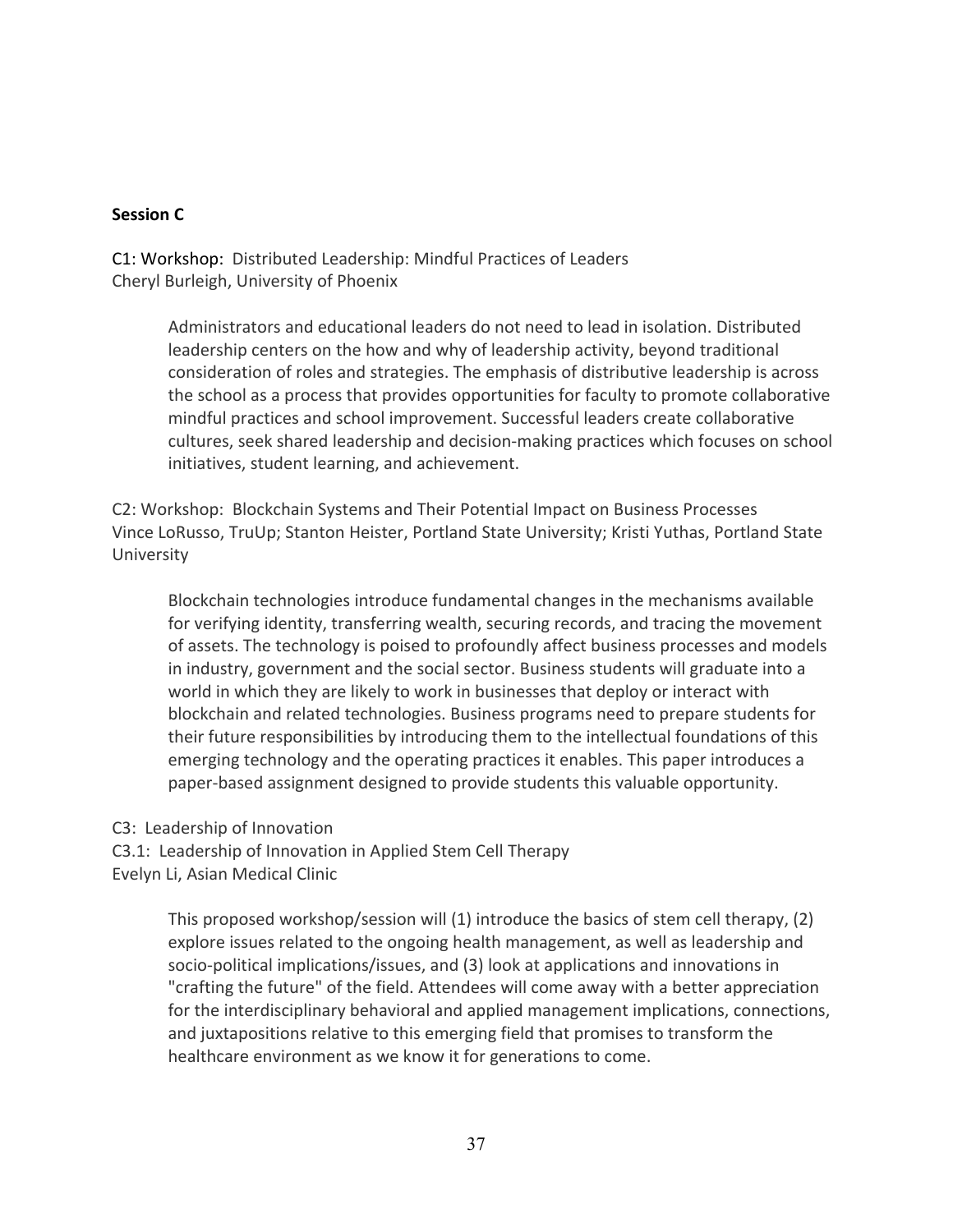### **Session D**

#### D1: Academic Assessment Tools

D1.1: A tipping point analysis of service-learning hours and student outcomes Veselina Vracheva, Chapman University; Paul Jacques, Rhode Island College

This paper examines the link between the number of service‐learning hours students work and three educational outcomes—student satisfaction with the service-learning project, class relevancy to the service‐learning project, and expected community involvement. Although extant literature links overstimulation to various job outcomes, most studies do not consider a service‐learning context, and they suggest a linear association between stimuli and outcomes. In contrast, applying activation theory and Yerkes‐Dodson law logic, we test curvilinear relationships between service‐learning hours and student outcomes. Results suggest that students benefit from service‐ learning up to a certain duration of a service‐learning project. This investigation identifies the tipping point of the number of service‐learning hours beyond which there are decrements to the three student outcomes.

### D1.2: Common Method Variance During Instructor Assessment Melanie DiMartino, Student Author; Paul Jacques, Rhode Island College

This paper demonstrates that common method variance, specifically single‐source bias, threatens the validity of a university‐created student assessment of instructor instrument, suggesting that decisions made from these assessments are inherently flawed or skewed. Single‐source bias leads to generalizations about assessments that might influence the ability of raters to separate multiple behaviors of an instructor. Exploratory factor analysis, nested confirmatory factor analysis, and within and between analysis are used to assess a university-developed, proprietary student assessment of instructor instrument to determine whether hypothesized factor structures are identifiable. Findings suggest that common method variance, specifically single‐source bias, resulted in the inability to identify hypothesized constructs statistically. Additional information is needed to identify valid instruments and an effective collection method for assessment. Institutions are not guaranteed valid or useful instruments even if they invest significant time and resources to produce one. Without accurate instrumentation, there is insufficient information to assess constructs for teaching excellence. More valid measurement criteria can result from using multiple methods, altering collection times, and educating students to more accurately distinguish multiple traits and behaviors of individual instructors.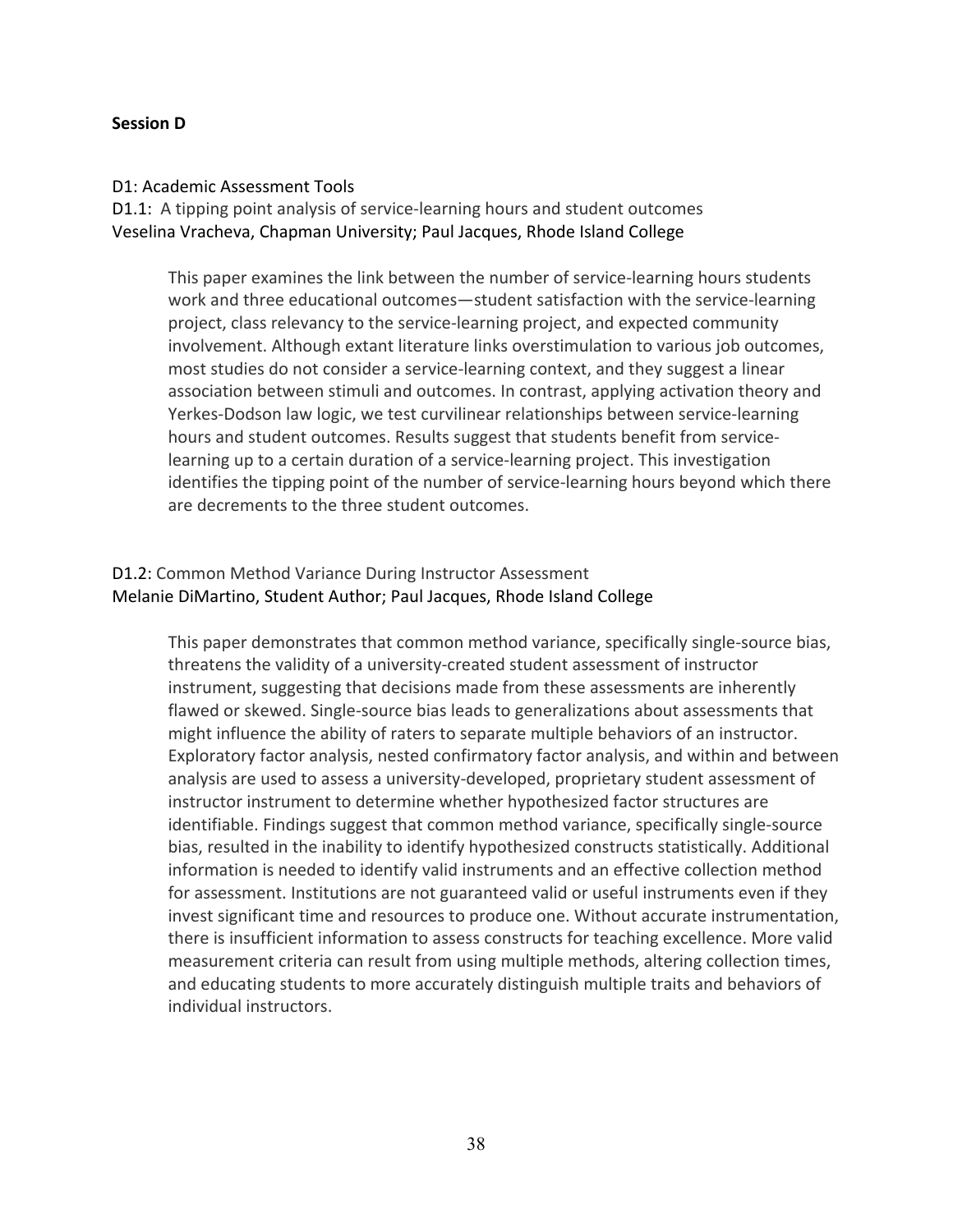D1.3: I Can't Get No (Grade) Satisfaction: Self-regulated Learning and Success in a School of **Business** 

Sara Kimmel, Mississippi College; Stephen Trouard, Mississippi College; Randall Robbins, Mississippi College

In schools of business, students are challenged with mastering large amounts of multi‐ disciplinary content while developing as autonomous and effective learners who will become self‐directed and effective managers in the workplace. Sebasta and Speth (2017) state, "Self‐regulated learning is the process of setting learning goals, monitoring progress toward them, and applying appropriate study strategies. SRL characterizes successful 'expert' learners, and develops with time and practice." Using school of business courses, we replicated the Sebasta and Speth (2017) study, surveying students across courses in five majors (Accounting, Business Administration, Entrepreneurship, Finance, and Marketing) to determine: (1) student self‐reported self‐regulated learning strategies; (2) strategies associated with higher achievement and with grade improvement on exams; and (3) study approaches students proposed to use for future exams. In the comparative study, students were surveyed twice using the instrument: once, after the first major test or quiz in each course; and, again, after the second major test or quiz in the course. Fourteen different courses were represented, some with multiple sections, for a total of 21 classes that participated. Results are presented to inform offices of student success. The current paper examines student grade expectations, self‐interventions, and satisfaction (with grade).

D2: Building Technology systems

D2.1: Ethical Framework for Blockchain Technologies

Stanton Heister, Portland State University; Kristi Yuthas, Portland State University

Blockchain is among the most revolutionary technological innovations in decades. Its impacts will affect every sector in business, government, and nonprofit. Before the technology matures and stabilizes, it is essential to explore the full range of its ethical implications and impacts. The worldviews and values of system developers, typically young white males from wealthy countries, will literally be coded into these systems and increasingly difficult to change as these technologies mature. We plan to draw from a variety of ethical frameworks and perspectives associated with traditional and emerging information and engineering technologies as we build out our own ethical framework. In addition, we will draw from social and environmental impact measurement methodologies used for evaluating corporate social responsibility and nonprofit and governmental performance.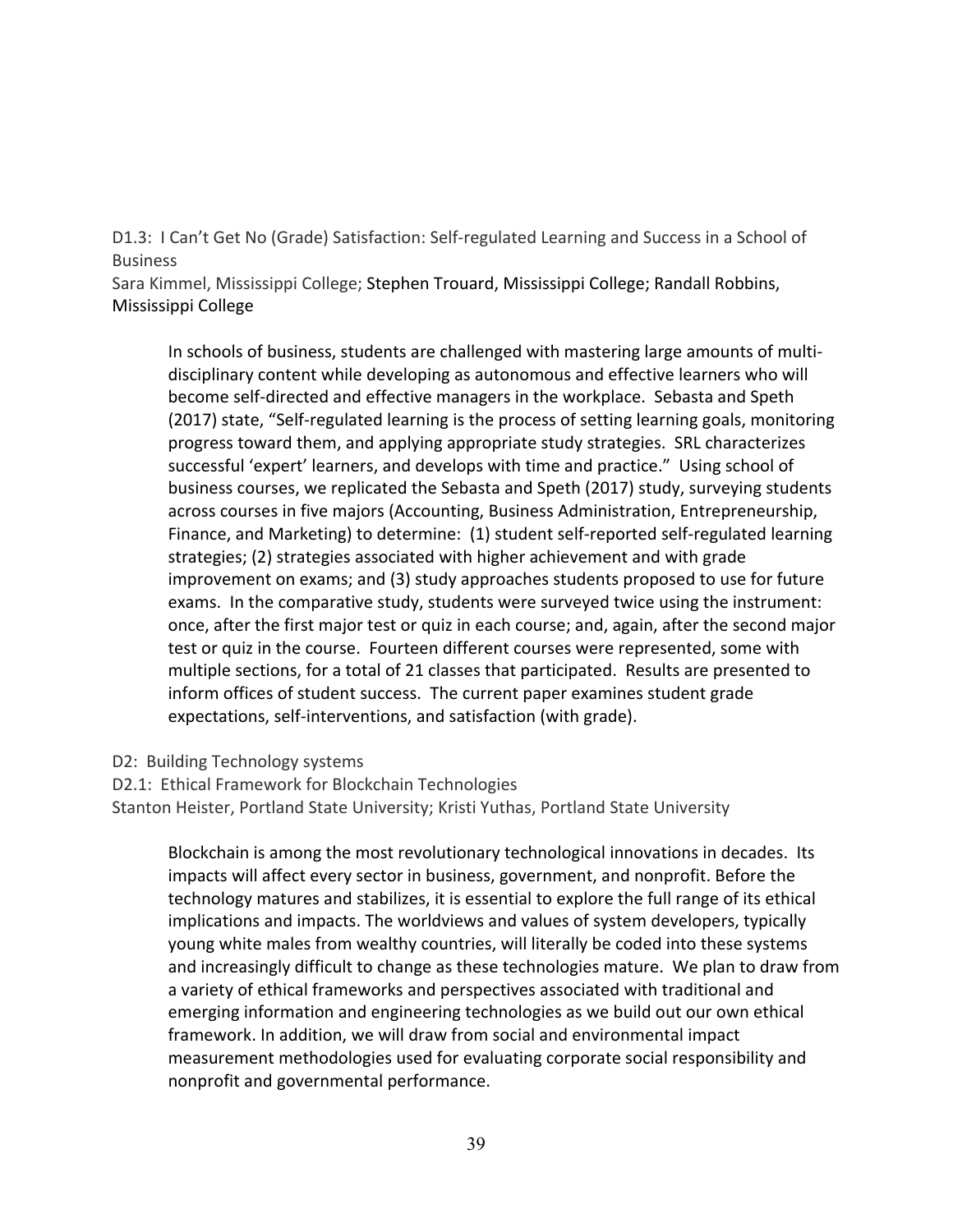\*\*D2.2: Building Platform‐enabled Technology Ecosystems: Alliance Strategies to Balance Focus and Spread

Susan Cohen, University of Pittsburg; Sean Tsuhsiang Hsu, California State University–Fullerton

New platforms confront a chicken‐and‐egg dilemma: to attract enablers, complementors and users, sponsors must demonstrate platform value, but this value is contingent upon the support a platform attracts. Wide bridges, multiple points of contact between a sponsor and prospective supporters, can mitigate uncertainty, but focusing resources to form wide bridges leaves fewer available to spread influence to other desired ecosystem participants. We theorize sponsors of new platforms manage this focus and spread dualism by choosing partners capable of dispersing information and influence beyond wide bridges. In the context of 2G wireless platform competition, we find support for our hypotheses: a new platform sponsor forms wide bridge alliance ties with firms whose partners create value in diverse ways, have multiparty alliances, and/or are technologically prominent.

### D2.3: A Large-Scale Process of Digital Technological System-Building Robert Chapman Wood, San Jose State University

"Today large digital systems can transform contributions of products. This study of a medical devices maker shows how innovation over three decades produced systems that prolong life much more successfully."

D3: The Critical Naturel of Customer Choice

D3.1: State of the Literature - The Attraction Effect and Choice Decoys Sybil Yang, San Francisco State University

> The attraction effect is a well known and studied consumer choice anomaly, a context effect that flies in the face of economic regularity. Since Huber, Payne & Puto revealed the effect in 1982, much research has emerged to establish boundary conditions and theories as to how the attraction effect alters consumer choice making. Given the wide array of research published on the subject, no comprehensive literature review has been published on the subject. The current work aims to comprehensively document and organize the existing literature and to suggest areas of continued exploration for the subject.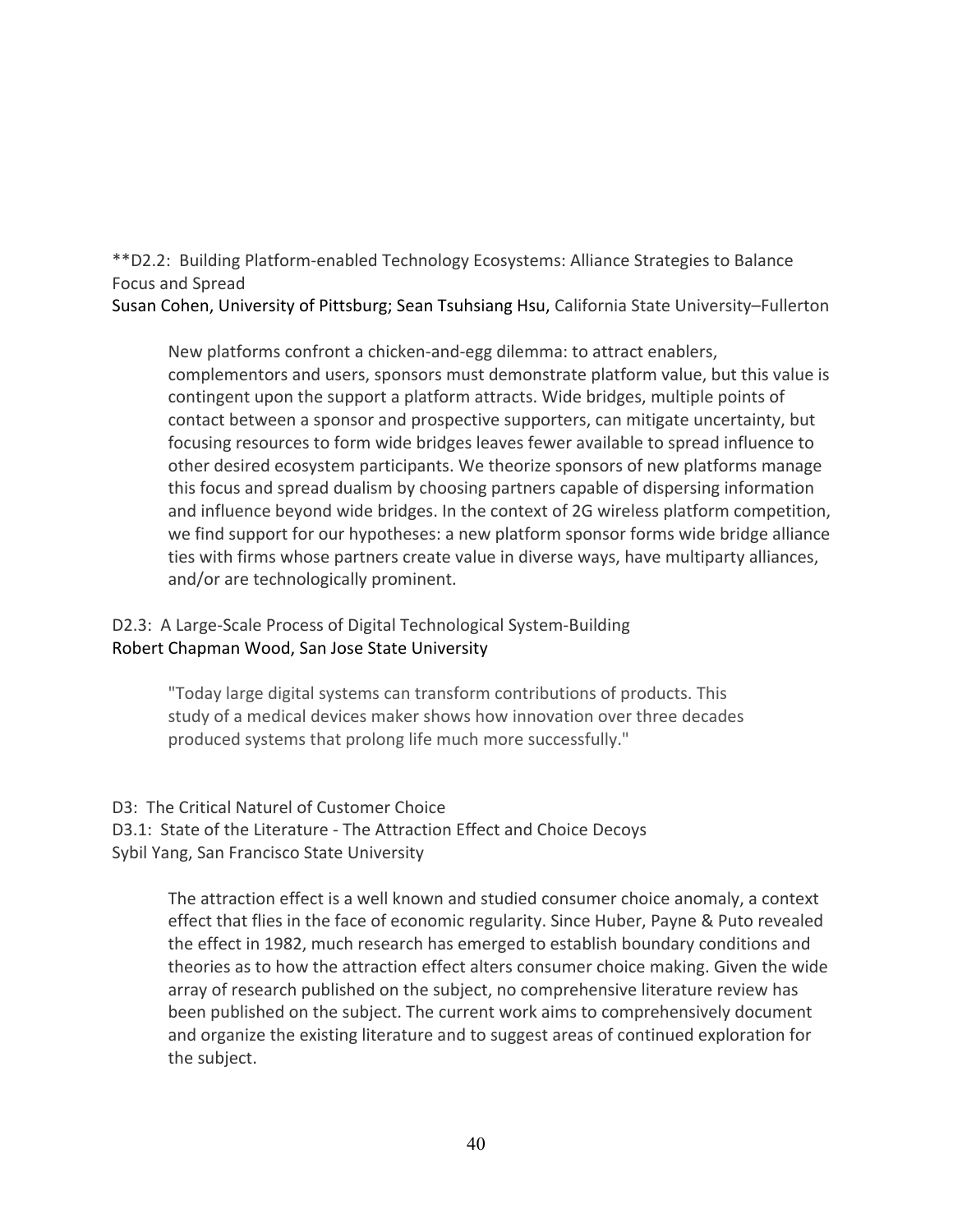D3.2: Optimizing Growth Through Customer‐Centered Management Lynn Hunsaker, University of California Santa Cruz

> This paper describes customer‐centered management in three phases: align from the top, all‐hands‐on deck, and systematic value. Contrary to popular notions of service, Net Promoter Score(R), and digital experience, the keys to best return on investment are not programmatic, but rather systemic in aligning your enterprise with your core customers. This applies to every industry, sector, and geography. Customer‐centered management is not an overhaul of the way business is being done today, but it is profoundly powerful in shifting mindsets and norms toward engagement that yields sustained internal and external retention, productivity and growth.

### **Session E**

- E1: Gender and Social Identify
- E1.1: The Effects of Sexual Harassment in a Higher Education Setting
- Leslie P. Filippelli‐DiManna, Rhode Island College

Sexual harassment in higher education has attracted a number of research efforts that have examined a variety of consequences resulting from harassing behaviors. We propose a model that extends the research of sexually harassing behaviors, to include the frequency and duration of those behaviors, and examine how such behaviors influence a victim's appraisal of the situation, the type of coping strategies used to moderate the effects of such an appraisal on outcomes, and the moderating effects of victim coping. It is expected the results will show the impacts of sexual harassment on students is of a complex nature and reflects individual differences in outcomes.

E1.2: The Effect of a Leader's Power on Citizenship Behaviors: A Social Identity Perspective Mee Sook Kim, California State University–East Bay; Won‐Woo Park, Seoul National University; Haeseen Park, King's College London

Applying social identity theory, we examine how a leader's power perceived by team members influences their citizenship behaviors. We argue that a leader's power positively influences the extent to which team members identify themselves with their team, which in turn leads to greater citizenship behaviors. We further investigate how the quality of LMX (Leader‐Member Exchange) moderates the indirect effect of a leader's power on citizenship behaviors. The moderated mediation analysis using survey data collected from 464 employees in South Korea showed that a leader's power positively influenced team members' citizenship behaviors by increasing their team identification. This indirect effect was stronger when the team members had high‐ quality LMX with their leaders.

E2: Strategy, Systems, and Stakeholder Concerns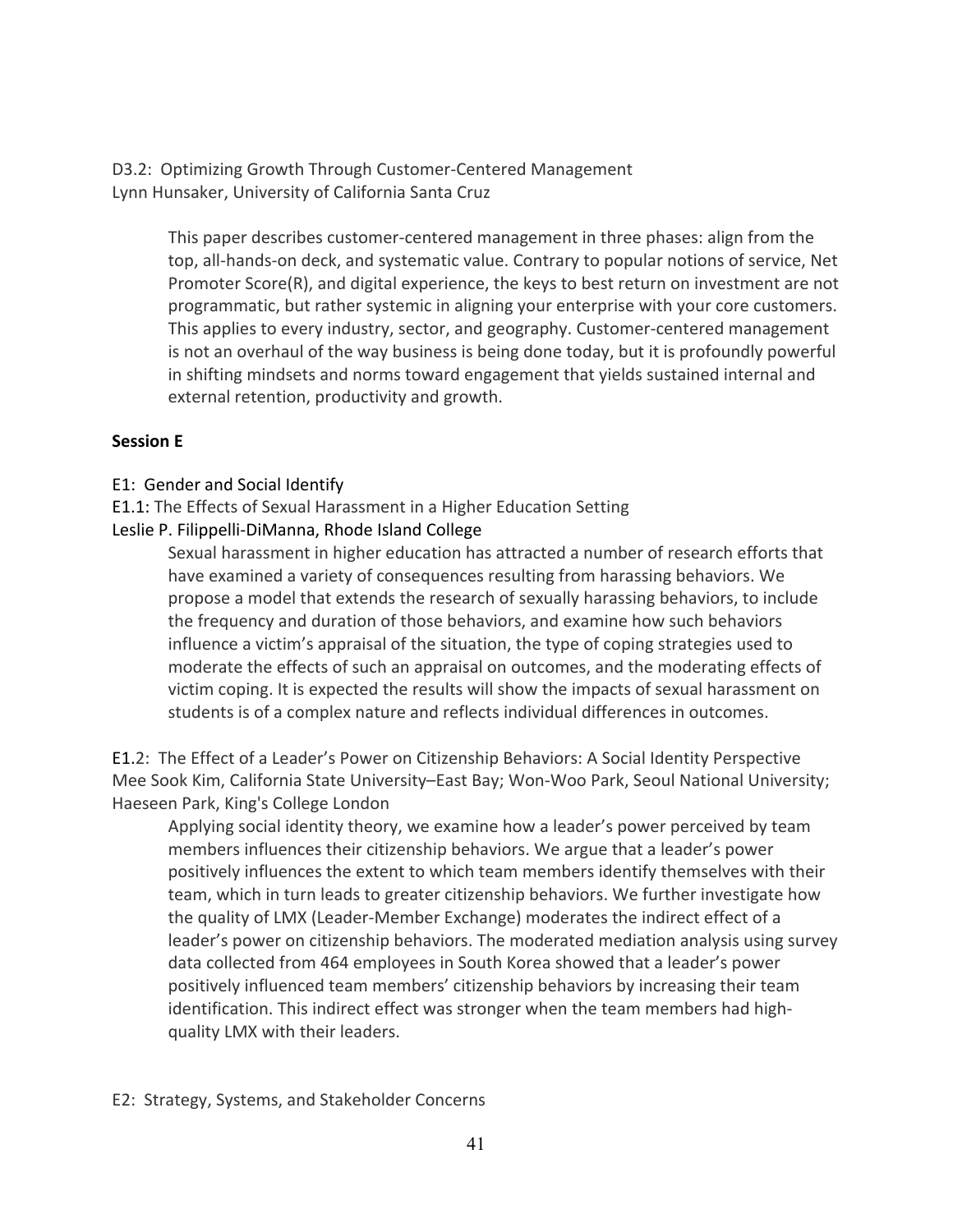E2.1: A Stakeholder Analysis of the Solar Industry Michael Pawlish, Georgian Court University

> The focus of this proposed paper is a stakeholder analysis of the solar industry using the "shared value" concept (Porter & Kramer, 2011) to gain a deeper understanding of the stakeholders that affect or are affected (Freeman et al., 2010) by the solar installation firms. This new research stream by the author will analyze the stakeholder relationships with solar energy installation firms through qualitative interviewing (Rubin & Rubin, 2012). The use of qualitative interviews would seem to be the method to examine the stakeholder relationships and will advance Stakeholder Theory in three ways. First, the interviews will assist in applying the theory from a management perspective to organizations in a specific industry. Second, by using qualitative interviews of the firms, the author will identify the primary and secondary stakeholders that affect or are affected by the firms. The final way Stakeholder Theory will be advanced is by using the information from the identified stakeholders where additional qualitative interviews will be conducted to examine the relationship with the theory and how value is created.

E2.2: The Hanson Brothers Effect: Is Rough Play a Winning Strategy in the NHL? Kenneth York, Oakland University; Cynthia Miree, Oakland University

The effectiveness of rough play in the National Hockey League (NHL) as measured by penalties was examined for the effect on the on‐ice performance of the teams. There were no statistically significant differences in Penalties in Minutes (PIM), Major Penalties, and Minor Penalties between teams that won the Stanley Cup (the NHL championship) and the other NHL teams, between the two Stanley Cup finalist teams and the other teams, nor between the 16 teams in the Stanley Cup playoffs and the other teams. PIM, Number of Major Penalties, and Number of Minor Penalties were not significantly correlated with Wins or Points, and were not significant predictors of Wins or Points, for the regular season. There were some significant correlations with other measures of on‐ice performance. In the Stanley Cup playoffs, there were also no significant differences in PIM, Major Penalties, and Minor Penalties between teams that won the Stanley Cup and the other NHL teams, nor between the two Stanley Cup finalist teams and the other teams. Again, there were some significant correlations with other measures of on‐ice performance. PIM, Number of Major Penalties, and Number of Minor Penalties were not significantly correlated with Wins or Points, and were not significant predictors of Wins or Points, for the regular season, and were not significant predictors of Wins, for the Stanley Cup Playoffs. Rough play was not found to be related to better on‐ice performance, for the regular season nor for the Stanley Cup Playoffs.

### **Session F**

### F1: Engagement and Motivation

\*\*F1.1: Emotional Intelligence Skills Management and AI Decision Systems Need to Engage Employees in Establishing and Operating Successful Organizations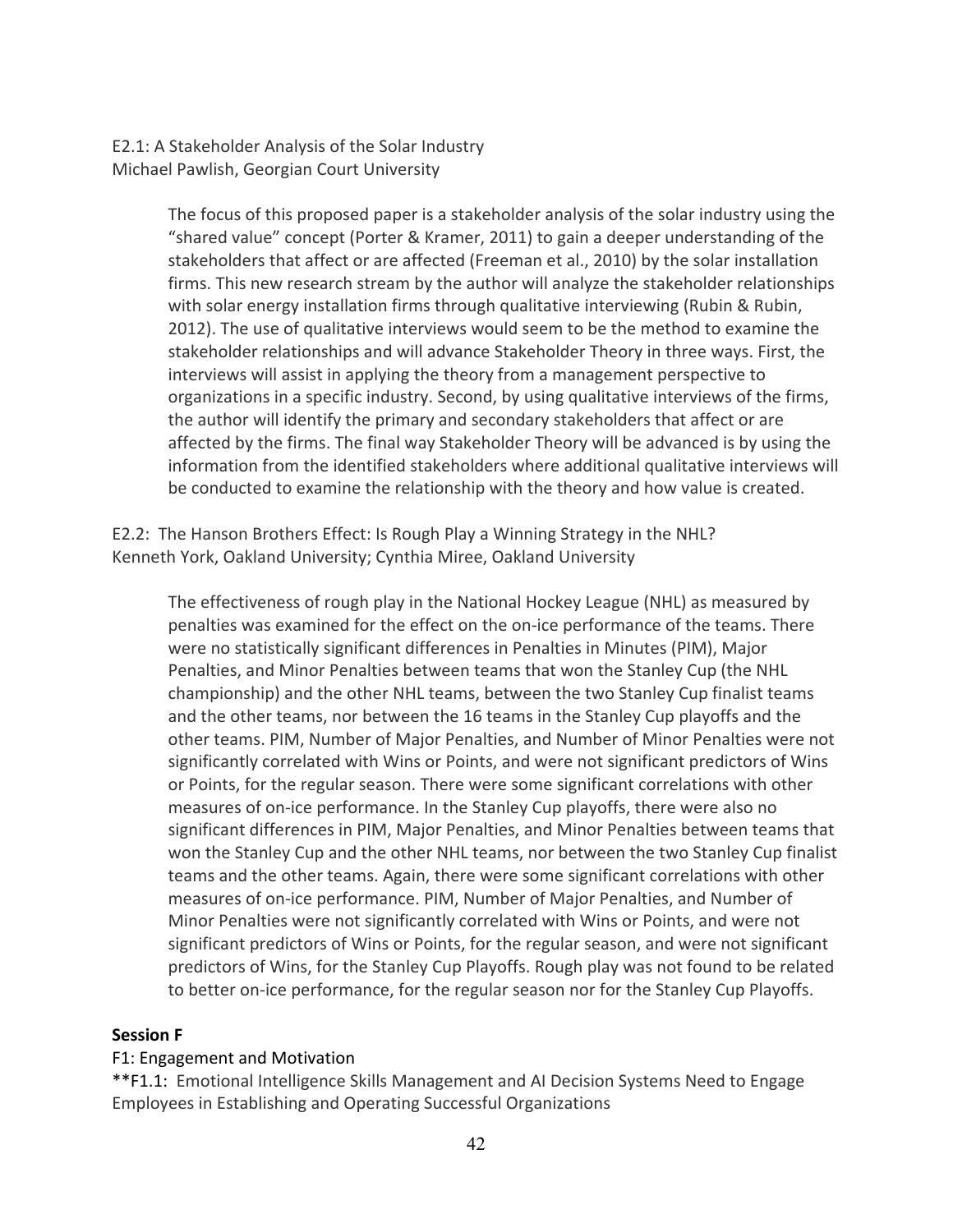David Amakobe, Colorado Technical University

The study addressed the problem that Emotional Intelligence (EI) skills business managers need to engage employees in establishing a successful healthcare business was not well developed. The purpose of the qualitative exploratory study was to explore the EI skills business managers need to engage employees in establishing a successful healthcare business. The research questions identified the EI skills managers need to engage employees in creating a successful healthcare business. The research hypothesized that if managers would perceive and express emotion, assimilate emotion in thought, understand and reason with emotions, and regulate emotion in themselves and their employees, then the employees will be personally engaged in their work roles resulting in mutually beneficial sustainable corporate outcomes.

### F1.2: Love of Money and Incentive Effectiveness

Scott Jeffrey, Monmouth University

Scholars have studied the effectiveness of cash vs. non-cash incentives in an attempt to find what works best to accomplish firm objectives (Bareket‐Bojmel, Hochman, & Ariely, 2014; Gneezy, Meier, & Rey‐Biel, 2011; Jeffrey, 2009; Jeffrey & Shaffer, 2007; Mahmood & Zaman, 2010; Shaffer & Arkes, 2009). While many have come to the conclusion that non-cash is often a more effective reward, the majority of the research has compared the two incentives across similar populations. These studies ignore individual differences between the employees by only looking at average performance improvement. This study will address that shortcoming by examining how attitudes towards money affect the relative effectiveness of cash vs. non‐cash incentives.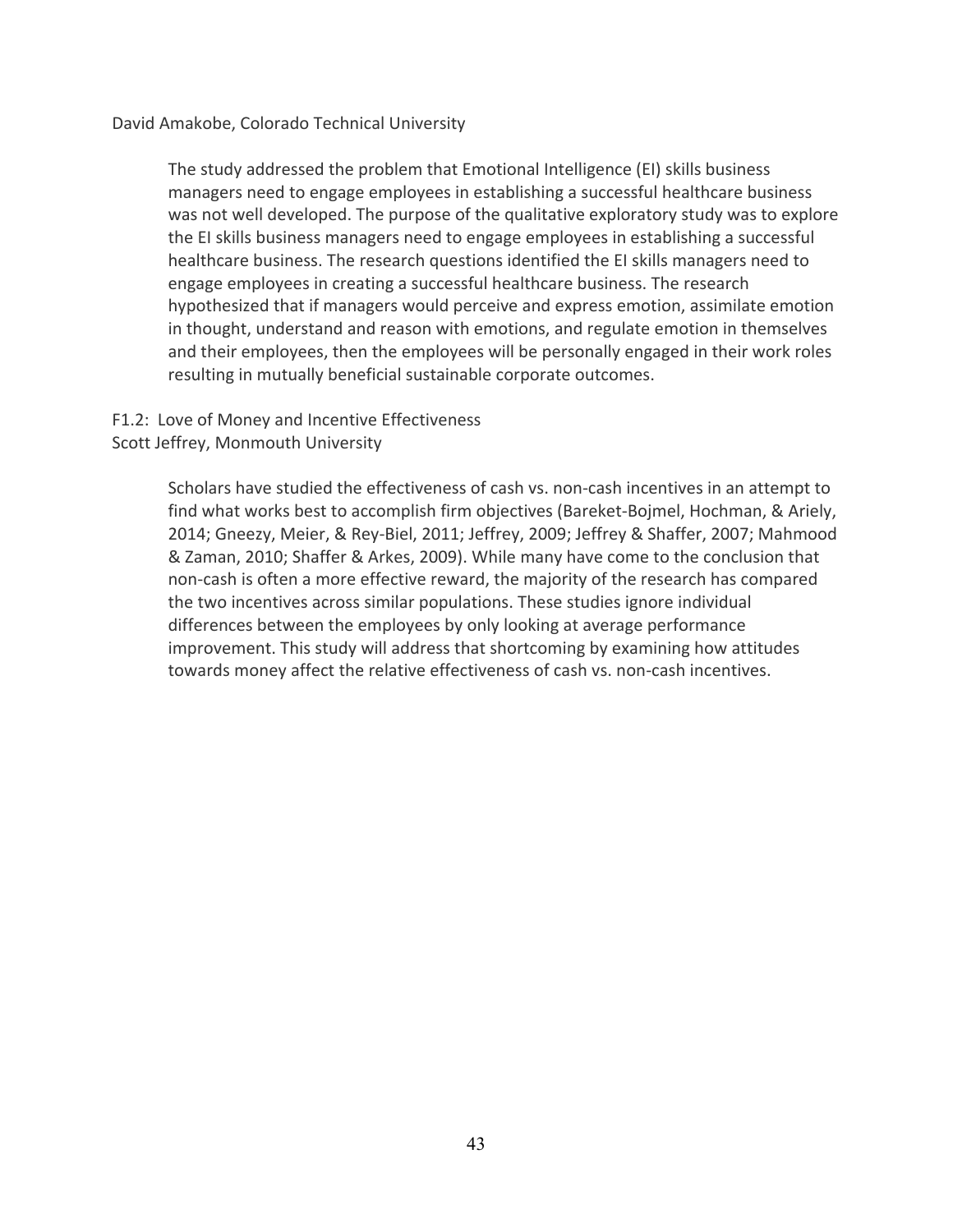F1.3: Motivations, Demographics & Self‐Gifting Consumer Behavior in Japan and the USA Roblyn Simeon, San Francisco State University

Although the phenomenon of self‐gifting consumer behavior has been shown to be an important area of research, it has nevertheless only appeared intermittently in the domestic literature. A precursor to this area would be the literature on compulsive buying, gift‐giving dynamics and the impact of moods and motivation on consumer behavior. Self‐gifting consumer behavior (SGCB) has been defined as types of self‐ communication, personally symbolic and context-bound consumer purchase behaviors for managing a range of moods and motivations (Mick & DeMoss, 1990; Mortimer et al, 2015). Specifically, self‐gifting behaviors occur on the occasions where you purchase a product, service or experience in order to reward yourself for accomplishments, overcoming difficulties, the preparation for upcoming tough tasks or projects or just to feel special. For this research project, we propose using a number of validated scales to examine SGCB in the US & Japan. We will also introduce demographic & personal cultural orientation factors to further explore the differences across individuals and geographic boundaries. For this idea incubator event, we have already collected data in both countries and completed a number of analyses.

F2: Strategic Choice

F2.1: Strategic Responses to Entry Threat in the Mobile Telecom Market Jay Lee, California State University Sacramento

> This paper is empirically investigating how incumbents are responding to potential new entry threats in the mobile telecommunication market. In particular, this paper deals with the incumbents' price deterrence strategy, focusing on how incumbents' heterogeneous attributes will have to do with the limit pricing mechanism. These attributes will be determined whether potential entry threat is actually realized or not. Also, they are going to be influenced by the maturity of market competition. In addition, this paper analyzes the incumbents' price fluctuations when actual entries have been made and the competition has intensified in the market. As a result, this paper compares the price strategy of incumbents when potential vs. actual competitions take place in the mobile telecom market.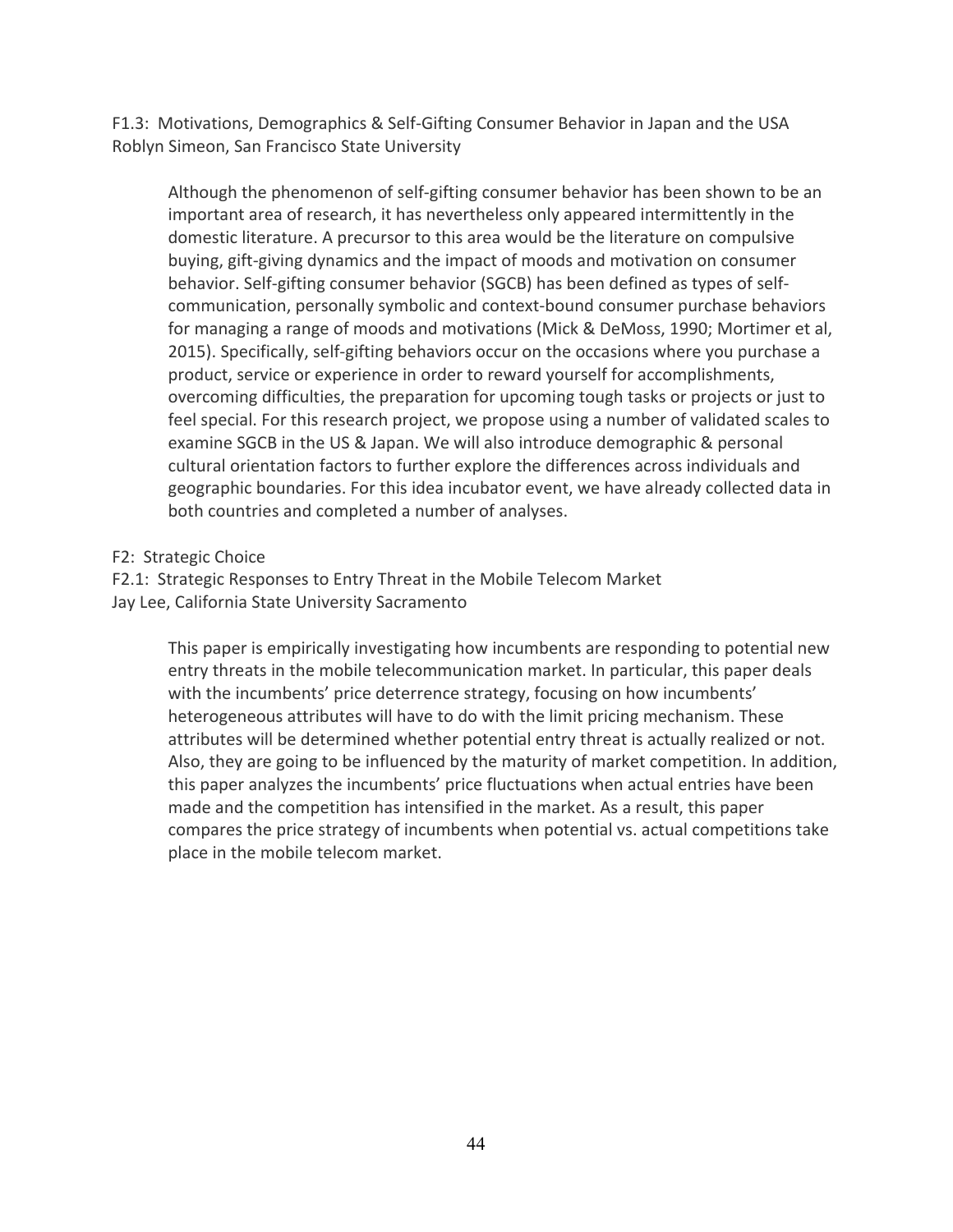F2.2: Are There Optimal Forms of Public-Private Partnerships? Yi Karnes, California State University East Bay

> Many emerging economies have launched ambitious efforts to privatize state‐owned enterprises (SOEs). However, not all privatization entails complete ownership and control transfer from public to private hands. In this study, we recognize different forms of public‐private partnerships in investment projects in emerging economies. We conceptualize these organization forms as different ownership and control by SOEs and private entities. Integrating transaction cost economics (TCE), agency theory, and institution‐based view; we propose that public‐private partnership forms are interdependent with characteristics of private entities and institutional environments. We find that there are optimal forms of partnerships that benefit the performance of public‐private investments.

F3: Innovating Psychosocial and Behavioral Interventions for Psychological and Traumatic Brain Injury

Carolyn Salerno, ARC Leadership Group; Steve Goveia, Inorbis Technologies, Inc.; Jennifer Mackie, Sixth and Harbor Consulting; Arthur Jue, LiveFreely Inc & CRANDL Consulting; Tom Sawyer, Health Directions Consulting LLC; Kathryn Schuyler, Alliant International University

This proposal revolves around the concept of creating psycho‐social and behavioral interventions to assist in the management of recovery from significant trauma such as PTSD. The literature is filled with knowledge about significant trauma, phases of recovery, and therapeutic or clinical interventions. However, trauma (both brain injury and psychological) is often ongoing, a phenomenon that extends beyond current formal health system interventions.

### **Session H**

H1.1: Identifying Academically At-Risk Students: The Role of Suburban High School PLC **Educators** 

Cheryl Burleigh, University of Phoenix

Accountability and ownership of learning are no longer educational priorities; instead, academic success is reduced to an API score. A focus on test preparation hinders educators, forcing them to abandon teaching in favor of managing the business of education. This qualitative study explored the relationship between social and behavioral factors that may cause students to be academically at-risk. These students had less than average grades and achieved scores of proficient/advanced on STAR assessments. The research design provided participants the ability to express viewpoints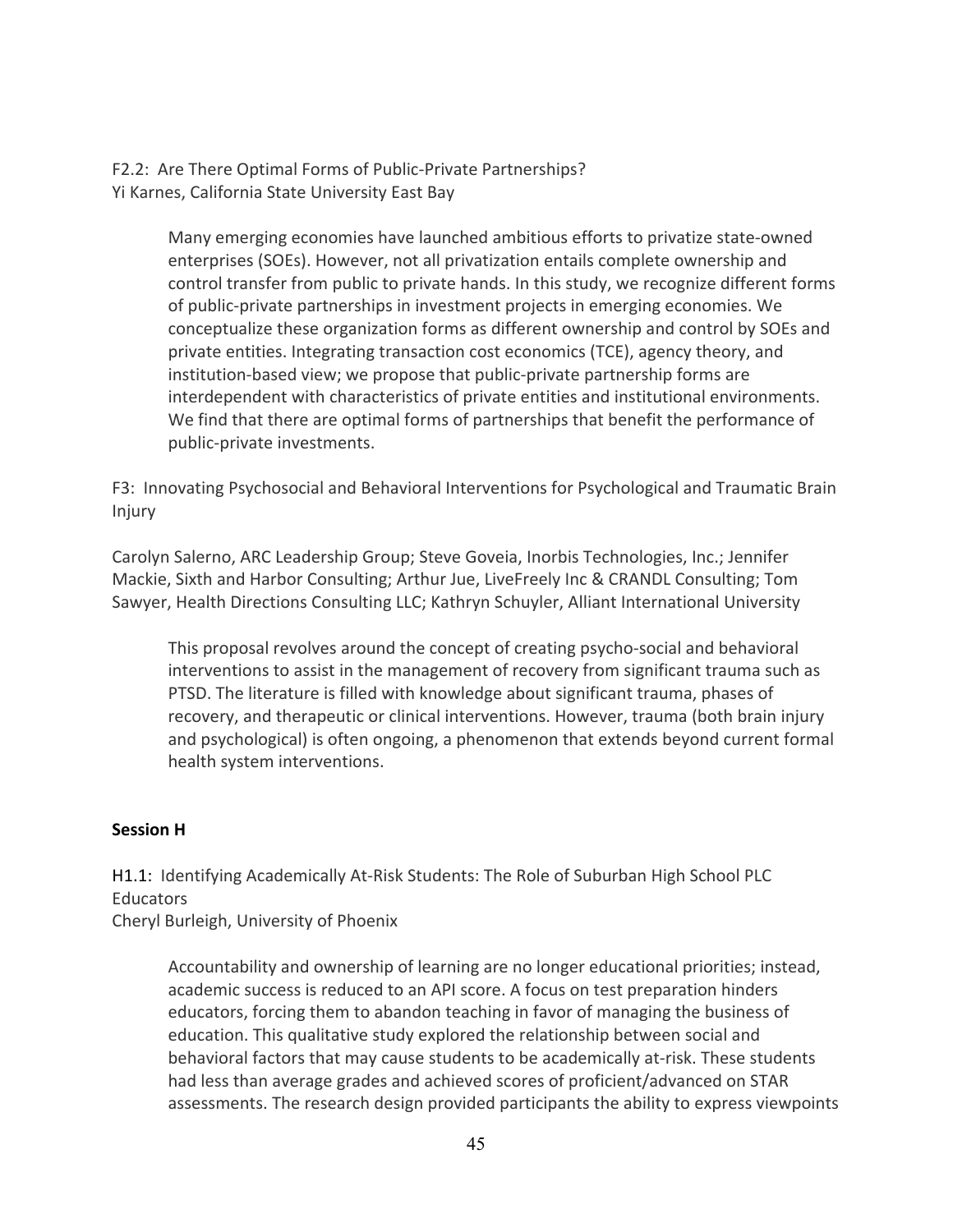revealing five themes. Research findings indicated the best ways to support educators to assist academically at-risk students included collaboration, awareness of academic responsibility and accountability, increased counseling and school funding, and the development of specific intervention programs.

H1.2: Handheld Devices as Digital Currency to Advance Student Language Acquisition and Mathematics Competency

Cheryl Burleigh, University of Phoenix

Teachers, as inspired learning professionals, continuously strive to develop exciting curriculum to actively engaged students in the classroom. To advance language acquisition and mathematics competency, hand‐held devices are used to improve individual student learning goals while maintaining a direct connection to learning. This exploratory case study, based on systems thinking, grounded in stories shared by educators, will not only reveal teachers' observations of student success, but also the powerful impact hand‐held devices may have in the classroom.

H1.3: Psych‐social Determinants of Health: Leading Behavioral Change in Military, Academic, and Commercial Settings

### Carolyn Salerno, University of San Diego

This paper presents research on the effectiveness of Employee Assistance Programs (EAP) in generating productivity improvements within organizations through applications of transformational leadership and stewardship theory. Three applied case studies are introduced in military, academic, and commercial organizations where positive advances in psycho‐social and behavioral healthcare management have or are yielding positive impacts. The integration of emerging social and collaborative technologies is also discussed as a potential catalyst for assisting in health and wellness‐ related organizational transformations.

H2.1: A Robust Solution to Health Care Coordination in Vulnerable Populations Tom Sawyer, Health Directions Consulting LLC; Steve Goveia, Inorbis Technologies, Inc.

The current health care environment remains unsustainable given its access and affordability, its costs and outcome challenges, and high levels of dissatisfaction among patients and providers. These challenges are doubly true of vulnerable populations such as low income, blind and disabled, and older adults. In these populations, socioeconomic, environmental, institutional, and disconnectedness from social networks have a greater impact on health outcomes than the medical care they receive. Social determinants of health (SDOH) are the conditions in which people live, work, play, and age. These factors are "upstream" and highly interrelated to "downstream" health behaviors, health conditions and outcomes. While some of these behaviors (e.g.,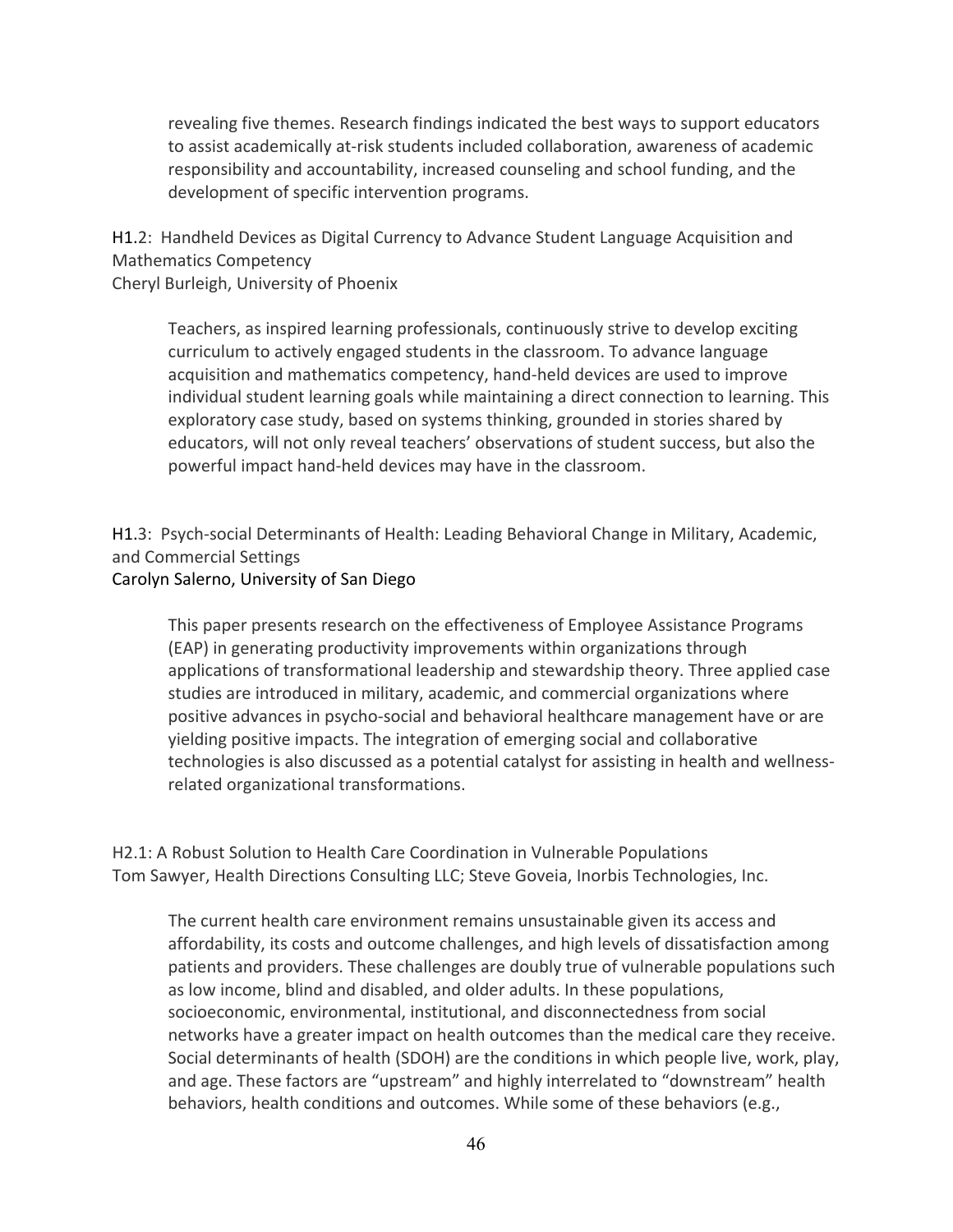smoking, alcohol use) are in an individual's control, many risks (lack of nutritious food sources, air quality, poor wages, lack of political power) lay outside an individual's control but deeply impact his or her health outcomes. Among social factors are the devastating impact of mental illness and addiction and their comorbid impact when combined with chronic illnesses such as diabetes, hypertension, or arthritic conditions. While there is much talk regarding how social factors impact health care outcomes, many of these efforts lack actionability and comprehensiveness, especially in the siloed world of social benefits and their integration into the health care space. Significant challenges exist in these populations in housing, transportation, cognitive difficulties, lack of ability to contact the person, and competing risks interfering with health care priorities. This session proposal is intended to present a solution to this current dilemma in current health care coordination and solicit feedback and engagement from session participants in constructive dialog in refining said solution.

H2.2: Trust Your Instincts: A Neuroscience‐Based Approach to Transforming Organizational Performance

Arthur Jue, CRANDL Consulting

This session will leverage neuroscientific research into the psychological construct of conative instinct as an application of volition in improving workplace performance. Interdisciplinary research supports the veracity of conation as a third dimension of mind. Balancing all three dimensions of mind ‐ cognitive, affective, and conative – can yield higher performance as measured by productivity and efficiency. Embracing this holistic approach to unleashing human potential within organizations can enhance commitment and engagement, thereby reducing stress, tension, and workplace burnout. Participants will learn about the implications of this stream of research for organizational effectiveness and transformation, leadership development, learning, talent management, and other purposeful action.

#### **Session I**

### Interactive Publishing Panel

Carolyn Salerno, ARC Leadership Group; Paul Jacques, Rhode Island College; Steve Piersanti, Berrett Koehler Publishers; Kathryn Schuyler, Alliant International University

Trying to navigate academic journals to get your papers published? Struggling to find a wider audience for your research? Wondering what trade publishers are looking for in their acquisition efforts? This session is for you! Not only will you meet the editorial team responsible for IBAM's own journal, the Journal of Behavioral and Applied Management, you will have a chance to network and learn from the CEO of highly respected Berrett‐Koehler Publishers as well as a publication editor for the International Leadership Association and review board members of additional publications, such as the Journal of Management, Spirituality, and Religion.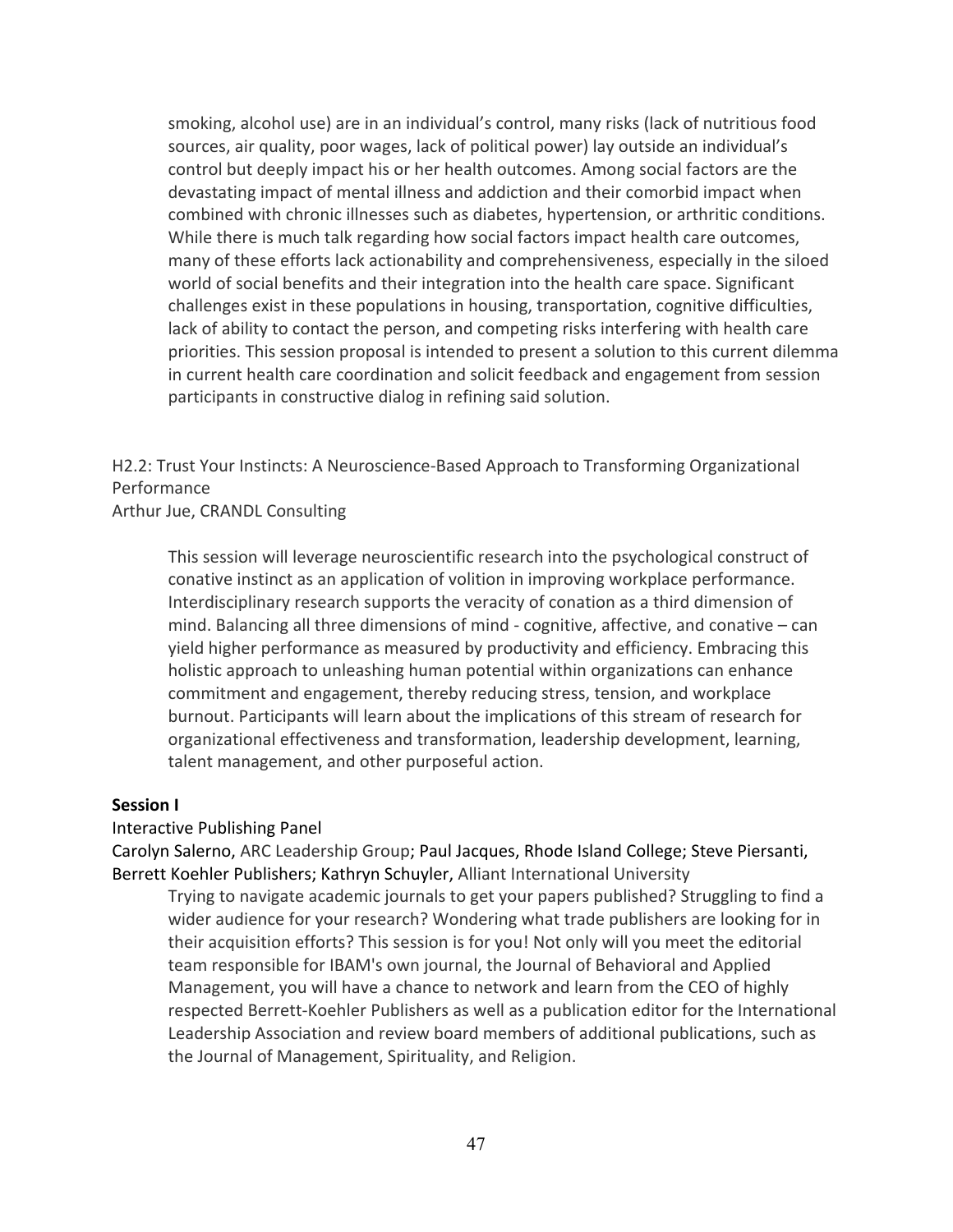| Last name, first name         | <b>Email</b>                                     | <b>Affiliation</b>                    | Session A=Author, D=Discussant, C=Chair |
|-------------------------------|--------------------------------------------------|---------------------------------------|-----------------------------------------|
| Amakobe, David                | dfamakobe@gmail.com                              | <b>Colorado Technical University</b>  | F1.1 A; Best Paper Award                |
| Brandon, John                 | Brando00@mc.edu                                  | Mississippi College                   | B <sub>3</sub> A                        |
| Burleigh, Cheryl              | cburleigh@email.phoenix.edu                      | University of Phoenix                 | C1A                                     |
| Cohen, Susan                  | suecohen@katz.pitt.edu                           | University of Pittsburgh              | D2.2 A; Best Paper Award                |
| DiMartino, Melanie            | mmiguel_3931@email.ric.edu                       | Rhode Island College                  |                                         |
| Filippelli-DiManna, Leslie P. | Idimanna 3668@ric.edu                            | <b>Rhode Island College</b>           | E1.1 A; F1 C                            |
|                               |                                                  | Alliant International University      | A3A                                     |
| Goldman Schuyler, Kathryn     | kathryn@coherentchange.com                       |                                       |                                         |
| Goveia, Steve                 | sgoveiamv@gmail.com                              | Inorbis Technologies, Inc.            | H2.2 A                                  |
| Hegstrom, Tim                 | tim.hegstrom@sjsu.edu                            | San Jose State University             | A1 A                                    |
| Heiser, Bob                   | robert.heiser@maine.edu                          |                                       | D3 D; E2 D                              |
| Heister, Stan                 | heister2@pdx.edu                                 | <b>Portland State University</b>      | C2A                                     |
| Hsu, Sean Tsuhsiang           | tshsu@fullerton.edu                              | California State University-Fullerton | D2.2 A; Best Paper Award                |
| Hunsaker, Lynn                | lynn.hunsaker@clearactioncx.com                  | <b>UC Santa Cruz</b>                  | D3.2 A                                  |
| Hutchison, Christy            | candchutchison@gmail.com;<br>chutchison@peru.edu | Peru State College                    | B2 A; D1 D                              |
| Jacques, Paul                 | pjacques@ric.edu                                 | Rhode Island College                  | D1.1 A; F2 C; G C                       |
| Jeffrey, Scott                | sjeffrey@monmouth.edu                            | Monmouth University                   | F1.2 A; D2 D; G1 C; I C                 |
| Jue, Arthur                   | ajue@sbcglobal.net                               | LiveFreely Inc & CRANDL Consulting    | F3 A                                    |
| Karnes, Yi                    | yi.karnes@csueastbay.edu                         | California State University, East Bay | F2.2 A                                  |
| Kim, Mee Sook                 | meesook.kim@csueastbay.edu                       | California State University-East Bay  | E1.2 A                                  |
| Kimmel, Sara                  | kimmel@mc.edu                                    | Mississippi College                   | B3 A; E1 D                              |
| Lee, Jay                      | jlee@csus.edu                                    | CSU Sacramento                        | F2.1 A; H1 D                            |
| LoRusso, Vince                | vine@trueup.co                                   | TrueUp                                | C2A                                     |
| Li, Evelyn                    | evelynhfc123@gmail.com                           | Asian Medical Clinic                  | C3 A                                    |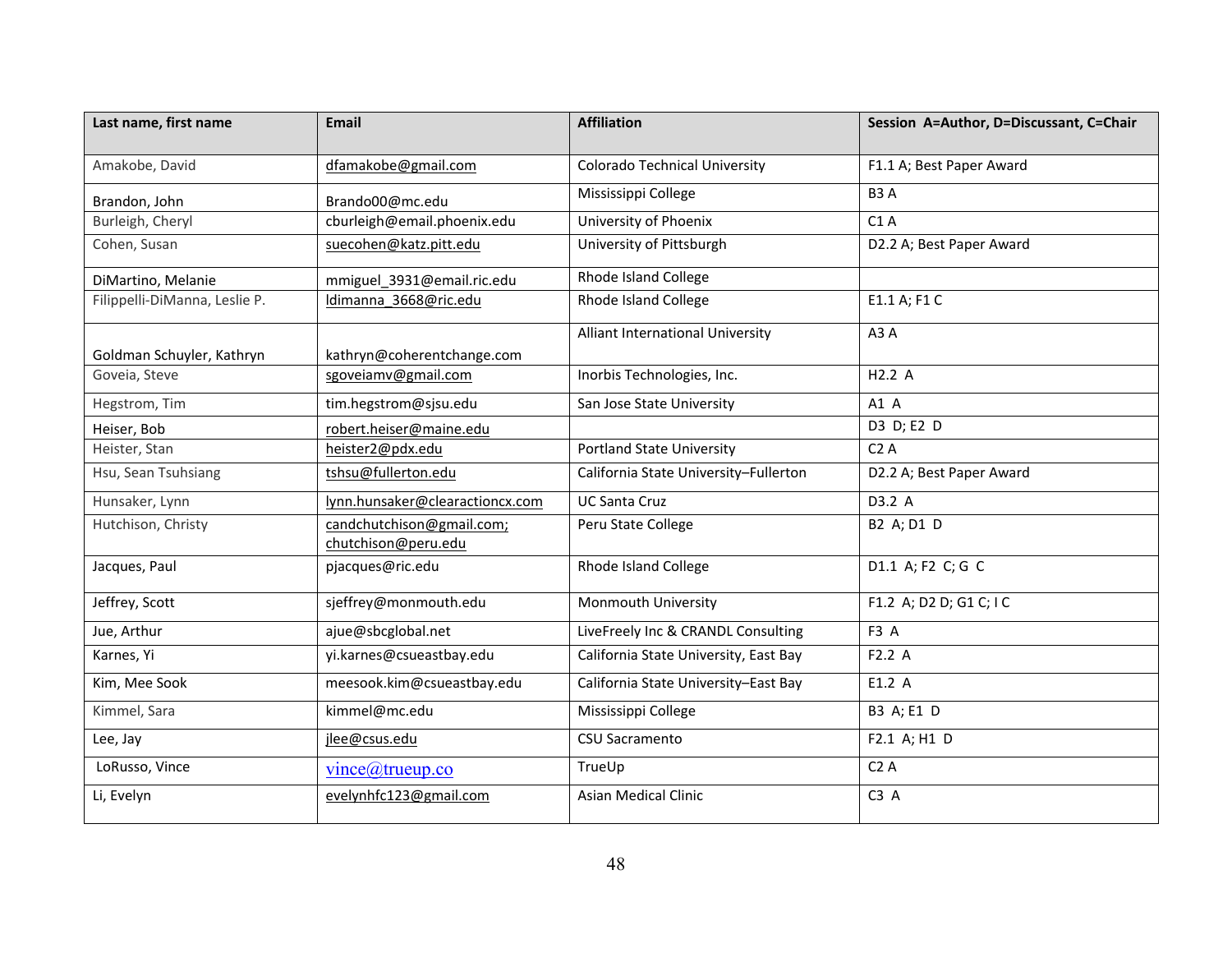| Last name, first name    | <b>Email</b>               | <b>Affiliation</b>                                                 | Session A=Author, D=Discussant, C=Chair |
|--------------------------|----------------------------|--------------------------------------------------------------------|-----------------------------------------|
| Mackie, Jennifer         | jen@sixthandharbor.com     | Sixth and Harbor Consulting                                        | <b>H1 A</b>                             |
| Marsh, Vic               | vic.marsh@colorado.edu     | University of Colorado                                             |                                         |
| Minutolo, Marcel         | minutolo@rmu.edu           | <b>Robert Morris University</b>                                    |                                         |
| Miree, Cynthia           | miree@oakland.edu          | Oakland University                                                 | E3.1 A                                  |
| Monroe, Martin           | martinjmonroe@gmail.co     | University of Houston Downtown                                     | E3.2 A                                  |
| Murnane-Rainey, Jennifer | jennifer.murnane@gmail.com |                                                                    | D3 D; E1 C                              |
| Osland, Joyce            | joyce.osland@sjsu.edu      | Global Leadership Advancement Center,<br>San Jose State University | A2 A                                    |
| Park, Haeseen            | haeseen.park@kcl.ac.uk     | King's College London                                              | E1.2 A                                  |
| Park, Won-Woo            | wwpark@snu.ac.kr           | Seoul National University                                          | E1.2 A                                  |
| Pawlish, Michael         | mpawlish@georgian.edu      | <b>Georgian Court University</b>                                   | E2.3 A; D2 C                            |
| Piersanti, Steve         | spiersanti@bkpub.com       | <b>Berrett Koehler Publishers</b>                                  | $\overline{A}$                          |
| Salerno, Carolyn         | salernoc54@gmail.com       | University of San Diego, ARC Leadership<br>Group                   | H1 A; G1.3 A                            |
| Sawyer, Tom              | ajue@sbcglobal.net         | <b>Health Directions Consulting LLC</b>                            | H2A                                     |
| Simeon, Roblyn           | rsimeon@sfsu.edu           | San Francisco State University                                     | F1.3 A                                  |
| Vracheva, Veselina       | vracheva@chapman.edu       | Chapman University                                                 | D1A                                     |
| Wharton, T.J.            | wharton@oakland.edu        | Oakland University                                                 | H C<br><b>B1 A</b>                      |
| Wood, Robert Chapman     | robert.wood@sjsu.edu       | San José State University                                          | D2.3 A; E2 C; F2 D                      |
| Yang, Sybil              | sybil@sfsu.edu             | San Francisco State University                                     | D3.1 A                                  |
| York, Kenneth            | york@oakland.edu           | Oakland University                                                 | E3.1 A; D1 C; F1 C                      |
| Yuthas, Kristi           | yuthask@pdx.edu            | <b>Portland State University</b>                                   | C2 A; D2.2 A                            |